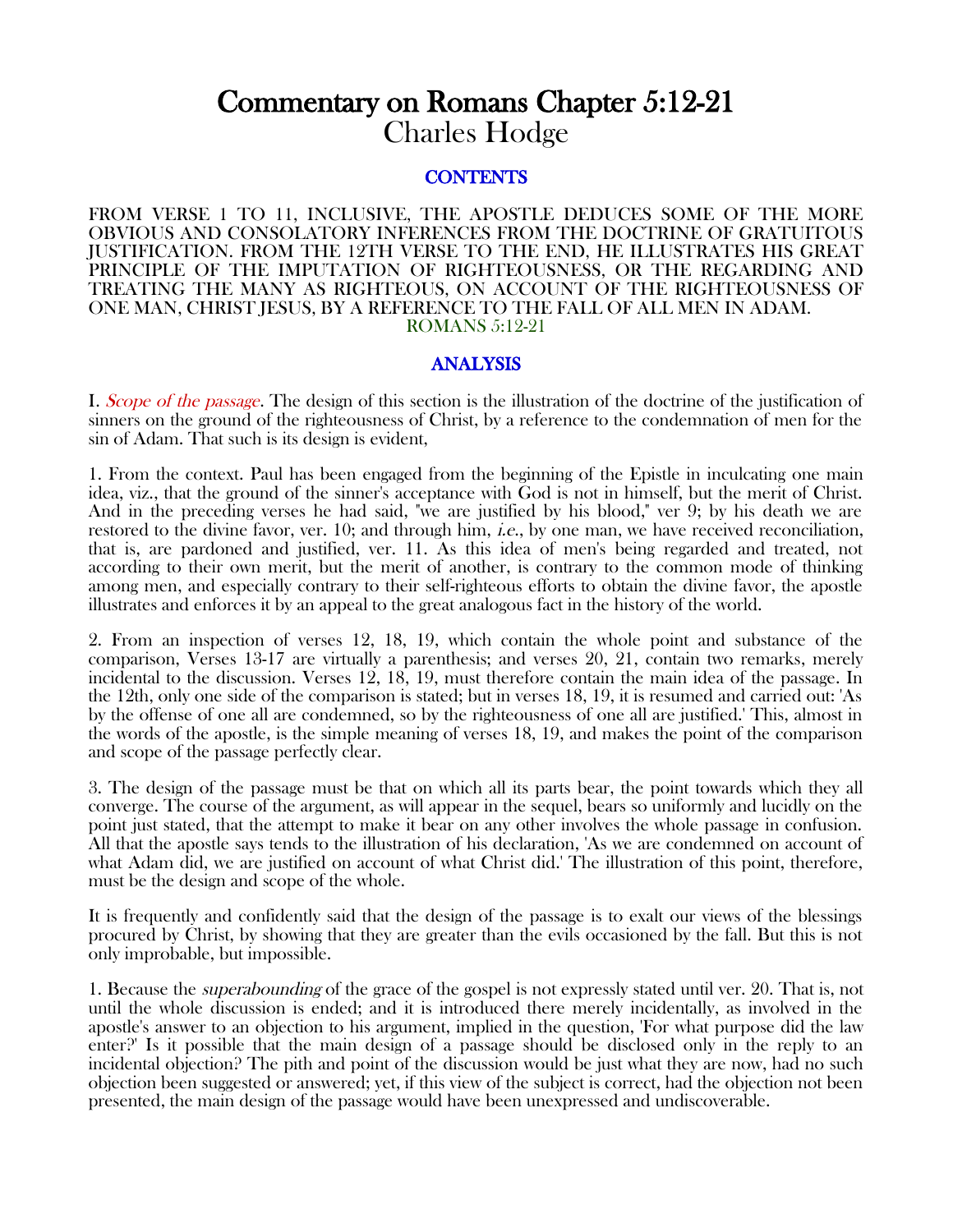2. The idea of the superiority of the blessings procured by Christ to the evils occasioned by Adam, although first expressly stated in ver. 20, is alluded to and implied in verses 16, 17. But these verses, it is admitted, belong to a parenthesis. It is conceded on all hands, that verses 13, 14, are designed to confirm the statement of ver. 12, and that verses 15-17, are subordinate to the last clause of ver. 14, and contain an illustration of its meaning. It is therefore not only admitted, but frequently and freely asserted, that verses 12, 18, 19, contain the point and substance of the whole passage, verses 13-17 being a parenthesis. Yet, in verses 12, 18, 19, the super abounding of the grace Christ is not even hinted. Can the main design of a passage be contained in a parenthesis, and not in the passage itself? The very nature of a parenthesis is, that it contains something which may be left out of a passage, and leave the sense entire. But can the main design and scope of an author be left out, and his meaning be left complete! If not, it is impossible that an idea, contained only in a parenthesis should be the main design of the passage. The idea is in itself true and important, but the mistake consists in exalting a corollary into the scope and object of the whole discussion. The confusion and mistake in the exposition of a passage, consequent on an entire misapprehension of its design, may be readily imagined.

II. The connection. The design of the passage being the illustration of the doctrine of justification by the righteousness of Christ, previously established, the connection is natural and obvious: 'WHEREFORE, as by one man we have been brought under condemnation, so by one man we are brought into a state of justification and life.' The wherefore (dia touto) is consequently to be taken as illative, or marking an inference from the whole of the previous part of the epistle, and especially from the preceding verses. 'Wherefore we are justified by the righteousness of one man, even as we were brought into condemnation by the sin of one man.' It would seem that only a misapprehension of the design of the passage, or an unwillingness to admit it, could have led to the numerous forced and unauthorized explanations of these words. Some render them *moreover*; others, in *respect to this*, etc.

III. The course of the argument. As the point to be illustrated is the justification of sinners on the ground of the righteousness of Christ, and the source of illustration is the fall of all men in Adam, the passage begins with a statement of this latter truth: 'As on account of one man, death has passed on all men; so on account of one,' etc., ver. 12. Before carrying out the comparison, however, the apostle stops to establish his position that all men are condemned on account of the sin of Adam. His proof is this: The infliction of a penalty implies the transgression of a law, since sin is not imputed where there is no law, ver. 13. All mankind are subject to death or penal evils; therefore all men are regarded as transgressors of a law, ver. 13. This law or covenant, which brings death on all men, is not the law of Moses, because multitudes died before that was given, ver. 14. Nor is it the law of nature written upon the heart, since multitudes die who have never violated even that law, ver. 14. Therefore, as neither of these laws is sufficiently extensive to embrace all the subjects of the penalty, we must conclude that men are subject to death on account of Adam; that is, it is for the offense of one that many die, vers. 13, 14. Adam is, therefore, a type of Christ. As to this important point, there is a striking analogy between the fall and redemption. We are condemned in Adam, and we are justified in Christ. But the cases are not completely parallel. In the first place, the former dispensation is much more mysterious than the latter; for if by the offense of one many die, MUCH MORE by the righteousness of one shall many live, ver. 15. In the second place, the benefits of the one dispensation far exceed the evils of the other. For the condemnation was for one offense; the justification is from many. Christ saves us from much more than the guilt of Adam's sin, ver. 16. In the third place, Christ not only saves us from death, that is, not only frees us from the evils consequent on our own and Adam's sin, but introduces us into a state of positive and eternal blessedness, ver. 17. Or this verse may be considered as an amplification of the sentiment of ver. 15. Having thus limited and illustrated the analogy between Adam and Christ, the apostle resumes and carries the comparison fully out: 'THEREFORE, as on account of one man all men are condemned; so on account of one, all are justified,' ver. 18. 'For, as through the disobedience of one, many are regarded and treated as sinners; so through the righteousness of one many are regarded and treated as righteous,' ver. 19. This then is the sense of the passage - men are condemned for the sin of one man, and justified for the righteousness of another. If men are thus justified by the obedience of Christ, for what purpose is the law? 'It entered that sin might abound, *i.e.* that men might see how much it abounded; since by the law is the knowledge of sin. The law has its use, although men are not justified by their own obedience to it, ver. 20. As the law discloses, and even aggravates the dreadful triumphs of sin reigning, in union with death, over the human family, the gospel displays the far more effectual and extensive triumphs of grace through Jesus Christ our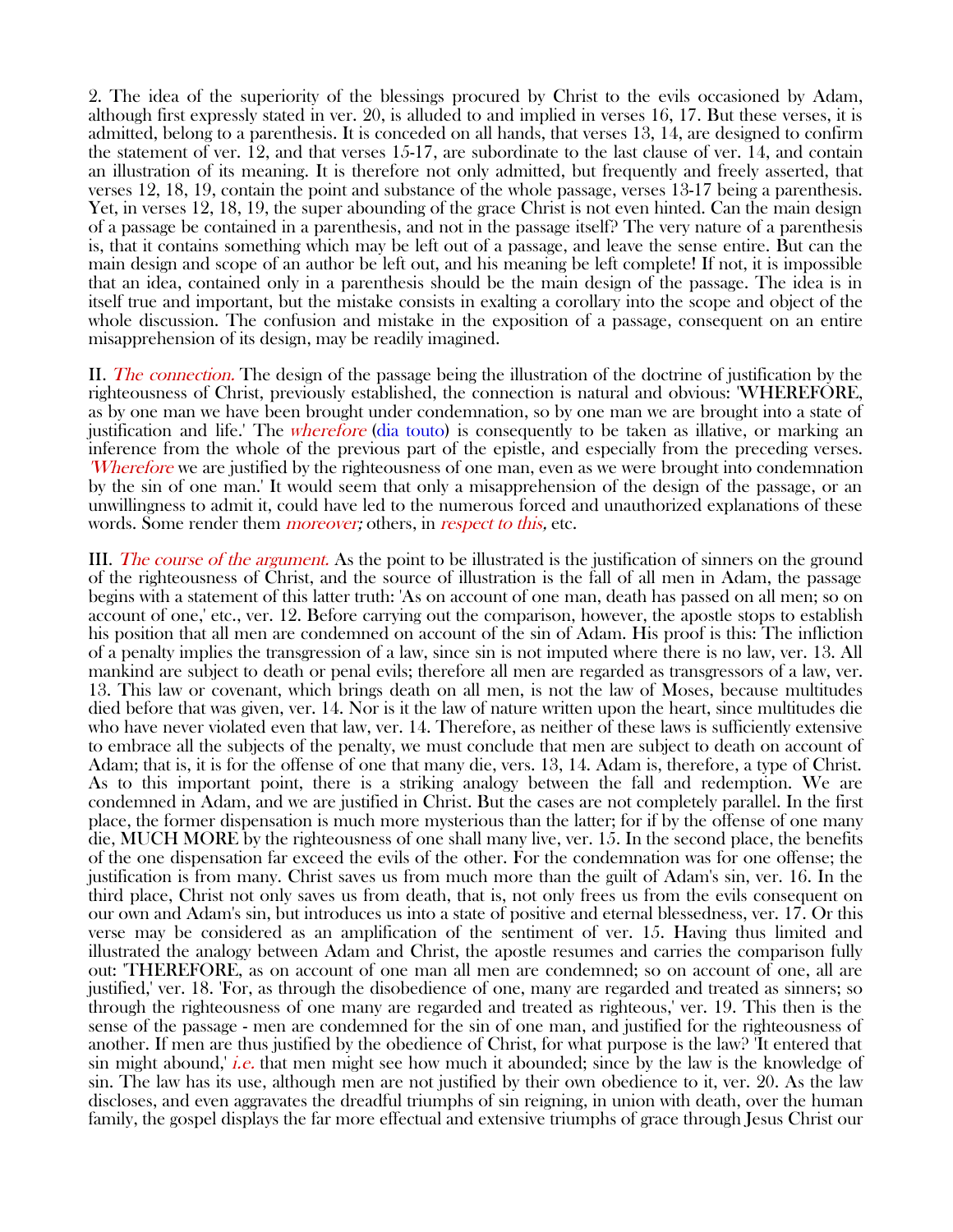Lord, ver. 21. According to this view of the passage it consists of five parts. The first, contained in ver. 12, presents the first member of the comparison between Christ and Adam. The second contains the proof of the position assumed in ver. 12, and embraces vers. 13, 14, which are therefore subordinate to ver. 12. Adam, therefore, is a type of Christ. The third, embracing vers. 15-17, is a commentary on this declaration, by which it is at once illustrated and limited. The fourth, in vers. 18, 19, resumes and carries out the comparison commenced in ver. 12. The fifth forms the conclusion of the chapter, and contains a statement of the design and effect of the law, and of the results of the gospel, suggested by the preceding comparison, vers. 20, 21.

#### **COMMENTARY**

VERSE 12. Wherefore, as by one man sin entered into the world, and death by sin, etc. The force of dia touto, wherefore, has already been pointed out, when speaking of the connection of this passage with the preceding: It follows, from what has been said of the method of justification that as by one man all became sinners so by one are all constituted righteous. This passage, therefore, is the summation of all that has gone before  $\overline{As}$  (wsper), obviously indicates a comparison or parallel. There is however no corresponding clause beginning with so, to complete the sentence. Examples of similar incomplete comparisons may be found in Matthew 25:14, with wsper, and in 1 Timothy 1:3, with kaqwV. It is however so obvious that the illustration begun in this verse is resumed, and fully stated in vers. 18, 19, that the vast majority of commentators agree that we must seek in those verses the clause which answers to this verse. The other explanations are unnecessary or unsatisfactory.

1. Some say that this verse is complete in itself, 'As by one man sin entered into the world, and death by sin, so also death passed on all men, because all sinned.' The two insuperable objections to this explanation are, first, that it does violence to the words. It makes the apostle say what he does not say. It makes kai outwV, and so, to mean the same with outw kai, so also, which is impossible. And secondly, it is inconsistent with the whole design and argument of the passage. Instead of having a comparison between Christ and Adam, the comparison would be between Adam and other men: 'As he sinned and died, so they sinned and died.'

2. Others say, that we find in the last clause of ver. 14, in substance, although not in form, the apodosis of this clause: 'As by one man sin entered into the world, so Adam is the type of Christ.' But this is obviously inconsistent with the wording and connection of the clause in ver. 18.

3. De Wette proposes, after Cocceius, Elsner, and a few others, to make the wsper of this verse introduce not the first, but the second member of the comparison, the first being to be supplied in thought, or borrowed from what precedes: 'We receive righteousness and life through Christ, as by one man sin entered into the world;' or, 'Wherefore Christ stands in a relation to mankind analogous to that of Adam, as by one man,' etc.

But it is plain that no reader could imagine that Paul intended so essential a member of the comparison to be conjectured or framed from the preceding discussion. He does not leave his readers to supply one half of a sentence; he himself completes it in ver. 18.

By one man sin entered into the world, di enoV angrwpou, k. t. l. These words clearly declare a causal relation between the one man, Adam, and the entrance of sin into the world. Benecke, who has revived the doctrine of the preexistence of souls, supposes that Adam was the leader of the spirits who in the preexistent state sinned, and were condemned to be born as men. Adam was therefore the cause of sin entering into the world, because he was the author of this ante-mundane apostasy. The Pelagian theory is, that Adam was the mere occasional cause of men becoming sinners. He was the first sinner, and others followed his example. Or, according to another form of the same general idea, his sin was the occasion of God's giving men up to sin. There was no real connection, either natural or judicial, between Adam's sin and the sinfulness of his posterity; but God determined that if the first man sinned, all other men should. This was a divine constitution, without there being any causal connection between the two events. Others again say that Adam was the efficient cause of the sinfulness of his race. He deteriorated either physically or morally the nature which he transmitted to his posterity. He was therefore, in the same sense, the cause of the sinfulness of the race, that a father who impairs his constitution is the cause of the feebleness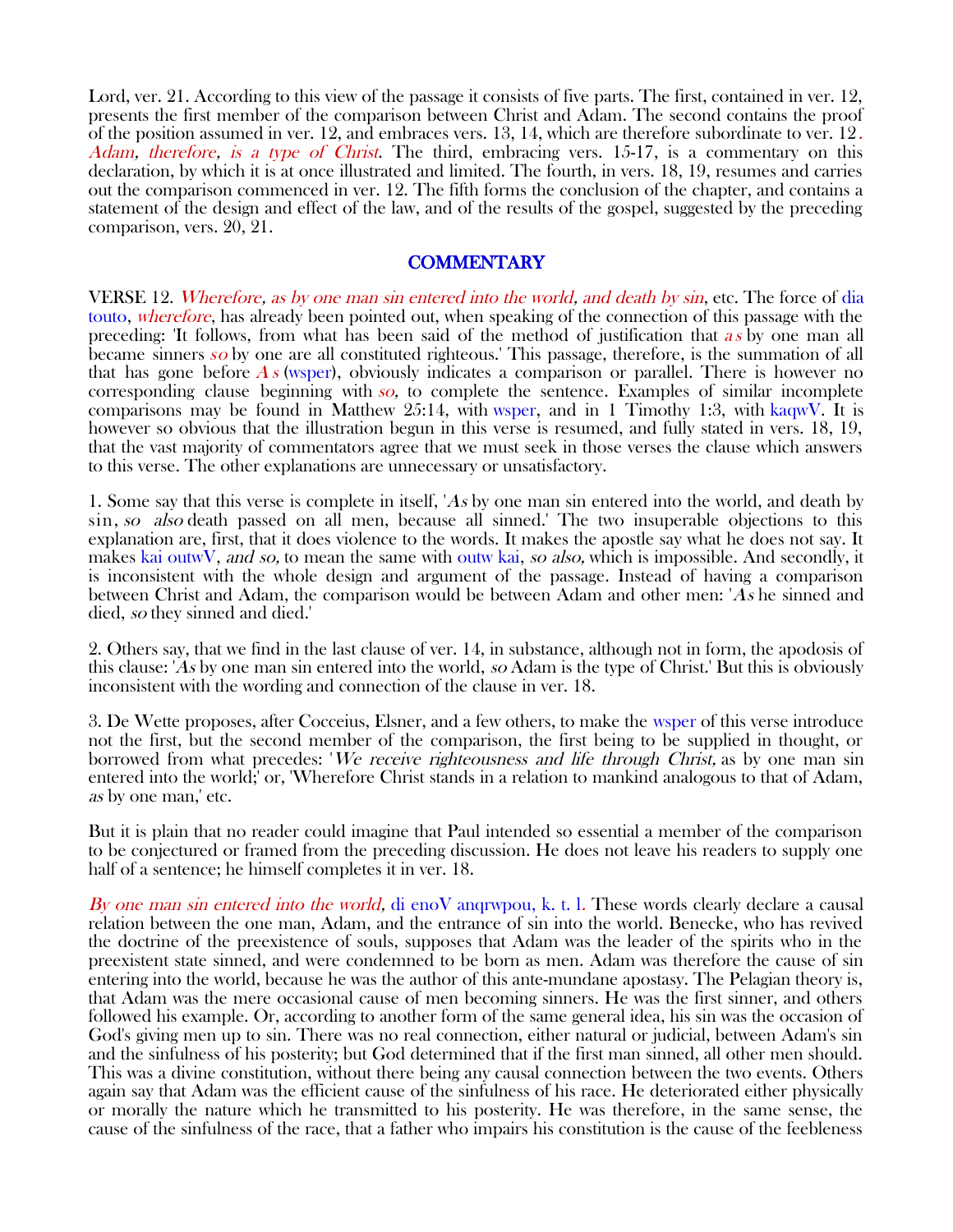of his children. Others push this idea one step farther, and say that Adam was the race. He was not only a man, but man. The whole race was in him, so that his act was the act of humanity. It was as much and as truly ours as his. Others say that the causal relation expressed by these words is that which exists between sin and punishment. It was the judicial cause or reason. All these views must come up at every step in the interpretation of this whole passage, for the explanation of each particular clause must be determined by the nature of the relation which is assumed to exist between Adam and his posterity. All that need be said here is, that the choice between these several explanations is not determined by the mere meaning of the words. All they assert is, that Adam was the cause of all men becoming sinners; but whether he was the occasional, the efficient, or, so to speak, the judicial cause, can only be determined by the nature of the case, the analogy of Scripture, and the context. One thing is clear - Adam was the cause of sin in a sense analogous to that in which Christ is the cause of righteousness.

Sin entered into the world. It is hardly necessary to remark, that kosmoV does not here mean the universe. Sin existed before the fall of Adam. It can only mean the world of mankind. Sin *entered* the world; it invaded the race. There is a personification here of sin, as afterwards of death. Both are represented as hostile and evil powers, which obtained dominion over man. By the words eishlqe eiV ton kosmon, much more is meant than that sin began to be in the world. It means that the world, kosmoV, mankind, became sinners; because this clause is explained by saying, all sinned. The entrance of sin is made the ground of the universality of death, and therefore all were involved in the sin whose entrance is mentioned. The word amartia means,

1. Actual sin (amarthma), an individual act of disobedience or want of conformity to the law of God. In the plural form especially, amartia means actual sin. Hence the expressions, "this sin," "respect of persons is sin," etc.

2. Sinful principle or disposition; an immanent state of the mind, as in Romans 7:8, 9, 17, 23.

3. Both ideas are united, as when it is said, "the sting of death is sin," "an offering for sin." This comprehensive sense of the word is perhaps the most common.

4. often means the guilt of sin as distinguished from sin itself, as when it is said, "he shall bear his sin," or, "the son shall not bear the sin of his father;" or when Christ is said "to bear our sin," and, "to take away sin by the sacrifice of himself," etc. In this passage, when it is said "sin entered into the world," the meaning may be, actual sin commenced its course, men began to sin. Or the meaning is, depravity, corruption of nature invaded the world, men became corrupt. This is the interpretation given to the words by a large class of commentators, ancient and modern.

So Calvin, "Istud peccare est corruptos esse et vitiatos. Illa enim naturalis pravitas, quam e matris utero afferimus, tametsi non ita cito fructus suos edit, peccatum est coram Deo, ejus ultionem meretur. Atque hoc est peccatum quod vocant originale." So also Olshausen, who says it means *habitus peccandi*, that inward principle of which individual sins are the expression or manifestation. Tholuck gives the same interpretation: a new, abiding, corrupting element, he says, was introduced into the organism of the world. De Wette's explanation amounts to the same thing: "Sünde als herrschende Macht (sin as a ruling power entered the world), partly as a principle or disposition, which, according to 7:8, slumbers in every man's breast, and reveals itself in the general conduct of men, and partly as a sinful condition, such as Paul had described in the opening chapters of this epistle." Rückert, Köllner, Bretschneider, and most moderns, unite with the older expositors in this interpretation. Or amartia may here have the third signification mentioned above, and "sin entered into the world," mean that men became guilty, *i.e.* exposed to condemnation. The objection to these several interpretations is, that each by itself is too limited. All three, taken collectively, are correct. "Sin entered into the world," means "men became sinners," or, as the apostle expresses it in ver. 19, "they were constituted sinners." This includes guilt, depravity, and actual transgression. "The sinfulness of that estate into which man fell (that is, the sin which Adam brought upon the world), consists in the guilt of Adam's first sin, the want of original righteousness, and the corruption of his whole nature, which is commonly called original sin; together with all actual transgressions which proceed from it."

And death by sin; that is, death entered the world, men became subject to death, dia thV amartiaV by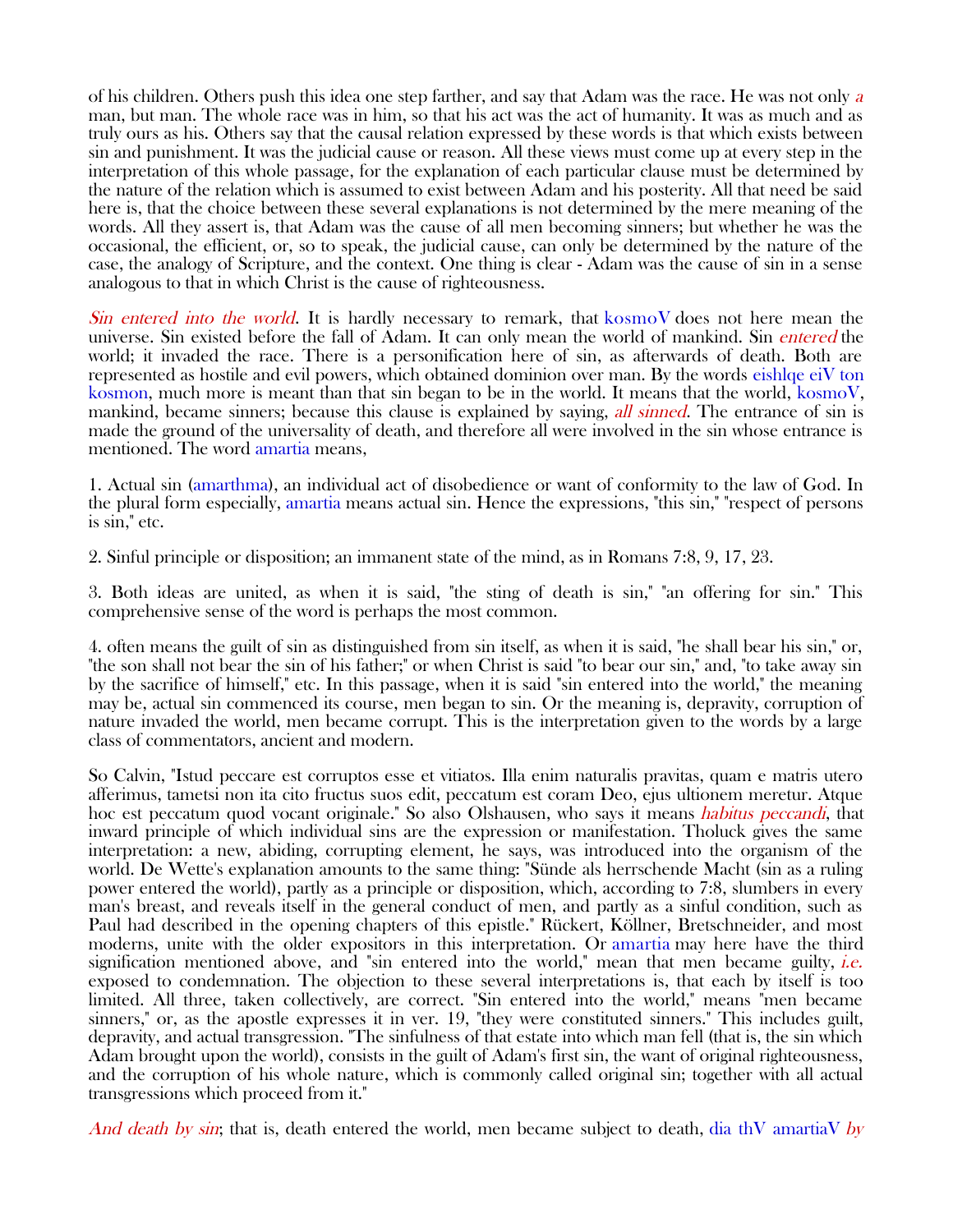means of sin. Sin was the cause of death; not the mere occasional cause, not the efficient cause, but the ground or reason of its infliction. This passage, therefore, teaches that death is a penal evil, and not a consequence of the original constitution of man. Paul, in 1 Corinthians 15:40-50, appears to teach a contrary doctrine, for he there says that Adam's body, as formed from the earth, was earthy, and therefore corruptible. It was flesh and blood, which cannot inherit the kingdom of God. It must be changed, so that this corruptible put on in corruption, before we can be fitted for immortality. These representations, however, are not inconsistent. It is clear, from Genesis 2:17; 3:19, that had Adam never sinned, he would never have died; but it does not follow that he would never have been changed. Paul says of believers, "we shall not all die, but we shall all be changed," 1 Corinthians 15:51. The penal character of death, therefore, which is so prominently presented in Scripture, or that death in the case of every moral creature is assumed to be evidence of sin, is perfectly consistent with what the apostle says of the swma yucikon (the natural body), and of its unsuitableness for an immortal existence. It is plain that qanatoV here includes the idea of natural death, as it does in the original threatening made to our first parents. In neither case, however, is this its whole meaning. This is admitted by a majority of the modern commentators - not only by such writers as Tholuck, Olshausen, and Philippi, but by others of a different class, as De Wette, Köllner, and Rückert. That the death here spoken of includes all penal evil, death spiritual and eternal, as well as the dissolution of the body, is evident,

1. From the consideration that it is said to be the consequence of sin. It must, therefore, mean that death which the Scriptures elsewhere speak of as the consequence and punishment of transgression.

2. Because this is the common and favorite term with the sacred writers, from first to last, for the penal consequences of sin. Genesis 2:17, "In the day thou eatest thereof, thou shalt surely die," i.e. thou shalt become subject to the punishment due to sin; Ezekiel 18:4, "The soul that sinneth, it shall die;" Romans 6:23, "The wages of sin is death;" chap. 8:13, "If ye live after the flesh, ye shall die." Such passages are altogether too numerous to be quoted, or even referred to; see as further examples, Romans 1:32; 7:5; James 1:15; Revelation 20:14, etc.

3. From the constant opposition between the terms life and death, throughout the Scriptures; the former standing for the rewards of the righteous, the latter for the punishment of the wicked. Thus, in Genesis 2:17, life was promised to our first parents as the reward of obedience; and death threatened as the punishment of disobedience. See Deuteronomy 30:15, "I have set before thee life and death;" Jeremiah 21:8; Proverbs 11:19; Psalms 36:9; Matthew 25:46: John 3:15; 2 Corinthians 2:16, etc.

4. From the opposition in this passage between the life which is by Christ, and the death which is by Adam, vers. 15, 17, 21, 'Sin reigns unto death, grace reigns through righteousness unto eternal life.' As, however, natural death is a part, and the most obvious part of the penal evils of sin, it no doubt was prominent in the apostle's mind, as appears from vers. 13, 14. Death, therefore, in this passage, means the evil, and any evil which is inflicted in punishment of sin.

And so death passed on all men. That is, as death is the necessary consequence of sin, death (dihlqe) passed through, reached to all men, because all sinned. Death is universal, because sin is universal. As Adam brought sin on all men, he brought death on all. That this is the true interpretation of this clause, or that kai outwV; means *demzufolge, consequently, hence it happens*, is admitted by almost all modern commentators. As already remarked, the interpretation which assumes that kai outwV is to be rendered so also, is entirely inadmissible,

1. Because it is inconsistent with their meaning. As it is impossible that *and so* should mean so also, it is no less impossible that was kai outwV; should mean the same as outw kai. Compare verses 18, 19; 1 Corinthians 11:12; 12:12; 15:22. This interpretation, therefore, does violence to the language.

2. It is no less inconsistent with the context. It is not Paul's design to teach the inseparable connection between sin and death, by saying, 'As Adam sinned, and therefore died, so also all die, because all sin.' His purpose is to teach the connection between Adam's sin and the death of all men: 'It was by one man that men became sinners, and hence all men die.' As all were involved in his sin, all are involved in his death.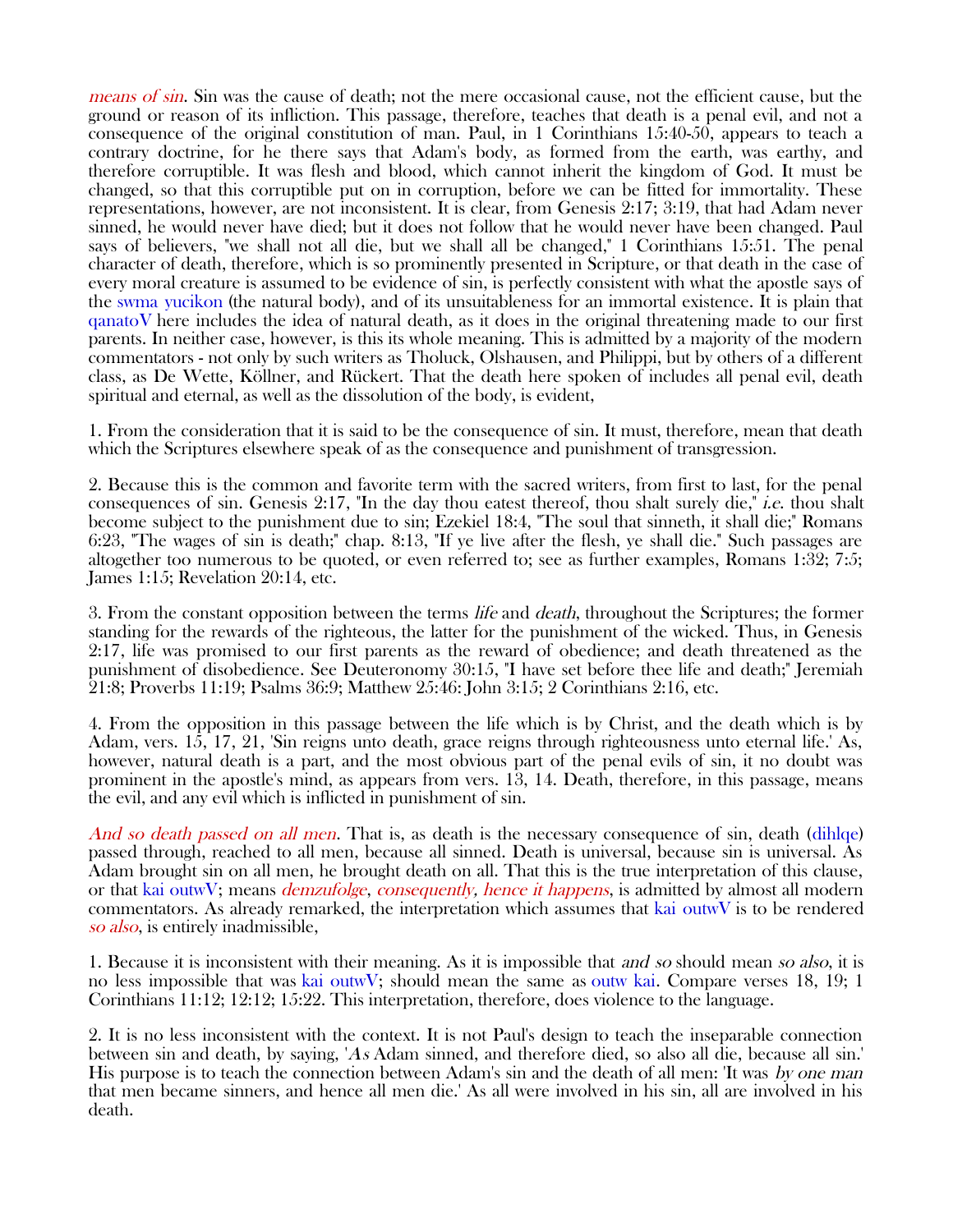3. The comparison carried through this whole paragraph is not between Adam and his posterity, but between Adam and Christ; and therefore kai outwV cannot possibly refer to the wsper at the beginning of the verse, as has been already shown.

For that all have sinned, ej w panteV hmarton The words ej w are rendered in the Vulgate, in quo (in whom), and are so understood by many of the older interpreters, not only in the Romish Church, where the Vulgate is of authority, but also by many Calvinists and Arminians. The objections to this interpretation are,

1. It is not in accordance with the meaning of the words as used elsewhere. It is inconsistent with the proper force of epi (*on, upon*,) which is not equivalent with en  $(in)$  and no less inconsistent with the use of ej w in combination, which, in 2 Corinthians 5:4, means, as here, because; in Philippians 3:12, for which cause; and in Philippians 4:10, for which. In other places where it occurs, it means on which, as a bed, Mark 2:4; Luke 5:25; or as a place, Acts 7:33.

2. The proper meaning of the words is, epi toutw oti, on account of this, or that.

3. The structure of the sentence is opposed to this explanation. The antecedent anqrwpou is too far separated from the relative  $w$ ; almost the whole verse intervenes between them.

4. This interpretation is altogether unnecessary. The ordinary and natural force of the words expresses a perfectly good sense: 'All men die, because all sinned.' So Calvin, quadoquidem, Luther, dieweil, and all the moderns, except a few of the Romanists. "Sin brought death, death has come on all, because sin came on all; ej w must therefore necessarily be taken as a conjunction." Philippi.

As to the important words panteV hmarton, rendered in our version *all have sinned*, we find that several interpretations already referred to as growing out of the different views of the nature of man and of the plan of salvation. First, on the assumption that all sin consists in the voluntary transgression of known law, and on the further assumption that one man cannot, in any legitimate sense, be said to sin in another, a large class of commentators, from Pelagius down, say these words can only mean that all have sinned in their own persons. Death has passed on all men, because all have actually sinned personally. This interpretation, although consistent with the signification of the verb amartanw, is, by the almost unanimous judgment of the Church, utterly inadmissible.

1. It is inconsistent with the force of the tense. The aorist (hmarton) does not mean  $d\phi$  sin, nor have sinned, nor are accustomed to sin. It is the simple historical tense, expressing momentary action in past time. All sinned, i.e., sinned in Adam, sinned through or by one man. "Omnes peccxrunt, peccante Adamo." This is the literal, simple force of the words.

2. It is also incompatible with the design of this verse, to make hmarton refer to the personal sins of men. As so often remarked, the design is to show that Adam's sin, not our own, is the cause of death.

3. Verses 13, 14, are intended to prove what is asserted in ver. 12; but they do not prove that all men personally sin, but the very reverse.

4. This interpretation destroys the analogy between Adam and Christ. It would make the apostle teach, that as all men die because they personally sin, so all men live because they are personally and inherently righteous. This is contrary not only to this whole passage, but to all Paul's teaching, and to the whole gospel.

5. This interpretation is not only thus inconsistent with the force of the tense in which the verb amartanw is here used, with the design of the verse, with the apostle's argument, and the analogy between Christ and Adam, but it makes the apostle assert what is not true. It is not true that all die because all personally sin; death is more extensive than personal transgression. This is a fact of experience, and is asserted by the apostle in what follows. This interpretation, therefore, brings the sacred writer into conflict with the truth. Candid expositors admit this. They say Paul's argument is founded on a false assumption, and proves nothing. Even Meyer, one of the most dignified and able of the modern German commentators, who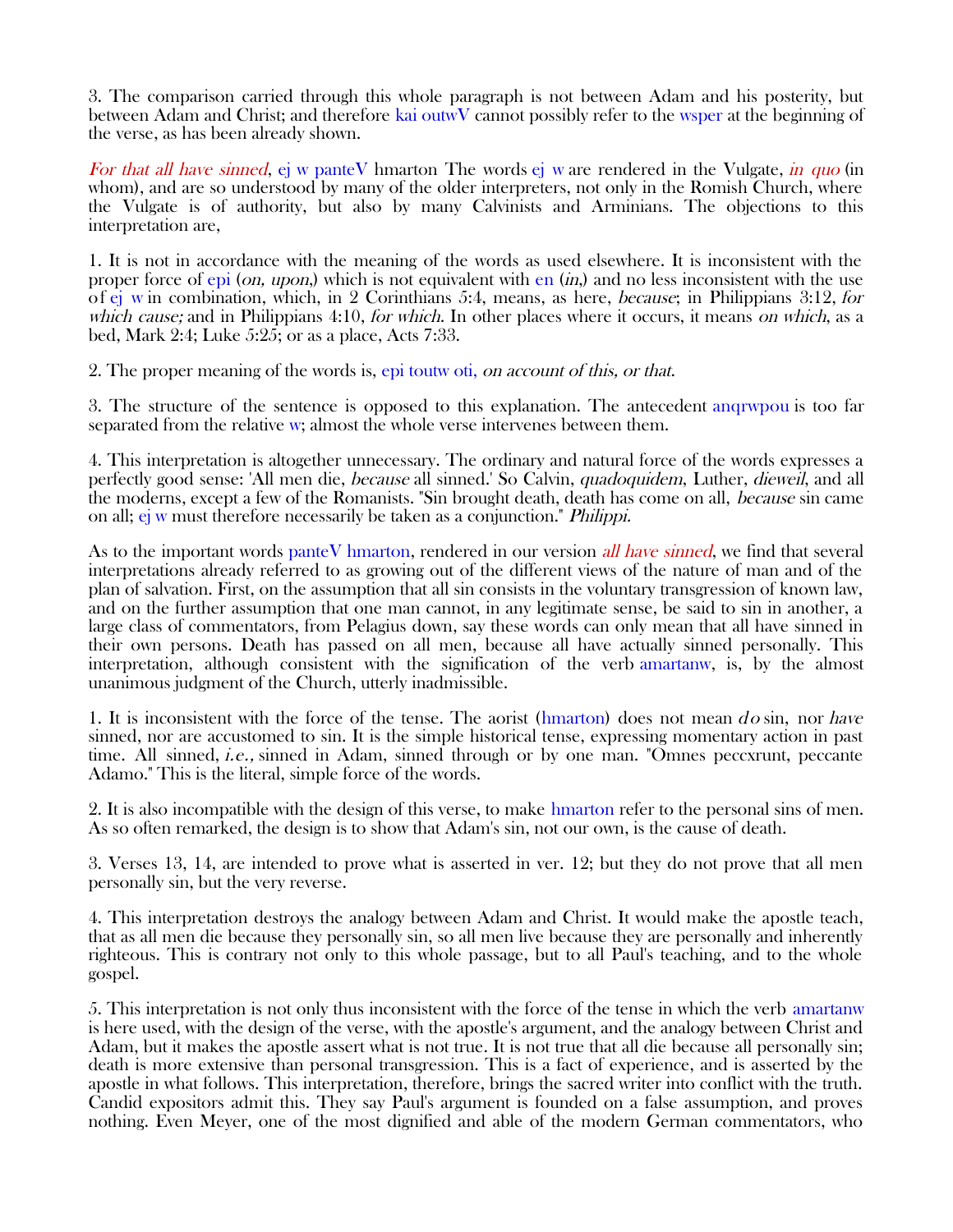often defends the sacred writers from the aspersions of irreverent expositors, is obliged to admit that in this case Paul forgot himself, and teaches what is not true. "The question," he says, "how Paul could write ej wV panteV hmarton *(since all sinned,)* when children die, although they have not sinned, can only be answered by admitting that he did not think of this necessary exception. For, on the one hand, panteV must have the same extent of meaning as the previous  $e_iV$  pantaV and  $V$ , and on the other hand, the death of innocent children is proof positive that death is not in *all* men the consequence of individual sin; and hence, moreover, the whole doctrine that death is by divine constitution due to sin, is overthrown." An interpretation which makes the apostle teach what is not true, needs no further refutation. A second large class of commentators, as they make amartia, in the former clause of the verse, to mean *corruption*, translate ej wV panteV hmarton, *because all are corrupt*.

Adam having defiled his own nature by sin, that depraved nature was transmitted to all his posterity, and therefore all die because they are thus inherently corrupt. We have already seen that this is Calvin's interpretation of these words: "Nempe, inquit, quoniam omnes peccavimus. Porro istud peccare est corruptos esse et vitiatos." In this view several of the modern commentators concur. According to this interpretation, the doctrine of the apostle is, that the inherent, hereditary corruption of nature derived from Adam, is the ground or reason why all die. This is what is called mediate imputation; or the doctrine that not the sin of Adam, but inherent depravity derived from him, is the ground of the condemnation of his race. Although Calvin gives this interpretation of the passage on which this theory is founded, it is not to be inferred that he was an advocate of that theory. He frequently and clearly discriminates between inherent depravity as a ground of condemnation and the sin of Adam as distinct, and says that we are exposed to death, not solely for the one, but also for the other. He lived in a day when the imputation of Adam's sin was made, by the theologians of the Romish Church, so prominent as to leave inherent depravity almost entirely out of view. The whole tendency of the Reformers, therefore, was to go to the opposite extreme. Every theology is a gradual growth. It cost the Church ages of controversy, before the doctrines of the Trinity and of the Person of Christ were wrought out and definitively settled. In like manner, the Theology of the Reformation was a growth. It was not the reproduction of the theology of any class of the school men, nor of Augustin as a whole. It was the gathering up and systematizing of the teachings of the Scriptures, and of the faith of the Church as founded on Scripture. That this should be done without any admixture of foreign elements, or as perfectly at the first attempt, as in the course of successive subsequent efforts, would have been a miracle. That it was done as 'perfectly as it was, is due, under God, to the fact that the Reformers were men endowed with minds of the very highest order, and filled with the Spirit of Christ. Still it is only in obedience to an established law, that the theology of the Reformation appears in a purer form in the writers of the seventeenth, than in those of the sixteenth century. We need not then be surprised that inconsistencies appear in the writings of Luther and Calvin, which are not reproduced in those of Hutter or Turrettin.

In opposition to the interpretation which makes panteV hmarton mean *all became corrupt*, it is obvious to object,

1. That it is contrary to the simple meaning of the words. In no case has amartanw the sense here assigned to it.

2. It supposes that the corresponding phrase, "sin entered into the world," means "men became depraved," which, as we have seen, is not the true or adequate meaning.

3. It is inconsistent with the apostle's argument. Verses 13, 14, are designed to prove, and do prove, that all men sinned in Adam; but do not prove, and cannot be made to prove, that *all men* are inherently corrupt.

4. It vitiates the whole analogy between Christ and Adam, and therefore saps the very foundation of the gospel. That doctrine on which the hope of God's people, either implicitly or explicitly, has ever been founded is, that the righteousness of Christ as something out of themselves, something distinguished from any act or subjective state of theirs, is the ground of their justification. They know that there is nothing in them on which they dare for a moment rely, as the reason why God should accept and pardon them. It is therefore the essential part of the analogy between Christ and Adam, the very truth which the apostle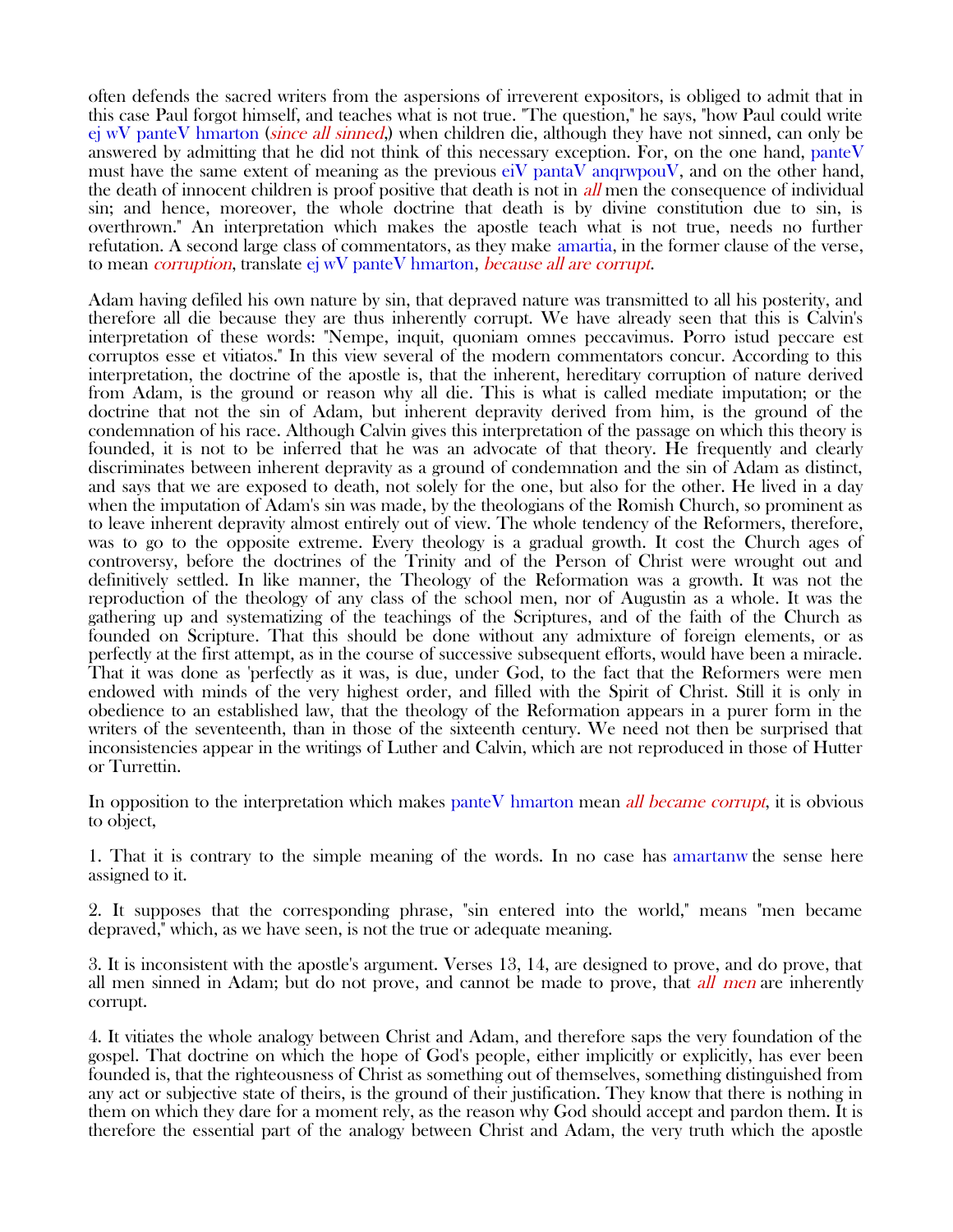designs to set forth, that the sin of Adam, as distinguished from any act of ours, and from inherent corruption as derived from him, is the ground of our condemnation. If this be denied, then the other great truth must be denied, and our own subjective righteousness be made the ground of our justification; which is to subvert the gospel.

5. This interpretation is inconsistent with the true meaning of verses 15-19, and with the often repeated and explicit declaration of the apostle, that the sin of Adam was the ground of our condemnation. Although, therefore, it is true that our nature was corrupted in Adam, and has been transmitted to us in a depraved state, yet that hereditary corruption is not here represented as the ground of our condemnation, any more than the holiness which believers derive from Christ is the ground of their justification.

A third class of interpreters, especially those of the later mystical school, understand the apostle to assert that all men sinned actually in Adam; that his act was not merely representatively or putatively their act, but theirs in the strict and proper sense of the term. He being not simply <sup>a</sup> man as one among many, but the man in whom humanity was concentrated as a generic life, his act as an act of that generic humanity was the act of all the individuals in whom human nature subsequently developed itself. But,

1. In the first place, the proposition "all men sinned actually in Adam," has no meaning. To say that "in Adam all die," conveys a distinct idea; but to say that "all actually expired in Adam," conveys no idea at all. It has no sense. Even on the extremist realistic assumption that humanity as such is an entity, the act of Adam was not the act of all men. His act may have vitiated his generic nature, not only for his own person, but for his posterity; but this a very different thing from his act being their act. His sin was an intelligent act of self-determination; but an act of rational self-determination is a personal act. Unless, therefore, all men as persons existed in Adam, it is impossible that they acted his act. To say that a man acted thousands of years before his personality began, does not rise even to the dignity of a contradiction; it has no meaning at all. It is a monstrous evil to make the Bible contradict the common sense and common consciousness of men. This is to make God contradict himself.

2. It is hardly necessary to add, that this interpretation is inconsistent with the whole drift and design of the passage, and with the often repeated assertion of the apostle, that for the offense of one man (not of all men), the judgment came on all men to condemnation. If we all actually sinned in Adam, so that his act was strictly ours, then we all obeyed in Christ, and his righteousness and death were strictly our own acts; which again is not only unscriptural, but impossible.

The fourth class of interpreters, including commentators of every grade of orthodoxy, agree in saying that what is meant is, that all sinned in Adam as their head and representative. Such was the relation, natural and federal, between him and his posterity, that his act was putatively their act. That is, it was the judicial ground or reason why death passed on all men. In other words, they were regarded and treated as sinners on account of his sin. In support of this interpretation, it may be urged,

1. That it is the simple meaning of the words. It has already been remarked, that the aorist hmarton does not mean *are sinful*, or *have sinned*, but simply *sinned*. All sinned when Adam sinned. They sinned in him. But the only possible way in which all men can be said to have sinned in Adam, is putatively. His act, for some good and proper reason, was regarded as their act, just as the act of an agent is regarded as the act of his principal, or the act of a representative as that of his constituents. The act of the one legally binds the others. It is, in the eye of law and justice, their act.

2. This is sustained by the analogy of Scripture. Paul says, "in Adam all died." This cannot possibly be understood to mean that all men expired when Adam died. It can only mean that when Adam incurred the sentence of death for himself, he incurred it also for us. In like manner we are said to die in Christ; we "were crucified with him," we "rose with him," we are now "sitting with him in heavenly places." All this obviously means, that as Christ was the head and representative of his people, all that he did in that character, they are regarded as having done. The rationalistic and the mystical interpretations of such passages are only different modes of philosophizing away the meaning of Scripture - the one having what is called "common sense," and the other pantheism as its basis.

3. The common interpretation of this passage may, in another form, be shown to be in accordance with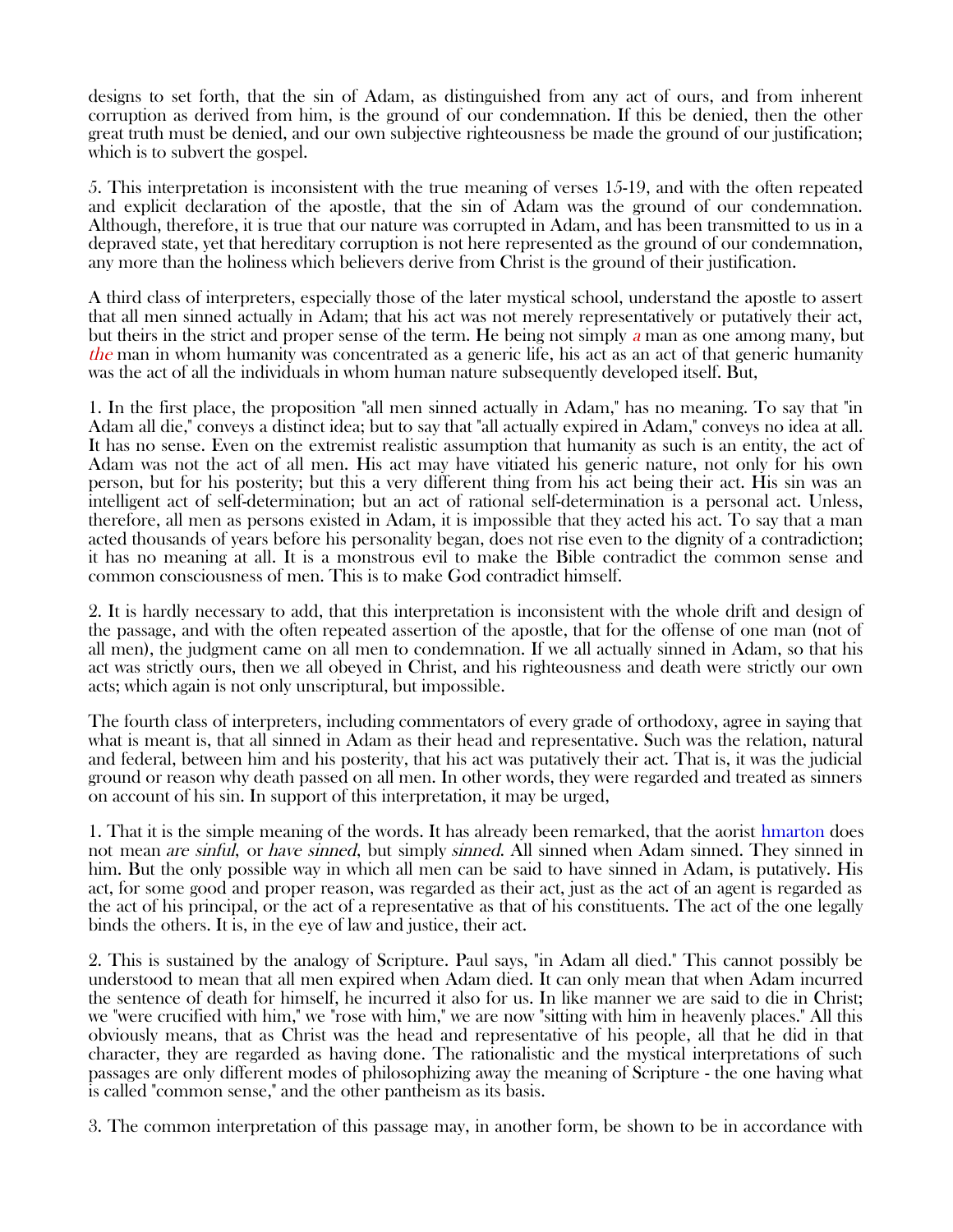scriptural usage. As remarked above, amartia sometimes means guilt, and the phrase "sin entered into the world," may mean men become guilty; and amartanw at times means to contract guilt; or, as Wahl in his Lexicon defines its *peccati culpam sustineo*; equivalent to amartwloV katestaghn. He refers to the use of [hebrew word] in Genesis 44:32, a passage which the LXX. hmarthkwV esomai; the Vulgate, peccati reus ero; Luther, "will ich die Schuld tragen;" and the English, I shall bear the blame. So in Genesis 43:9, Judah says to his father, "If I bring him not back, I will bear the blame (literally, I will sin) all my days." In 1 Kings 1:21, Bathsheba says to David, (according to the Hebrew), "I and my son Solomon shall be sinners," where the LXX. translates, esomega egw kai Salomwn o uioV mou amartwloi, the sense of the passage being, as correctly expressed in our version, "I and my son Solomon shall be counted offenders." To sin therefore, or to be a sinner may, in Scriptural language, mean *to be counted an offender*, that is, to be regarded and treated as such. When, therefore, the apostle says that *all men sinned* in Adam, it is in accordance not only with the nature of the case, but with scriptural usage, to understand him to mean that we are regarded and treated as sinners on his account. His sin was the reason why death came upon all men. Of course all that is meant by this is the universally recognized distinction between the signification and the sense of a word. PanteV hmarton *signifies* "all sinned," and it can signify nothing else; just as panteV apeqanon, 2 Corinthians 5:15, signifies "all died." But when you ask in what sense all died in Christ, or all sinned in Adam, the question is to be answered from the nature of the case and the analogy of Scripture. We did not all literally and actually die in Christ, neither did we all actually sin in Adam. The death of Christ, however, was legally and effectively our death; and the sin of Adam was legally and effectively our sin.

4. It is almost universally conceded that this 12th verse contains the first member of a comparison which, in vers. 18, 19, is resumed and carried out. But in those verses it is distinctly taught that 'judgment came on all men on account of the offense of one man.' This therefore is Paul's own interpretation of what he meant when he said "all sinned." They sinned in Adam. His sin was regarded as theirs.

5. This interpretation is demanded by the connection of this verse with those immediately following. Verses 13, 14, introduced by for, are confessedly designed to prove the assertion of ver. 12. If that assertion is, 'all men are regarded as sinners on account of Adam,' the meaning and pertinency of these verses are clear. But if ver. 12 asserts merely that all men are sinners, then vers. 13, 14 must be regarded as proving that men were sinners before the time of Moses - a point which no one denied, and no one doubted, and which is here entirely foreign to the apostle's object. Or if panteV hmarton be made to mean *all became corrupt*, the objection still remains. The passage does not prove what it is designed to prove. Verses 13, 14, therefore, present insuperable difficulties, if we assign any other meaning than that just given to verse 12.

6. What verse 12 is thus made to assert, and verses 13, 14 to prove, is in verses 15-19, assumed as proved, and is employed in illustration of the great truth to be established: "For IF through the offense of one many be dead," ver. 15. But where it is said, or where proved, that the many die for the offense of one, if not in ver. 12, and vs. 13, 14? So in all the other verses. This idea, therefore, must be contained in ver. 12, if any consistency is to be maintained between the several parts of the apostle's argument.

7. This interpretation is required by the whole scope of the passage, and drift of the argument. The scope of the passage, as shown above, is to illustrate the doctrine of justification on the ground of the righteousness of Christ, by a reference to the condemnation of men for the sin of Adam. The analogy is destroyed, the very point of the comparison fails, if anything in us be assumed as the ground of the infliction of the penal evils of which the apostle is here speaking. That we have corrupt natures, and are personally sinners, and therefore liable to other and further inflictions, is indeed true, but nothing to the point. In like manner it is true that we are sanctified by our union with Christ, and thus fitted for heaven; but these ideas are out of place when speaking of justification. It is to illustrate that doctrine, or the idea of imputed righteousness, that this whole passage is devoted; and, therefore, the idea of *imputed sin* must be contained in the other part of the comparison, unless the whole be a failure. Not only does the scope of the passage demand this view, but it is only thus that the argument of the apostle can be consistently carried through. We die on account of Adam's sin, ver. 12; this is true, because on no other ground can the universality of *death* be accounted for, vers. 13, 14. But if we all die on Adam's account, how much more shall we live on account of Christ! ver. 15. Adam indeed brings upon us the evil inflicted for the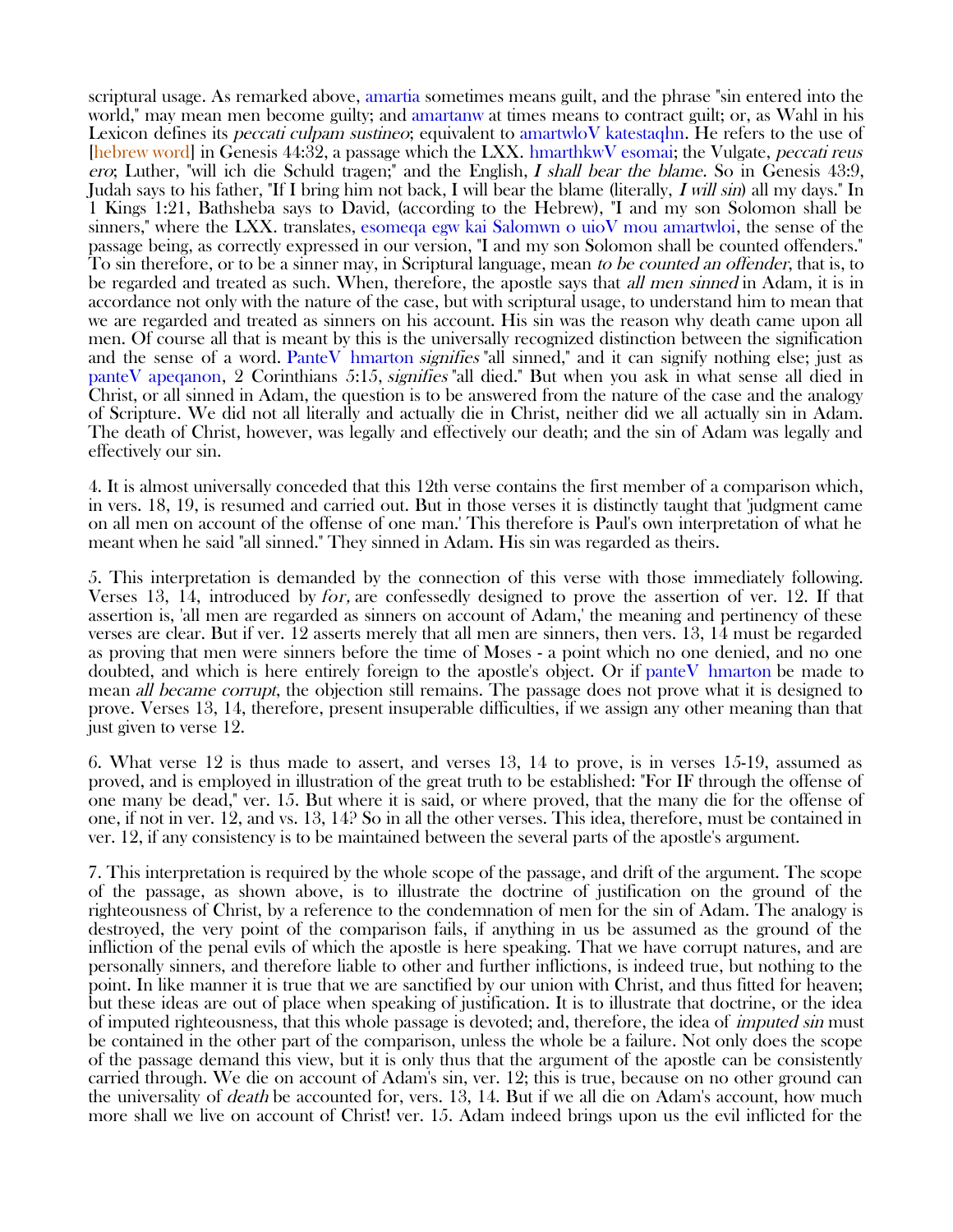first great violation of the covenant, but Christ saves us from all our numberless sins, ver. 16. As, therefore, for the offense of one we are condemned, so for the righteousness of one we are justified, ver 18. As on account of the disobedience of one we are treated as sinners, so on account of the obedience of one we are treated as righteous, ver. 19. The inconsistency and confusion consequent upon attempting to carry either of the other interpretations through, must be obvious to any attentive reader of such attempts.

8. The doctrine which the verse thus explained teaches, is one of the plainest truths of the Scriptures and of experience. Is it not a revealed fact above all contradiction, and sustained by the whole history of the world, that the sin of Adam altered the relation in which our race stood to God? Did not that sin of itself, and independently of anything in us, or done by us, bring evil on the world? In other words, did we not fall when Adam fell? The principle involved in this great transaction is explicitly and frequently asserted in the word of God, and runs through all the dispensations of his providence. He solemnly declares himself to be a God who "visits the iniquities of the fathers upon the children, and upon the children's children unto the third and fourth generation." And so he does. The curse of Canaan fell on his posterity; the Egyptians perished for the sins of Pharaoh; the Moabites and Amalekites were destroyed for the transgressions of their fathers; the leprosy of Naaman was to cleave to Gehazi, and "to his seed for ever;" the blood of all the prophets was exacted, says our Lord, of the men of his generation. We must become not only infidels but atheists, if we deny that God deals thus with men, not merely as individuals, but as communities and on the principle of imputation. The apostasy of our race in Adam, therefore, and the imputation of his sin to his posterity, although the most signal of the illustrations of this principle, is only one among thousands of a like kind.

9. The doctrine of the imputation of Adam's sin, or that on account of that sin all men are regarded and treated as sinners, was a common Jewish doctrine at the time of the apostle as well as at a later period. He employs the same mode of expression on the subject, which the Jews were accustomed to use. They could not have failed, therefore, to understand him as meaning to convey by these expressions the ideas usually connected with them. And such, therefore, if the apostle wished to be understood, must have been his intention; see the Targum on Ruth 4:22, "On account of the counsel given to Eve (and her eating the fruit,) all the inhabitants of the world were constituted guilty of death." R. Moses of Trana, Beth Elohim, fol. 105, i.e. "With the same sin with which Adam sinned, sinned the whole world." Many such passages are to be found in the pages of Wetstein, Schoettgen, Eisenmenger, Tholuck, and other collectors and commentators. Meyer therefore admits that such was undeniably the doctrine of the Jews. On this point, Knapp, in his Theological Lectures (German edition, page 29,) says, "In the Mosaic account of the fall, and in the Old Testament generally, the imputation of Adam's sin is not mentioned under the term *imputation*, although the doctrine is contained therein." "But in the writings of the Talmudists and Rabbins, and earlier in the Chaldee Paraphrases of the Old Testament, we find the following position asserted in express words, 'that the descendants of Adam would have been punished with death (of the body) on account of his sin, although they themselves had committed no sin.'" On the next page he remarks, "We find this doctrine most clearly in the New Testament, in Romans 5:12, etc. The modern philosophers and theologians found here much which was inconsistent with their philosophical systems. Hence many explained and refined on the passage, until the idea of imputation was entirely excluded. They forgot, however, that Paul used the very words and expressions in common use on the subject at that time among the Jews, and that his immediate readers could not have understood him otherwise than as teaching this doctrine." And he immediately goes on to show, that unless we are determined to do violence to the words of the apostle, we must admit that he represents all men as subject to death on account of the sin of Adam. This is a theologian who did not himself admit the doctrine. It may be well to remark, that this interpretation, so far from being the offspring of theological prejudice, or fondness for any special theory, is so obviously the true and simple meaning of the passage required by the context, that it has the sanction of theologians of every grade and class of doctrine. Calvinists, Arminians, Lutherans, and Rationalists, agree in its support. Thus Storr, one of the most accurate of philological interpreters, explains the last words of the verse in the manner stated above: "By one man all are subject to death, because all are regarded and treated as sinners, i.e. because all lie under the sentence of condemnation." I

The phrase, all have sinned, ver. 12, he says is equivalent to all are constituted sinners, ver. 19; which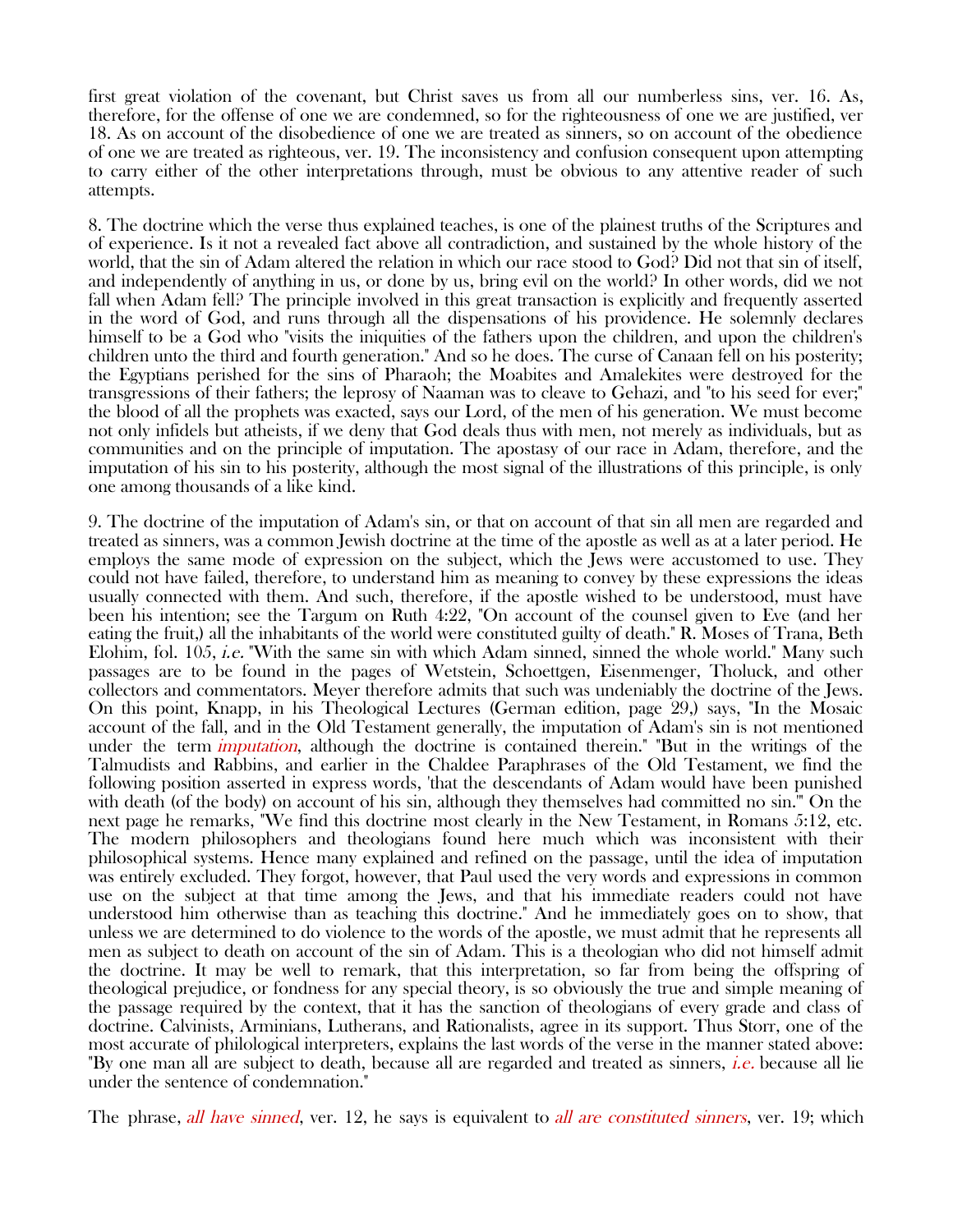latter expression he renders, "sie werden als Sünder angesehen und behandelt," that is, they were regarded and treated as sinners; see his Commentary on Hebrews, pp. 636, 640, etc. (Flatt renders these words in precisely the same manner.) The Rationalist, Ammon, also considers the apostle as teaching, that on account of the sin of Adam all men are subject to death; see Excursus C. to Koppe's Commentary on the Epistle to the Romans. Zachariae, in his *Biblische Theologie*, Vol. 6., p. 128, has an excellent exposition of this whole passage. The question of the imputation of Adam's sin, he says, is this, "whether God regarded the act of Adam as the act of all men, or, which is the same thing, whether he has subjected them all to punishment on account of this single act." This, he maintains, the apostle asserts and proves. On this verse he remarks: "The question is not here immediately about the propagation of a corrupted nature to all men, and of the personal sins committed by all men, but of universal guilt (Strafwürdigkeit, liability to punishment,) in the sight of God, which has come upon all men; and which Paul, in the sequel, does not rest on the personal sins of men, but only on the offense of one man, Adam, ver. 16." Neither the corruption of nature, nor the actual sins of men, and their liability on account of them, is either questioned or denied, but the simple statement is, that on account of the sin of Adam, all men are treated as sinners. Zachariae, it must be remembered, was not a Calvinist, but one of the modern and moderate theologians of Göttingen. Whitby, the great advocate of Arminianism, says on these words: "It is not true that death came upon all men, for that, or because all have sinned. (He contends for the rendering, in whom.) For the apostle directly here asserts the contrary, viz., that the death and the condemnation to it, which befell all man, was for the sin of Adam only; for here it is expressly said, that by the sins of one man many died; that the sentence was from one, and by one man sinning to condemnation; and that by the sin of one, death reigned by one. Therefore, the apostle doth expressly teach us that this death, this condemnation to it, came not upon us for the sin of all, but only for the sin of one, *i.e.*, of that one Adam, *in whom all men die*, 1 Corinthians 15:22." Dr. Wordsworth, Canon of Westminster, in his recent edition of the New Testament, says, in his comment on this verse: "Observe the *aorist* tense, hmarton, *they all sinned*; that is, at a particular time, And when was that?" Doubtless at the fall. All men sinned in Adam's sin. All fell in his fall." Philippi says: "We must supply in thought to hmarton, en Adam, or more precisely, Adamo peccante. Non agitur de peccato singulorum, says Bengel, 'omnes peccxrunt Adamo peccante.'" Such extracts might be indefinitely multiplied from the most varied sources. However these commentators may differ in other points, they almost all agree in the general idea, which is the sum of the whole passage, that the sin of Adam, and not their own individual actual transgressions, is the ground and reason of the subjection of all men to the penal evils here spoken of. With what plausibility can an interpretation, commanding the assent of men so various, be ascribed to theory or philosophy, or love of a particular theological system? May not its rejection with more probability be attributed, as is done by Knapp, to theological prejudice? Certain it is, at least, that the objections against it are almost exclusively of a philosophical or theological, rather than of an exegetical or philological character.

VERSES 13, 14. For until the law. sin was in the world, etc. These verses are connected by for with ver. 12, as introducing the proof of the declaration that death had passed on all men, on account of one man. The proof is this: the infliction of penal evils implies the violation of law; the violation of the law of Moses will not account for the universality of death, because men died before that law was given. Neither is the violation of the law of nature sufficient to explain the fact that all men are subject to death, because even those die who have never broken that law. As, therefore, death supposes transgression, and neither the law of Moses nor the law of nature embraces all the victims of death, it follows that men are subject to penal evils on account of the sin of Adam. It is for the offense of one that many die.

In order to the proper understanding of the apostle's argument, it should be born in mind that the term death stands for penal evil; not for this or that particular form of it, but for any and every evil judicially indicted for the support of law. Paul's reasoning does not rest upon the mere fact that all men, even infants, are subject to natural death; for this night be accounted for by the violation of the law of Moses, or of the law of nature, or by their inherent native depravity. This covers the whole ground, and may account for the universality of natural death. But no one of these causes, nor all combined, can account for the infliction of all the penal evils to which men are subjected. The great fact in the apostle's mind was, that God regards and treats all men, from the first moment of their existence, as out of fellowship with himself, as having forfeited his favor. Instead of entering into communion with them the moment they begin to exist (as he did with Adam,) and forming them by his spirit in his own moral image, he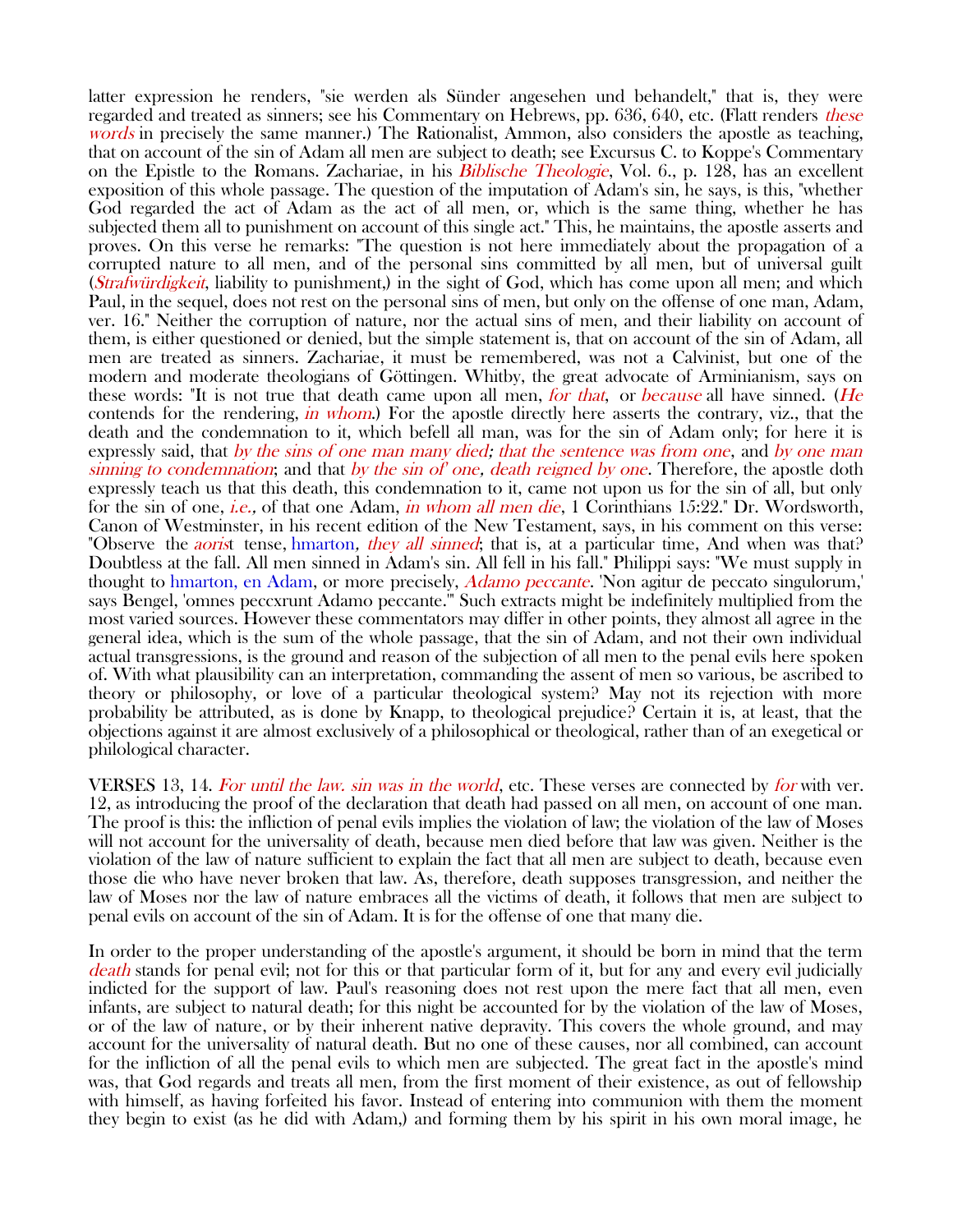regards them as out of his favor, and withholds the influences of the Spirit. Why is this? Why does God thus deal with the human race? The fact that he does thus deal with them is not denied by any except Pelagians. Why then is it? Here is a form of death which the violation of the law of Moses, the transgression of the law of nature, the existence of innate depravity, separately or combined, are insufficient to account for. Its infliction is antecedent to them all; and yet it is of all evils the essence and the sum. Men begin to exist out of communion with God. This is the fact which no sophistry can get out of the Bible or the history of the world. Paul tells us why it is. It is because we fell in Adam; it is for the one offense of ONE MAN that all thus die. The covenant being formed with Adam, not only for himself, but also for his posterity (in other words, Adam having been placed on trial, not for himself only, but also for his race,) his act was, in virtue of this relation, regarded as our act; God withdrew from us as he did from him; in consequence of this withdrawing, we begin to exist in moral darkness, destitute of a disposition to delight in God, and prone to delight in ourselves and the world. The sin of Adam, therefore, ruined us; it was the ground of the withdrawing of the divine favor from the whole race; and the intervention of the Son of God in our salvation is an act of pure, sovereign, and wonderful grace.

Whatever obscurity, therefore, rests upon this passage, arises from taking the word *death* in the narrow sense in which it is commonly used among men. If taken in its scriptural sense, the whole argument is plain and conclusive. Let *penal evil* be substituted for the word *death*, and the argument will stand thus: 'All men are subject to penal evils on account of one man; this is the position to be proved, ver. 12. That such is the case is evident, because the infliction of a penalty supposes the violation of law. But such evil was inflicted before the giving of the Mosaic law; it comes on men before the transgression of the law of nature, or even the existence of inherent depravity; it must therefore be for the offense of one man that judgment has come upon all men to condemnation.' The wide sense in which the sacred writers used the word death, accounts for the fact that the dissolution of the body (which is one form of the manifestation of the divine displeasure) is not only included in it, but is often the prominent idea.

Until the law. The law here mentioned is evidently the law of Moses. The word acri is properly rendered until, and not *during the continuance of*, a sense which the particle has in some passages. Until the law is immediately explained by the words *from Adam to Moses. Sin was in the world, i.e.* men were sinners, and were so regarded and treated. Sin is not imputed, that is, it is not laid to one's account, and punished. See 4:8, "Blessed is the man to whom the Lord imputeth not iniquity;" and the familiar equivalent expressions. "His iniquity shall be upon him," Numbers 15:31; and, "He shall bear his iniquity." The word (ellogeitai) here used, occurs nowhere else in any Greek writer, except in Philemon 18. The common word for impute is logizomai. When there is no law, mh ontoV nomou, there not being law. Sin is correlative of law. If there is no law, there can be no sin, as Paul had already taught, 4:15. But if there is no sin without law, there can be no imputation of sin. As, however, sin was imputed, as sin was in the world, as men were sinners, and were so regarded and treated before the law of Moses, it follows that there must be some more comprehensive law in relation to which men were sinners, and in virtue of which they were so regarded and treated. The principle here advanced, and on which the apostle's argument rests is, that the infliction of penal evil implies the violation of law. If men were sinners, and were treated as such before the law of Moses, it is certain that there is some other law, for the violation of which sin was imputed to them. Instead of the interpretation just given, there are several other methods of explaining this verse, which should be noticed. Calvin, Luther, Beza, and not a few of the modern commentators, say that the clause, *sin is not imputed when there is no law*, means, men do not impute sin to themselves, i.e. do not regard themselves as sinners; do not feel their guilt, when there is no law. To a certain extent, the sentiment thus expressed is true. Paul, in a subsequent chapter, 7:8, says, "Without the law, sin was dead;" that is, unknown and disregarded. It is true, that ignorance of the law renders the conscience torpid, and that by the clear revelation of the law it is brought to life; so that by the law is the knowledge of sin. If, however, by *law*, is meant a written law, or a full and authenticated revelation of the will of God as a rule of duty, then it is only comparatively speaking true, that without law (*i.e.* such a law,) sin is unknown or disregarded. There is another law, as Paul teaches,  $2:14$ , 15, written on the heart, in virtue of which men feel themselves to be sinners, and know the righteous judgment of God, by which they are exposed to death; see 1:32. The objections, however, to this interpretation are decisive:

1. In the first place, it is inconsistent with the meaning of the words here used. "To impute sin" never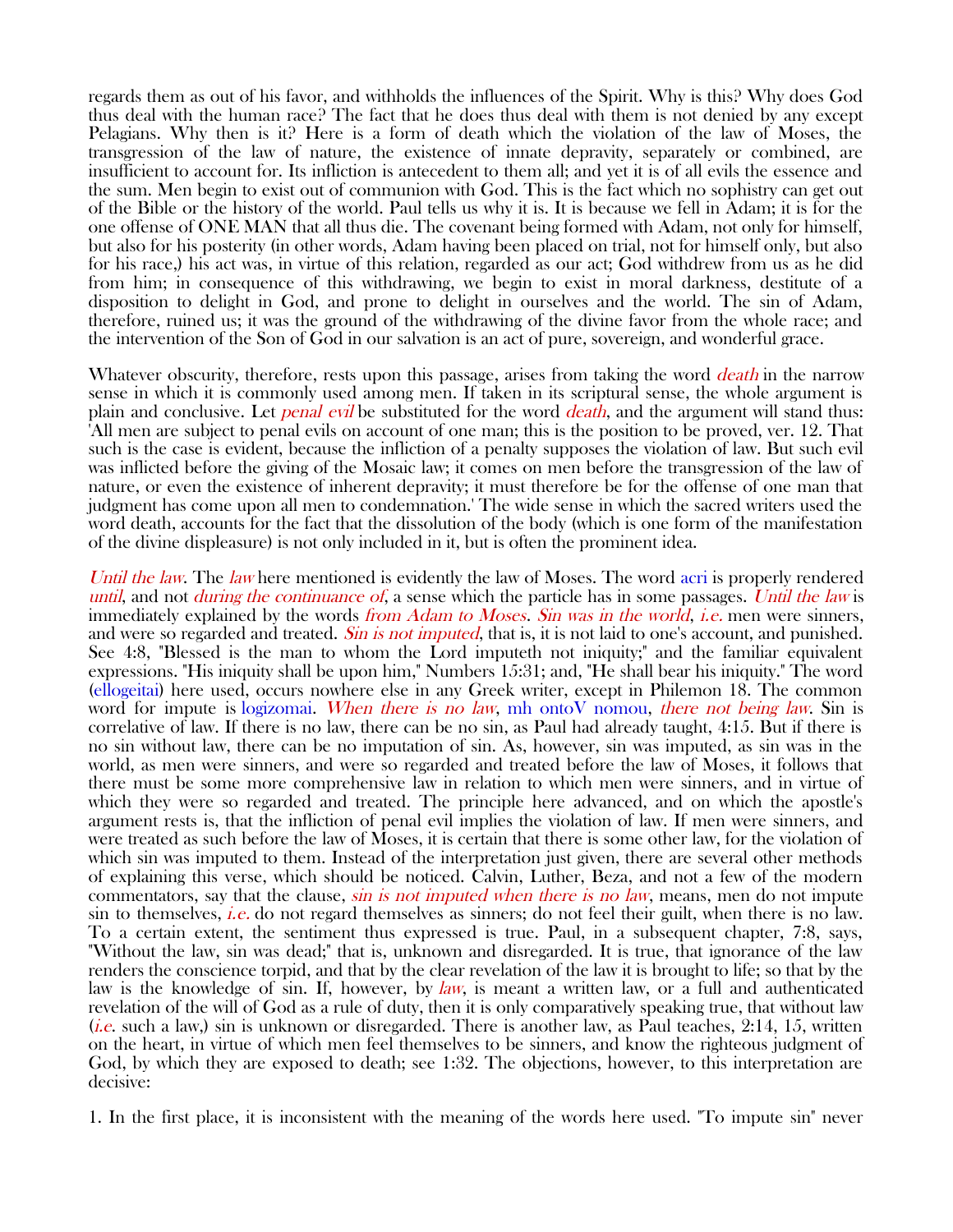means to lay sin to heart. The imputation is always made from without, or by another, not by the sinner himself. Tholuck, therefore, calls this interpretation "a desperate shift." "Noch," he says, "ist eine gewalt same Hülfe zu erwähnen die Manche diesem Ausspruche des Apostels zu bringen gesucht haben. Sie haben dem ellogein eine andere Bedeutung beigelegt. Sie haben es in der Bedeutung *achten, Rücksicht* nehmen genommen."

2. This interpretation proceeds on a wrong assumption of the thing to be proved. It assumes that the apostle designs to prove that all men are in themselves sinners, and for their personal guilt or defilement, are exposed to death. But this, as has been shown, leaves out of view the main idea of ver. 12. It is true, that all men are sinners, either in the sense of actual transgressors, or of having a depraved nature, and consequently are exposed to death; but; the specific assertion of ver. 12 is, that it was BY ONE MAN death passed on all men. This, therefore, is the thing to be proved, and not that all men are personally sinners. Of course it is not denied that men are subject to death for their own sins; but that is nothing to the point which the apostle has in hand. His design is to show that there is a form of death, or penal evil, to which men are subject, anterior to any personal transgression or inherent corruption.

3. This interpretation assumes that the apostle is answering an objection which has no force, or refuting an opinion which no one entertained. It supposes that the Jews held that the Gentiles, before the law of Moses, were not sinners, whereas they regarded them as pre-eminently such. It makes the apostle reason thus: 'All men are sinners. No,' objects the Jew, 'before Moses there was no law, and therefore no sin. Yes,' replies Paul, 'they were sinners, although they were not aware of it.' But as no human being believed that men were not sinners before the giving of the Mosaic law, as Paul himself had proved at length that the whole world was guilty before God, as he had expressly taught that the Gentiles, although they had no written law, were a law unto themselves, and that they stood self-condemned in the presence of God, it is unreasonable to suppose that the apostle would stop to refute an objection which has not force enough to be even a cavil. Paul had before laid down the principle (4:15,) that where there is no law, there is no aggression, which is only another form of saying, "sin is not imputed when there is no law." But as sin was imputed before the law of Moses, there must have been some other law, for the violation of which men were condemned. It is that the apostle designs to prove, and not that men were personally sinners; a fact, so far as the heathen were concerned, no Jew denied. Another interpretation, which is adopted by a large number of commentators and theologians, supposes that the word *death* is to be understood of natural death alone. The reasoning of the apostle then is, 'As on account of the sin of one man, all men are condemned to die, so on account of the righteousness of one, all are made partakers of life,' ver. 12. The proof that all are subject to death on account of the sin of Adam, is given in vers. 13, 14; 'The infliction of the specific penalty of death, supposes the violation of a law to which that particular penalty was attached. This could not be the law of Moses, since those die who never violated that law; and, in short, all men die, although they have never broken any express command attended by the sanction of death. The liability of all men, therefore, to this specific form of evil, is to be traced not to their own individual character or conduct, but to the sin of Adam.' Some of those who adopt this view of the passage, are consistent enough to carry it through, and make the *life* which is restored to all by Christ, as here spoken of, to be nothing more than the life of the body, i.e. the resurrection from the dead. 14 It will be observed, that this interpretation is, as to its main principle, identical with that presented above as correct. That is it assumes that ver. 12 teaches that God regarded the act of Adam as the act of the whole race, or in other words, that he subjected all men to punishment on account of his transgression. And it makes vers. 13, 14, the proof that the subjection of all men to the penal evil here specially in view, to be, not the corruption of their nature, nor their own individual sins, but the sin of Adam. It is, however, founded on two assumptions; the one of which is erroneous, and the other gratuitous. In the first place, it assumes that the *death* here spoken of is mere natural death, which, as shown above, is contrary both to the scriptural use of the term and to the immediate context. And, secondly, it assumes that the violation of the law of nature could not be justly followed by the death of the body, because that particular form of evil was not threatened as the sanction of that law. But this assumption is gratuitous, and would be as well authorized if made in reference to any other punishment of such transgressions; since no definite specific evil, as the expression of the divine displeasure, was made known to those who had no external revelation. Yet, as Paul says, Romans 1:32, the wicked heathen knew they were worthy of death, i.e. of the effects of the divine displeasure. The particular manner of the exhibition of that displeasure is a matter of indifference. It need hardly be remarked that it is not involved either in this or the commonly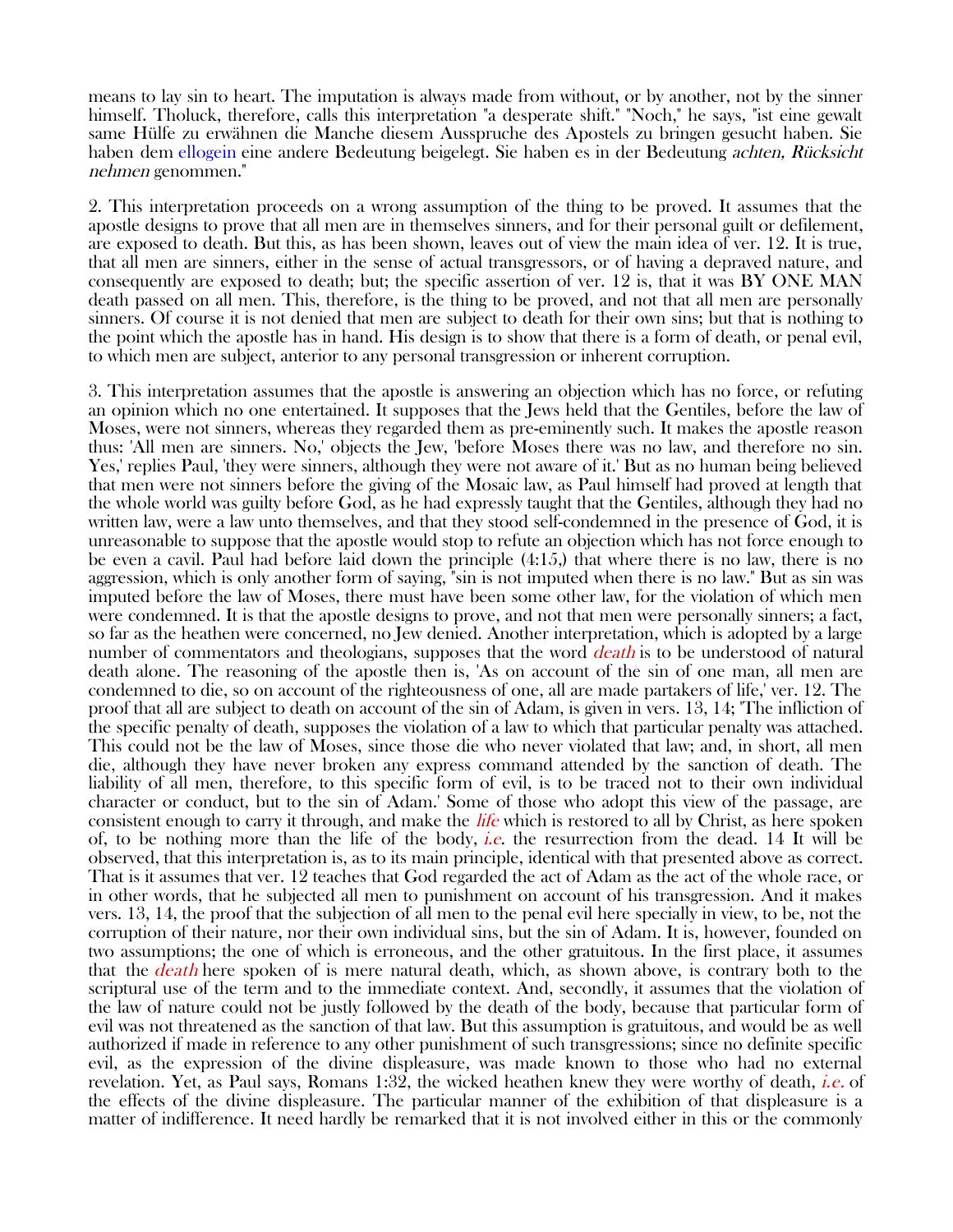received interpretation of this passage, that men, before the time of Moses, were not punishable for their own sins. While this is admitted and asserted by the apostle, he proves that they were punished for Adam's sin. No one feels that there is any inconsistency in asserting of the men of this generation, that although responsible to God for their personal transgressions, they are nevertheless born in a state of spiritual death, as a punishment of the sin of our great progenitor. The pains of child birth do not cease to be part of the penalty of the original transgression, although each suffering mother is burdened with the guilt of personal transgression. As the effort to make these verses prove that all men are actual sinners fails of giving them any satisfactory sense, so the interpretation which assumes that they are designed to prove inherent, hereditary depravity, is no less untenable. If ej wV panteV hmarton, in ver. 12, means, 'Death has passed on all, *because all are tainted with the hereditary corruption derived from Adam*,' then the argument in verses 13, 14, must stand thus: 'All men are by nature corrupt, for as sin is not imputed when there is no law, the death of all men cannot be accounted for on the ground of their actual sins; therefore, since those die who have never sinned, as Adam did, against a positive law, they must be subject to death for their innate depravity.' But, so far as this argument assumes that men, before the time of Moses, were not justly subject to death for their actual sins, it is contrary to truth, and to the express teaching of the apostle. Yet this is the form in which it is generally presented. And if it only means that actual sin will not account for the absolute universality of death, since those die who have never committed any actual transgression, the argument is still detective. Innate depravity being universal, may account for the universality of natural death; but qanatoV; includes much more than natural death. What is to account for spiritual death? Why are men born dead in sin? This is the very thing to be accounted for. The fact is not its own solution. Paul's argument is, that they are so born on account of Adam's sin. It is another objection to this interpretation, that it destroys he analogy between Christ and Adam, and therefore is inconsistent with the great design of the whole passage. Paul's object is to show, that as we are justified by the righteousness of Christ as something out of ourselves, so we are condemned for the sin of Adam as something out of ourselves. To make him teach that we are condemned for our inherent depravity, to the exclusion of Adam's sin, necessitates his teaching that we are justified for our inherent goodness, which destroys all hope of heaven. There is no interpretation of this passage consistent with the meaning of the words, the nature of the argument, the design of the context, and the analogy of Scripture, but the one given above, as commonly received. Köllner complains that Paul's argument is very confused. This he accounts for by assuming that the apostle had two theories in his mind. The one, that men die for their own sins; the other, that they die for the sin of Adam. His natural feelings led him to adopt the former, and he accordingly says, in verse 12, "Death passed on all men, because all have sinned." But as the Jewish doctrine of his age, that men were condemned for the sin of Adam, afforded such an admirable illustration of his doctrine of salvation through the merit of Christ, the apostle, says Köllner, could not help availing himself of it. Thus he has the two theories mixed up together, asserting sometimes the one, and sometimes the other. To those who reverence the Scriptures as the word of God, it is assuredly a strong argument in favor of the common interpretation of the passage, that it saves the sacred writer from such aspersions. It is better to admit the doctrine of imputation, than to make the apostle contradict himself.

VERSE 14. Nevertheless death reigned from Adam to Moses. That is, men were subject to death before the law of Moses was given, and consequently not on account of violating it. There must be some other ground, therefore, of their exposure to death. *Nevertheless* (alla), the clause thus introduced stands in opposition to the preceding clause, ouk ellogeitai. That is, 'although sin is not imputed when there is no law, nevertheless death reigned from Adam to Moses.' *Death reigned, i.e.*, had undisputed, rightful sway. Men were justly subject to his power, and therefore were sinners.

Even over them that had not sinned after the similitude of Adam's transgression. Instead of connecting epi tw omoiwmati, as is usually done with  $mh$  amarthsantaV, Chrysostom connects them with ebasileusen. The sense would then be, 'death reigned after the similitude of Adam's transgression, even over those who had not sinned.' That is, death reigned over those who had not personally sinned, just as it reigned over Adam. This interpretation is adopted by Bengel, who says, "Quod homines ante legem mortui sunt, id accidit eis *super similitudine transgressionis Adam, i.e.*, quia illorum eadem atque Adami transgredientis ratio fuit: mortui sunt, propter alium reatum, non propter eum, quem ipsi per se contraxere, id est, propter reatum ab Adamo contractum." Although the sense thus expressed is good, and suited to the context, the construction is evidently forced. It is much more natural to take the words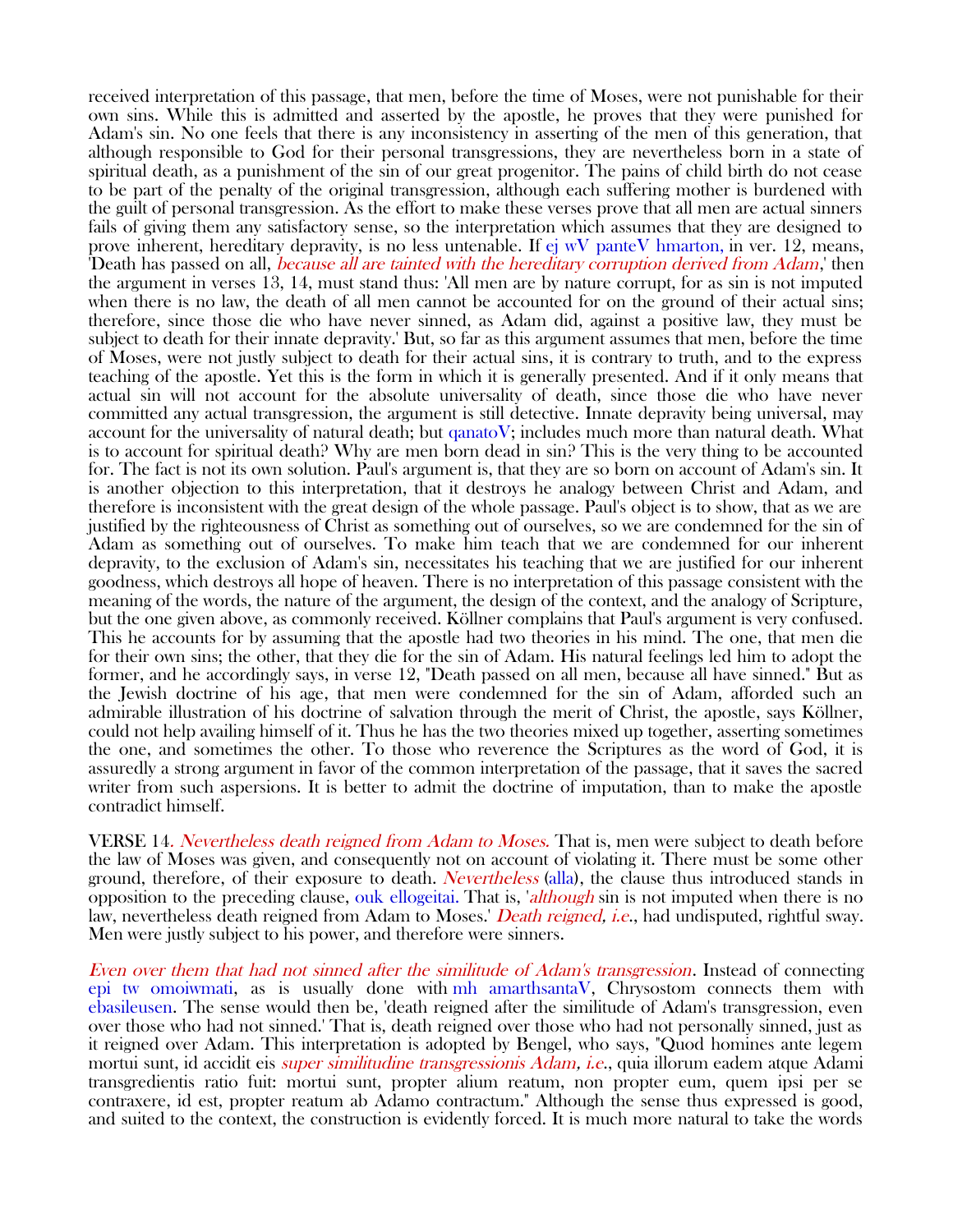as they stand. Death reigned over a class of persons who had not sinned as Adam had. The question is, What is the point of dissimilarity to which the apostle here refers? Some say it is, that Adam violated a positive command to which the sanction of death was expressly added, and that those referred to did not. The principal objections to this interpretation are,

1. That it destroys the distinction between the two classes of persons here alluded to. It makes Paul, in effect, reason thus: 'Death reigned over those who had not violated any positive law, even over those who had not violated any positive law.' It is obvious that the first clause of the verse describes a general class, and the second clause, which is distinguished from the first by the word *even*, only a portion of that class. All men who died from Adam to Moses, died without violating a positive command. The class, therefore, which is distinguished from them, must be contrasted with Adam on some other ground than that which is common to the whole.

2. This interpretation is inconsistent with the context, because it involves us in all the difficulties specified above, attending the sense which it requires us to put upon verses 13, 14, and their connection with ver. 12. We must suppose these verses designed to prove that all men are sinners, which, as just shown, is at variance with the context, with the obvious meaning of ver. 12, with the scope of the passage, and the drift of the argument.

Or we must adopt the interpretation of those who confine the word *death* to the dissolution of the body, and make the apostle argue to show that this particular evil is to be referred not to the personal sins of men, but to the sin of Adam. Or we are driven to some other unsatisfactory view of the passage. In short, these verses, when the clause in question is thus explained, present insuperable difficulties. Others understand the difference between Adam and those intended to be described in this clause, to be, that Adam sinned personally and actually the others did not. In favor of this view it may be argued,

1. That the words evidently admit of this interpretation as naturally as of the other. Paul simply says, the persons referred to did not sin as Adam did. Whether he means that they did not sin at all; that they were not sinners in the ordinary sense of that term; or that they had not sinned against the same kind of law, depends on the context, and is not determined by the mere form of expression.

2. If ver. 12 teaches that men are subject to death on account of the sin of Adam, if this is the doctrine of the whole passage, and if, as is admitted, vers. 13, 14 are designed to prove the assertion of ver. 12, then is it necessary that the apostle should show that death comes on those who have no personal or actual sins to answer for. This he does: 'Death reigns not only over those who have never broken any positive law, but even over those who have never sinned as Adam did; that is, who have never in their own persons violated any law, by which their exposure to death can be accounted for.' All the arguments, therefore, which go to establish the interpretation given above of ver. 12, or the correctness of the exhibition of the course of the apostle's argument, and the design of the whole passage, bear with all their force in support of the view here given of this clause. The opposite interpretation, as was attempted to be proved above, rests on a false exegesis of ver 12, and a false view of the context. Almost all the objections to this interpretation, being founded on misapprehension, are answered by the mere statement of the case. The simple doctrine and argument of the apostle is, that

## THERE ARE PENAL EVILS WHICH COME UPON MEN ANTECEDENT TO ANY TRANSGRESSIONS OF THEIR OWN; AND AS THE INFLICTION OF THESE EVILS IMPLIES A VIOLATION OF LAW, IT FOLLOWS THAT THEY ARE REGARDED AND TREATED AS SINNERS, ON THE GROUND OF THE DISOBEDIENCE OF ANOTHER.

In other words, it was "by the offense of one man that judgment came on all men to condemnation." It is of course not implied in this statement or argument, that men are not now, or were not from Adam to Moses, punishable for their own sins, but simply that they are subject to penal evils, which cannot be accounted for on the ground of their personal transgressions, or their hereditary depravity. This statement, which contains the whole doctrine of imputation, is so obviously contained in the argument of the apostle, and stands out so conspicuously in the Bible, and is so fully established by the history of the world, that it is frequently and freely admitted by the great majority of commentators.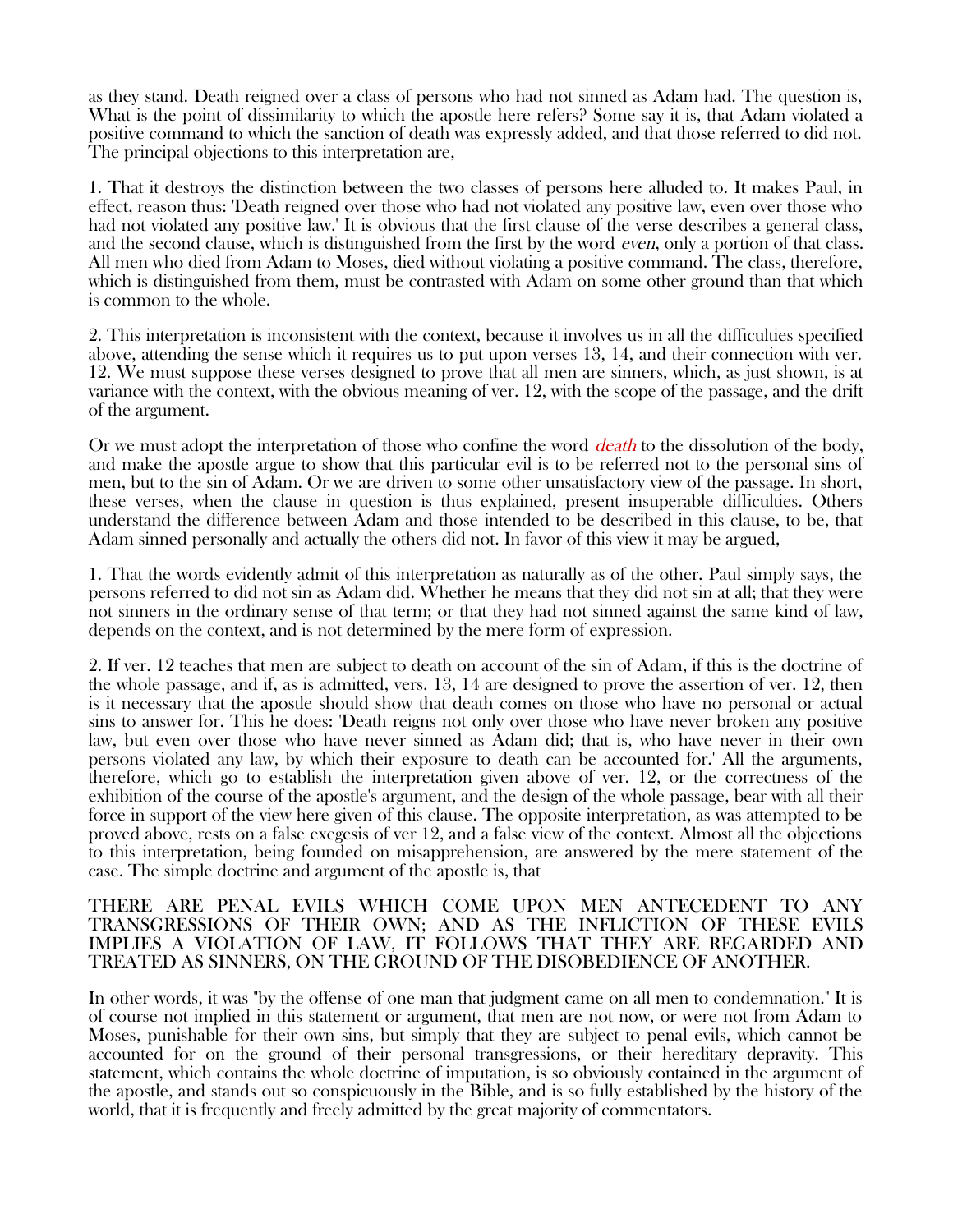Who is a figure of him that was to come, tupoV tou mellontoV. PwV tupoV; jhsin? oti wsper ekeinoV toiV ex autou, kaitoige mh jagousin apo tou xulou, gegonen aitioV qanatou tou dia thn brwsin eisacqentoV, outw kai o CristoV toiV ex autou, kaitoige ou dikaiopraghsasi, gegone proxenoV dikaiosunhV, hn dia tou staurou pasin hmin ecarisato? dia touto anw kai katw tou enoV ecetai, kai sunecwV touto eiV meson jerei. - *Chrysostom*. "How a type? he says: because *as* he was the cause of the death introduced by eating (the forbidden fruit,) to all who are of him, although they did not eat of the tree; so also Christ, to those who are of him, though they have not wrought righteousness, is become the procurer of the righteousness which, by means of the cross, he graciously gives to us all; on this account he first and last makes *the one* so prominent, continually bringing it forward." This is an interesting passage coming from a source so different from the Augustinian school of theology. Every essential point of the common Calvinistic interpretation is fully stated. Adam is the cause of death coming on all independently of any transgressions of their own; as Christ is the author of justification without our own works. And *the many*, in the one clause, are all who are of Adam; and *the many*, in the other, those who are of Christ.

The word rendered *figure*, tupoV, from tuptw (to *strike*,) means a print, or impression made by a blow; as in John 20:25, ton tupon twn hlwn, *the print of the nails*. In a wider sense it means a figure or form, literally, as when spoken of an image, Acts 7:43, or figuratively when used of a doctrine, Romans 6:17. More commonly in the Scriptures it means either a model after which anything is to be made, Hebrews 8:5, or an example to be followed, Philippians 3:17, "as ye have us for an example," kaqwV ecete tupon hmaV. Besides these, so to speak secular meanings, it has the religious sense of type, a designed prefiguration or counterpart; either historically, as the Passover was a type or significant commemoration of the passing over, by the destroying angel, of the habitations of the Hebrews in Egypt; or prophetically, as the sacrifices of the Old Testament were types of the great sacrifice of the Lamb of God. A type, therefore, in the religious sense of the term, is not a mere historical parallel or incidental resemblance between persons or events, but a designed resemblance - the one being intended to prefigure or to commemorate the other. It is in this sense that Adam was the type of Christ. The resemblance between them was not casual. It was predetermined, and entered into the whole plan of God. As Adam was the head and representative of his race, whose destiny was suspended on his conduct, so Christ is the head and representative of his people. As the sin of the one was the ground of our condemnation, so the righteousness of the other is the ground of our justification. This relation between Adam and the Messiah was recognized by the Jews, who called their expected deliverer, , the last Adam, as Paul also calls him in 1 Corinthians 15:45, o escatoV Adam. Adam was the type, tou mellontoV, either of the Adam who was to come, or simply *of the one to come*. The Old Testament system was preparatory and prophetic. The people under its influence were looking forward to the accomplishment of the promises made to their father. The Messianic period on which their hopes were fixed was called "the world or age to come," and the Messiah himself was o ercomenoV, o mellwn, *the one coming* 15.

As Paul commenced this section with the design of instituting this comparison between Christ and Adam, and interrupted himself to prove, in vers. 13, 14, that Adam was really the representative of his race, or that all men are subject to death for his offense; and having, at the close of verse 14, announced the fact of this resemblance by calling Adam a type of Christ, he again stops to limit and explain this declaration by pointing out the real nature of the analogy. This he does principally by showing, m vers. 15-17, the particulars in which the comparison does not hold. In verses 18, 19, which are a resumption of the sentiment of ver. 12, he states the grand point of their agreement.

VERSE 15. But not as the offense, so also is the free gift. The cases, although parallel, are not precisely alike. In the first place, it is far more consistent with our views of the character of God, that many should be benefited by the merit of one man, than that they should suffer for the sin of one. If the latter has happened, MUCH MORE may we expect the former to occur. The attentive reader of this passage will perceive constantly increasing evidence that the design of the apostle is not to show that the blessings procured by Christ are greater than the evils caused by Adam; but to illustrate and confirm the prominent doctrine of the epistle, that we are justified on the ground of the righteousness of Christ. This is obvious from the sentiment of this verse, 'If we die for the sin of Adam, *much more* may we live through the righteousness of Christ.' But not as the offense, etc. All ouc wV to paraptwma, outw kai to carisma, a singularly concise expression, which however the context renders sufficiently plain. paraptwma from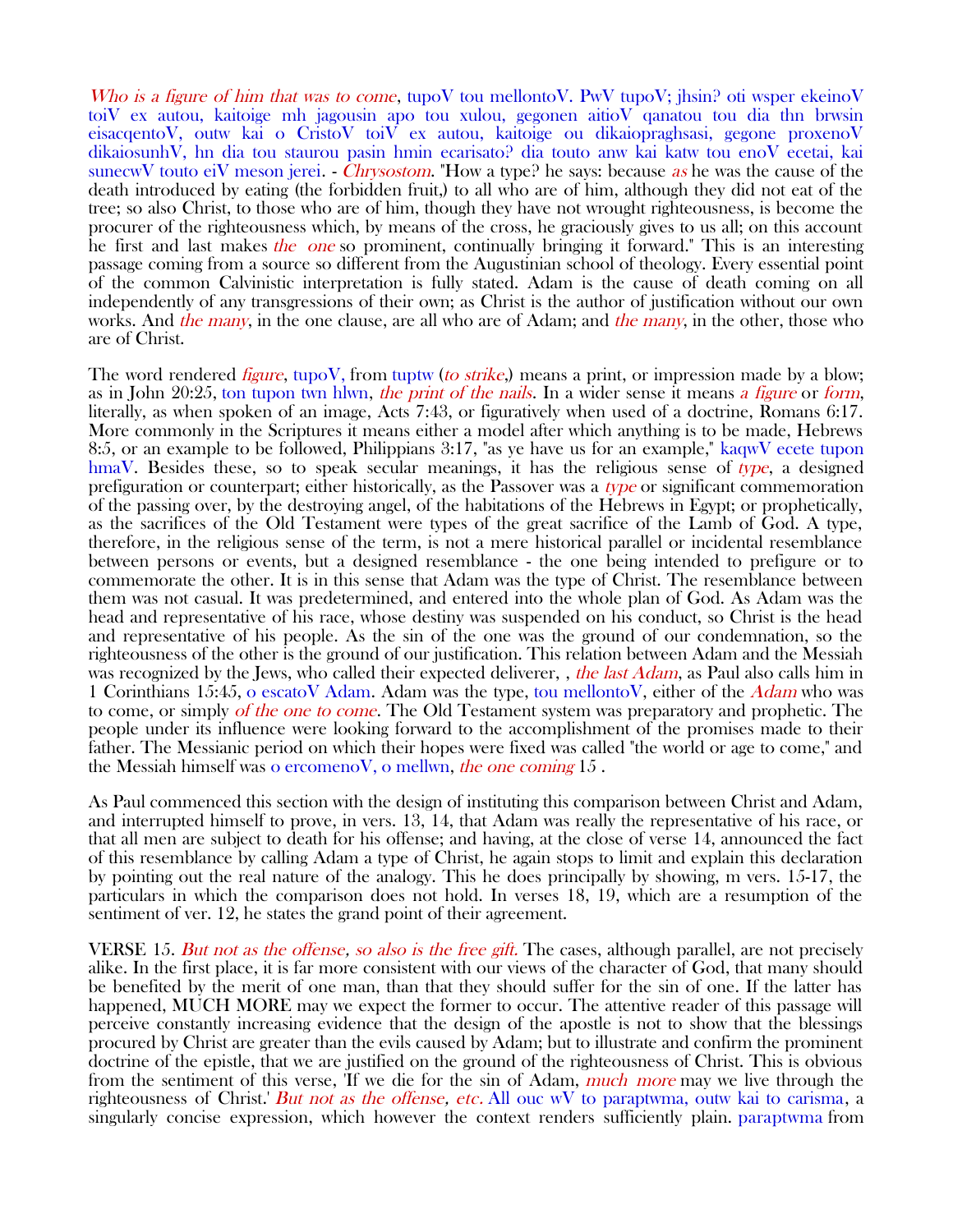parapiptw (to fall,) means *fall*, and carisma, an act of grace or gracious gift, which is explained by h dwrea in this verse, to dwrhma in ver. 16, and h dwrea thV dikaiosunhV (*the gift of righteousness*,) in ver. 17. The meaning therefore is, that the 'fall is not like the gracious restoration.' The reason why the one is not like the other, is stated in what follows, so that gar has its appropriate force: 'They are not alike, for if by the offense of one many be dead.' The dative paraptwmati expresses the ground or reason. The offense of one was the ground or reason of the many dying; and as death is a penalty, it must be the judicial ground of their death, which is the very thing asserted in ver. 12, and proved in vers. 13, 14. Many be dead; the words are oi polloi apeqanon, the many died, the aorist apeqanon cannot mean be dead. By the many are intended all mankind, oi polloi and panteV being interchanged throughout the context. They are called *the many* because they are many, and for the sake of the antithesis to *the one*. The many died for the offense of one; the sentence of death passed on all for his offense.

The same idea is presented in 1 Corinthians 15:22. It is here, therefore, expressly asserted that the sin of Adam was the cause of all his posterity being subjected to death, that is, to penal evil. But it may still be asked whether it was the occasional or the immediate cause. That is, whether the apostle means to say that the sin of Adam was the occasion of all men being placed in such circumstances that they all sin, and thus incur death; or that by being the cause of the corruption of their nature, it is thus indirectly the cause of their condemnation; or whether he is to be understood as saying that his sin is the direct judicial ground or reason for the infliction of penal evil. It has been frequently said that this is all theory, philosophy, system. etc. But any one may see that it is a mere exegetical question - what is the meaning of a given phrase? Does the dative here express the occasional cause, or the ground or reason of the result attributed to the offense of one man? It is a mere question of fact; the fact is all, and there is neither theory nor philosophy involved in the matter. If Paul says that the offense of one is the ground and reason of the many being subject to death, he says all that the advocates of the doctrine of imputation say. That this is the strict exegetical meaning of the passage appears from the following reasons:

1. That such may be the force and meaning of the words as they here stand, no one can pretend to doubt. That is, no one can deny that the dative case can express the ground or reason as well as the occasion of a thing.

2. This interpretation is not only possible, and in strict accordance with the meaning of the words, but it is demanded, in this connection, by the plainest rules of exposition; because the sentiment expressed by these words is confessedly the same as that taught in those which follow; and they, as will appear in the sequel, will not bear the opposite interpretation.

3. It is demanded by the whole design and drift of the passage. The very point of the comparison is, that as the righteousness of Christ, and not our own works, is the ground of our justification, so the sin of Adam, antecedently to any sins of our own, is the ground of the infliction of certain penal evils. If the latter be denied, the very point of the analogy between Christ and Adam is destroyed.

4. This interpretation is so plainly the correct and natural one, that it is, as shown above, freely admitted by the most strenuous opponents of the doctrine which it teaches.

Much more the grace of God, and the gift by grace, which is by one man, faith abounded unto many. Had Paul been studious of uniformity in the structure of his sentences, this clause would have been differently worded: 'If by the offense of one many die, much more by the free gift of one shall many live.' The meaning is the same. The force of the passage lies in the words much more. The idea is not that the grace is more abundant and efficacious than the offense and its consequences: this idea is expressed in ver. 20; but, 'if the one dispensation has occurred, much more may the other; if we die for one, much more may we live by another.' The pollw mallon does not express a higher degree of efficacy, but of evidence or certainty: 'If the one thing has happened, much more certainly may the other be relied upon.' The first clause of the verse may be thus interpreted, 'the grace of God, even the gift by grace;' so that the latter phrase is explanatory of the former. If they are to be distinguished, the first refers to the cause, viz. the grace of God; and the second to the result, viz. the gift by grace, i.e. the gracious or free gift, viz. the gift of righteousness, as explained in ver. 17. Which is by one man, Jesus Christ; that is, which comes to us through Christ. This free gift is of course the opposite of what comes upon us for the sake of Adam. Guilt and condemnation come from him; righteousness and consequent acceptance from Jesus Christ.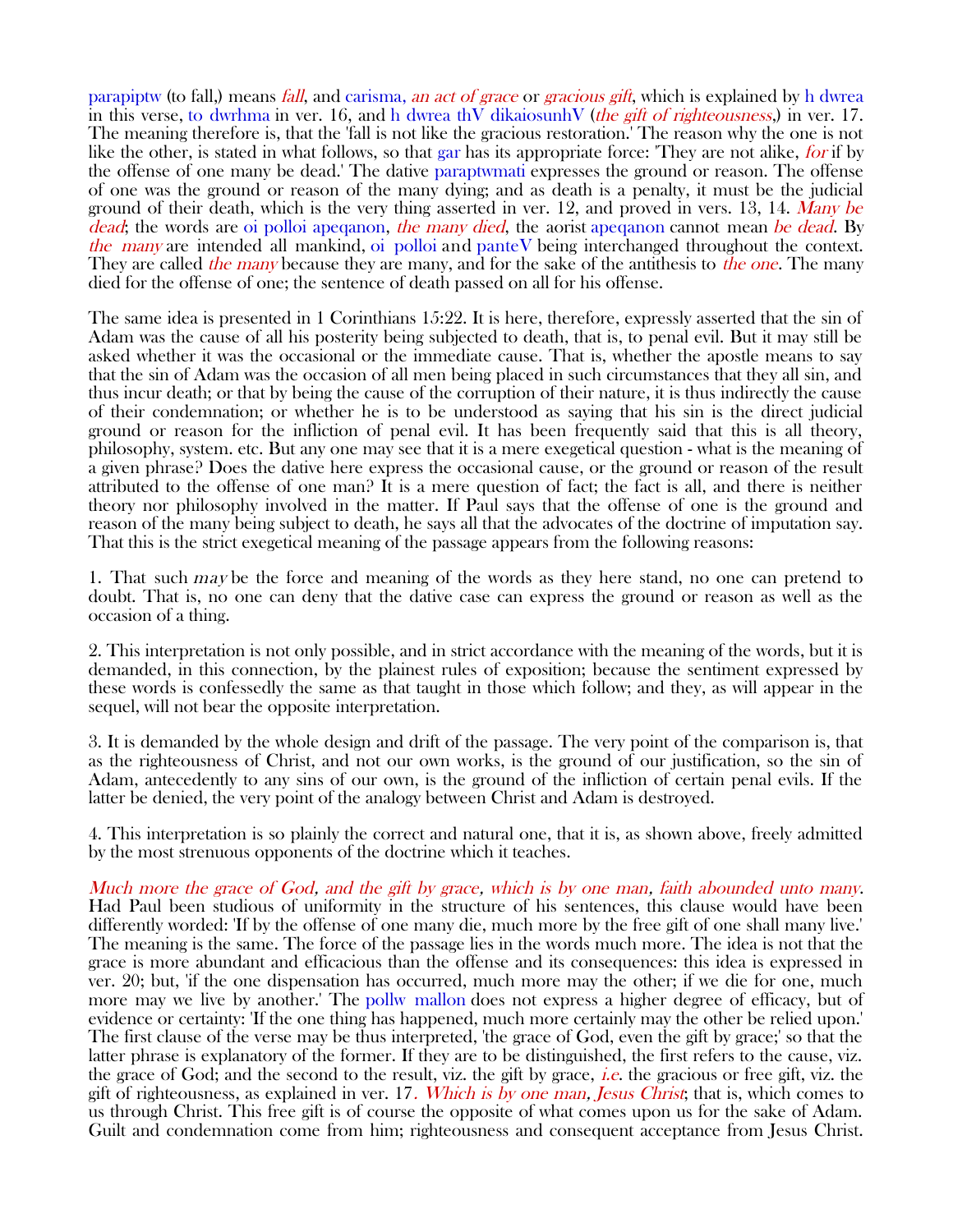What is here called the free gift is, in ver. 17, called the gift of righteousness. *Hath abounded unto many*,  $eiV$  touV pollouV, *unto the many*; that is, has been freely and abundantly bestowed on the many. Whether the many, in this clause, is coextensive numerically with the many in the other, will be considered under ver. 18.

VERSE 16. And not as it was by one that sinned, 16 so is the gift, etc. This clause, as it stands in the original, and not as by one that sinned, the gift, is obviously elliptical. Some word corresponding to gift is to be supplied in the first member; either *offense*, which is opposed to the *free gift* in the preceding verse; or *judgment*, which occurs in the next clause. The sense then is, The gift (of justification, see ver. 17) was not like the sentence which came by one that sinned.' So Professor Stuart, who very oppositely renders and explains the whole verse thus: "Yea, the (sentence) by one who sinned, is not like the free gift; for the sentence by reason of *one* (offense) was unto condemnation (was a condemning sentence); but the free gift (pardon) is of *many* offenses, unto justification, *i.e.* is a sentence of acquittal from condemnation." The point of this verse is, that the sentence of condemnation which passed on all men 17 for the sake of Adam, was for one offense, whereas we are justified by Christ from *many* offenses. Christ does much more than remove the guilt and evils consequent on the sin of Adam. This is the second particular in which the work of Christ differs from that of Adam.

For the judgment was by one to condemnation. By one  $ex$  enoV, either by one man, or by one offense. As amarthsantoV is the true reading in the preceding clause, most modern commentators say that enoV must be masculine, by one man. The antithesis, however, between enoV and pollwn is so obvious, that it is more natural to supply paraptwmatoV, from the next clause, as in Hebrew parallelisms, an ellipsis in the first member must at times be supplied from the second. An example of this kind Gesenius finds in Isaiah 48:11. Here the very object of the apostle is to contrast the one *offense* for which we suffer through Adam, with the many offenses from the guilt of which Christ delivers us. Luther, Beza, Olshausen, Rothe, and others. take enoV as neuter, one *offense*. "A judgment to condemnation" is a Hebraic or Hellenistic idiom, for a condemnatory judgment, or sentence of condemnation. 18 The word krima, rendered *judgment*, properly means the decision or sentence of a judge, and is here to be taken in its usual and obvious signification. It is then plainly stated that 'a sentence of condemnation has passed on all men on account of the one sin of Adam.' This is one of the clauses which can hardly be forced into the meaning that the sin of Adam was the occasion merely of men being condemned, because it was the means of their being led into sin. Here again we, have a mere exegetical question to decide; not a matter of theory or deduction, but simply of exposition. What does the phrase 'a sentence of condemnation by, or for one offense,' in this connection, mean? The common answer to this question is, It means that the one offense was the ground of the sentence. This answer, for the following reasons, appears to be correct:

1. It is the simple and obvious meaning of the terms. To say a sentence is for an offense, is, in ordinary language, to say that it is on account of the offense; and not that the offense is the cause of something else, which is the ground of the sentence. Who, uninfluenced by theological prejudice, would imagine that the apostle, when he says that condemnation for the offense of one man has passed on all men, means that the sin of Adam was the occasion of our sins, on account of which we are condemned? The preposition (ek), here translated by, expresses properly the idea of the origin of one thing from another; and is, therefore, used to indicate almost any relation in which a cause may stand to an effect. The logical character of this relation depends, of course, on the nature of the subject spoken of. In the phrases "faith is by hearing" (ex akohV,) chap. 10:17; "by this craft (ek tauthV thV ergasiaV) we have our wealth," Acts 19:25; "our sufficiency is  $of God$ " (ek tou Qeou,) 2 Corinthians 3:5; and a multitude of similar cases, the general idea of causation is expressed, but its precise character differs according to the nature of the subject. In the former of these examples the word indicates the instrumental, in the latter the efficient cause. But when it is said that "a man is not justified by works" (ex ergwn,) Galatians 2:16; that the purpose of election "is not of works," Romans 9:11; that our salvation is not "by works of righteousness (ex ergwn twn en dikaiosunh,) which we have done," Titus 3:5; and in a hundred similar examples, the preposition expresses the ground or reason. We are not elected, or justified, or saved on account of our works. In like manner, when it is said we are condemned by, or for the offense of one, and that we are justified for the righteousness of another, the meaning obviously is, that it is on account of the offense we are condemned, and *on account* of the righteousness we are justified. If it is true, therefore, as is so often asserted, that the apostle here, and throughout this passage, states the fact merely that the offense of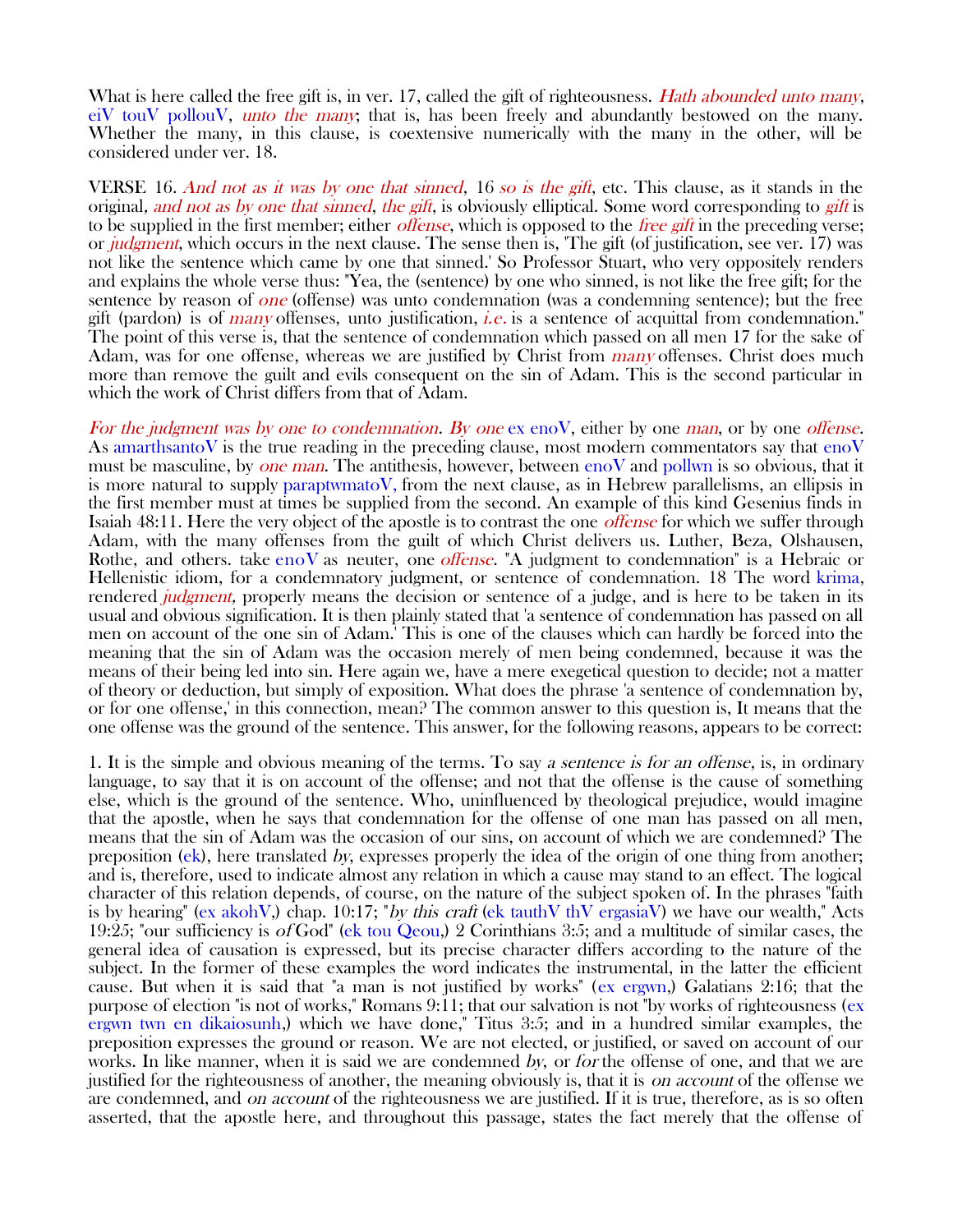Adam has led to our condemnation, without explaining the *mode* in which it has produced this result, it must be because language cannot express the idea. The truth is, however, that when he says "the sentence was by one offense" (to krima ex enoV,) he expresses the mode of condemnation just as clearly as he denies one *mode* of justification by saying it "is not by works;" and as he affirms another by saying it is "by the righteousness of Christ."

2. This interpretation is not only the simple and natural meaning of the words in themselves considered, but is rendered necessary by the context. We have, in this verse, the idea of pardon on the one hand, which supposes that of condemnation on the other. If the latter clause of the verse means, as is admitted, that we are pardoned for many offenses, the former must mean that we are condemned for one.

3. The whole force of the contrast lies in this very idea. The antithesis in this verse is evidently between the *one* offense and the many offenses. To make Paul say that the offense of Adam was the means of involving us in a multitude of crimes, from all of which Christ saves us, is to make the evil and the benefit exactly tantamount: 'Adam leads us into the offenses from which Christ delivers us.' Here is no contrast and no superiority. Paul, however, evidently means to assert that the evil from which Christ saves us, is far greater than that which Adam has brought upon us. According to the simple and natural interpretation of the verse, this idea is retained: 'Adam brought the condemnation of *one* offense only; Christ saves us from that of *many*.'

4. Add to these considerations the obvious meaning of the corresponding clauses in the other verses, especially in ver. 19, and the design of the apostle in the whole passage, so often referred to, and it seems scarcely possible to resist the evidence in favor of this view of the passage.

5. This interpretation is so clearly the correct one, that it is conceded by commentators and theologians of every shade of doctrine. "Justly indeed," says Koppe, "on account of one offense, many are subjected to punishment; but by divine grace many are freed from the punishment of many offenses." His own words are, "Jure quidem unius delicti causa poenas subeunt multi; ex gratia vero divina a multorum poenis liberantnr beanturque multi." Flatt says, "Katakrima setzt als nicht nothwendig eigene Verschuldung voraus, so wie das gegentheil dikaiwma nicht eigene dikaiosunh voraussetzt. Um einer einzigen Sunde willen wurden alle dazu verurtheilt, den qanatoV, (vers. 15, 17,) zu leiden." That is, 'Condemnation does not necessarily suppose personal transgression, any more than the opposite, justification, presupposes personal righteousness. On account of one single sin, all are condemned to suffer death.' So Storr: "Damnatio qua propter Adamum tenemur, unius peccati causa damnatio est."'The condemnation which we suffer on account of Adam, is a condemnation on account of one sin.' Whitby expresses the meaning thus: "The judgment was by one *sin* to condemnation, we being all sentenced to death on account of Adam's sin."

The free gift is of many of offenses unto justification; that is, the free gift is justification. The free gift, to de carisma, *the act of grace* is antithetical to krima, *the judgment*; as the clauses krima eiV katakrima and carisma eiV dikaiwma (sentence of condemnation and gratuitous justification,) are opposed to each other. The word dikaiwma is (1:32) *righteous judgment*; here, as antithetical to katakrima, *condemnation*. It means *justification*, which is a righteous judgment, or decision of a judge, pronouncing one to be just. This interpretation suits the signification of the word, and is to be preferred to making it mean righteousness, a sense which the word has in ver. 18, when opposed to *transgression*, and interchanged with *obedience*. This justification is ek pollwn paraptwmatwn, *from* many offenses. The relation indicated by ek, in the first clause, where it is said 'the sentence was ex enoV, for one offense,' is slightly different from what it is in the second clause, where it is said justification is ek pollwn paraptwmatwn, *from* many offenses. That is, sin stands in a different relation to condemnation from that which it sustains to justification; both, however, may be expressed by the same preposition. Christ has done far more than remove the curse pronounced on us for the *one* sin of Adam; he procures our justification from our own innumerable offenses. This is the main idea presented in this verse.

VERSE 17. For if by one man's offense, etc. The connection of this verse, as indicated by for, is with ver. 16: 'We are justified by Christ not only from the guilt of Adam's first sin, but from our own innumerable transgressions; for if death reigned over us for one offense, much more shall life reign through one who is none other and no less than Jesus Christ.' It is doubtful, however, whether this verse is a mere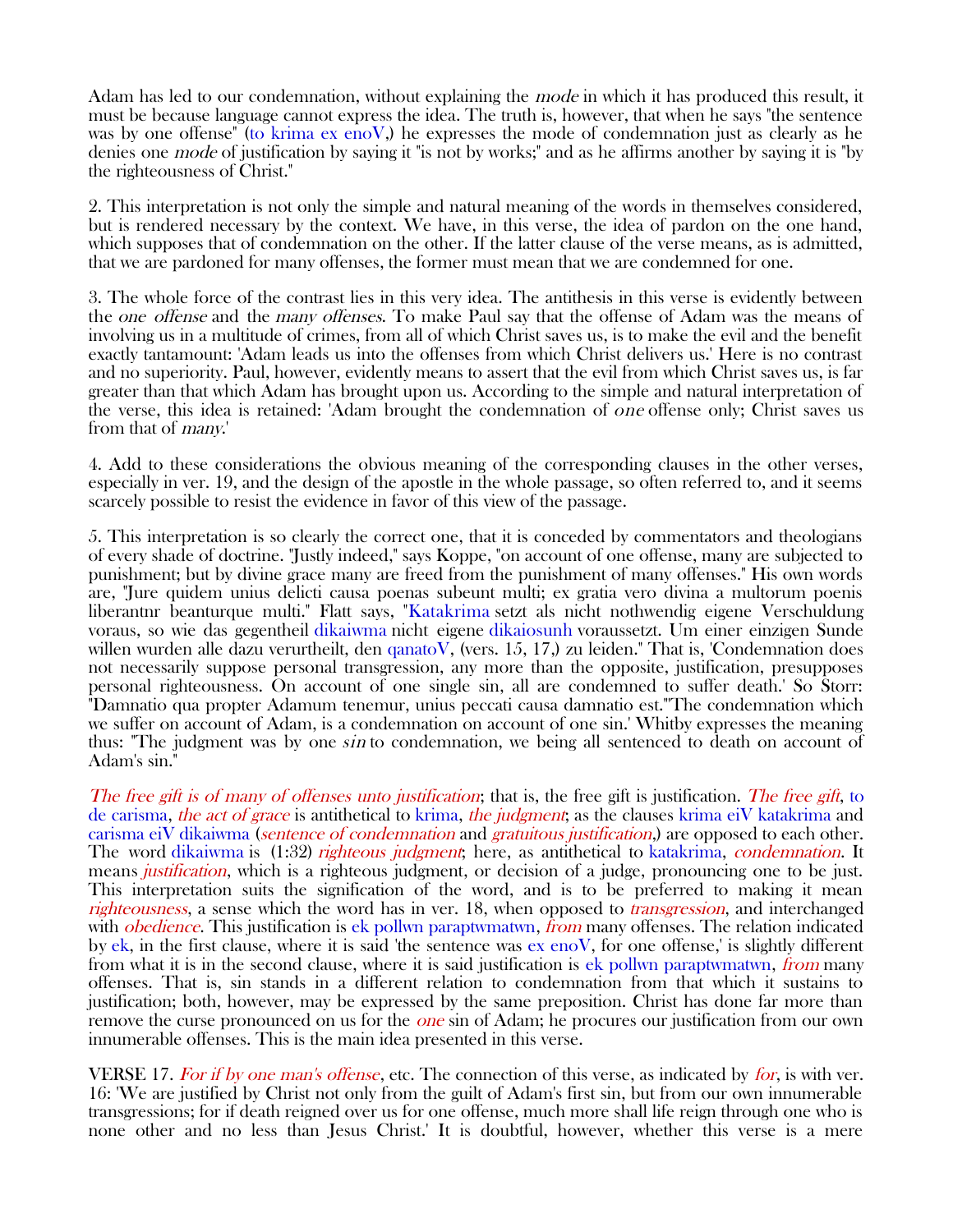amplification of the idea of ver. 15, which, in import and structure, it so much resembles; or whether the stress is to be laid on the last clause, *reigning in life*; so that the point of the difference between Adam and Christ, as here indicated, is, Christ not only delivers from death, but bestows eternal life; or, finally, whether the emphasis is to be laid on the word *receive*. The idea would then be, 'If we are thus subject to death for an offense, in which we had no personal concern, how much more shall we be saved by a righteousness which we voluntarily embrace.' This appears to be Calvin's view, who says: "Ut miseria peccati haereditate potiaris, satis est esse hominem, residet enim in carne et sanguine; ut Christi justitia fruaris, fidelem esse, necessarium est, quia fide acquiritur ejus consortium." The decision of these questions is not at all material to the general interpretation of the passage. Both of the ideas contained in the two latter views of the verse are probably to be included. By one man's offense, tw tou enoV paraptwmati, by the offense of the one (viz. Adam) death reigned, i.e., triumphed over all men, by one. Here again the dative paraptwmati has a causal force, and the assertion of the apostle is, that the offense of Adam was the cause of death coming on all men. His sin was not the cause of death by any physical efficiency; nor as the mere occasion of leading men to incur by their own act the penalty of death; nor by corrupting the nature of man, which corruption is the ground of the inflicted curse; but, as is asserted in the preceding verse, because his sin was the ground of the judicial condemnation, to krima eiV katakrima, which passed on all mankind. If that is so, *much more*, says the apostle, *shall they which* receive; oi lambanonteV may be taken substantively, the receivers; or the present participle, those receiving, is used to express the condition on which the enjoyment of the blessing is suspended. The abundance of grace, the abounding grace, the grace which, in ver. 15, is said (eperisseuse) hath abounded towards us. This grace is the unmerited love of God, which is the source of the *gift of righteousness*, dwrea thV dikaiosunhV, *i.e.*, righteousness is the gift offered and received. That righteousness here does not mean holiness, is evident from the constant use of the word by Paul in a different sense in this epistle; from the fact that it is pardon, justification, justifying righteousness, not sanctification, that Paul in the context represents as the blessing received from Christ; and because it is in this verse opposed to the reigning of death, or state of condemnation on account of the offense of Adam. Professor Stuart, therefore, in accordance with the great majority of commentators, very correctly states the sentiment of the verse thus: "For if all are in a state of condemnation by reason of the offense of one, much more shall those towards whom abundance of mercy and pardoning grace are shown, be redeemed from a state of condemnation, and advanced to a state of happiness." The general sentiment of the verse is thus correctly exhibited; but some of the more prominent terms do not appear to have their full force assigned to them. They which receive the abundant grace, expresses more than that this grace is manifested to them; all such do not reign in life. This phrase evidently implies the voluntary reception of the offered boon. The gift of righteousness, too, is something more than pardoning grace. It is that which is expressed in ver. 15, by the *free gift*; and in ver. 16, by *the free gift unto justification*. It is, therefore, the gift of justification; or what is but another method of stating the same idea, it is the righteousness of Christ by which we are justified, since the gift of justification includes the gift of Christ's righteousness. The meaning of the verse consequently is, 'If on account of the offense of one man we are condemned, much more shall those who receive the righteousness graciously offered to them in the gospel, not only be delivered from condemnation, but also reign in life by one, Jesus Christ;' that is, be gloriously exalted in the participation of that life of holiness and communion with God which is the end of our being. By one, Jesus Christ. As it was by one man, antecedently to any concurrence of our own, that we were brought into a state of condemnation, go it is by one man, without any merit of our own, that we are delivered from this state. If the one event has happened, much more may we expect the other to occur. If we are thus involved in the condemnation of a sin in which we had no personal concern, much more shall we, who voluntarily receive the gift of righteousness, be not only saved from the consequences of the fall, but be made partakers of eternal life.

VERSE 18. Therefore, as by the offense of one, judgment came on all men to condemnation; even so, etc. The words ara ou+n (therefore) are the inferential particles so often used in Paul's epistles, at the beginning of a sentence, contrary to the ordinary classical usage - 7:3, 25; 8:12; 9:16, etc. They frequently serve to introduce a summation of what had previously been said. The inference from the whole discussion, from the beginning of the epistle to ver. 12 of this chapter, is introduced in that verse by dia touto, *wherefore*. It followed, from all the apostle had said of the method of justification through Jesus Christ, that there is a striking analogy between our fall in Adam and our restoration in Christ. The carrying out of this comparison was interrupted, in the first place, to prove, in vers. 13, 14, the position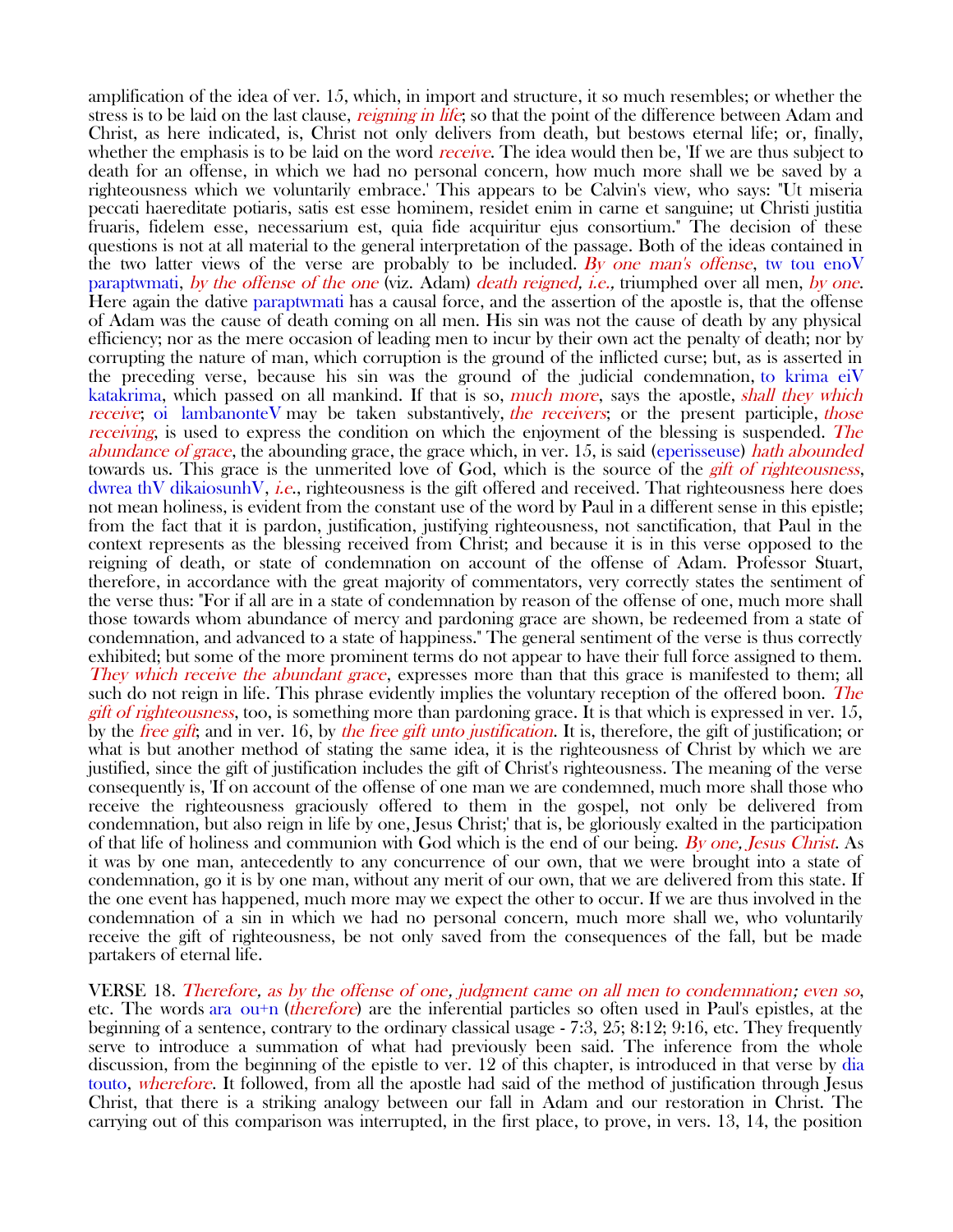assumed in ver. 12, that all men are subject to death on account of the sin of Adam; and, in the second place, to limit and explain the analogy asserted to exist between Christ and Adam, at the close of ver. 14. This is done in vers. 15-17. Having thus fortified and explained his meaning, the apostle now states the case in full. The word *therefore*, at the beginning of ver. 12, marks an inference from the whole doctrine of the epistle; the corresponding words here are also strictly inferential. It had been proved that we are justified by the righteousness of one man, and it had also been proved that we are under condemnation for the offense of one. *Therefore*, as we are condemned, even so are we justified.

It will be remarked, from the manner in which they are printed, that the words *judgment came*, in the first clause of this verse, and the *free gift came*, in the second, have nothing to answer to them in the original. That they are correctly and necessarily supplied, is obvious from a reference to ver. 16, where these elliptical phrases occur in full. The construction in the clauses (krima) eiV katakrima and (carisma) eiV dikaiwsin zwhV, is the same as in ver. 16. Judgment unto condemnation is a sentence of condemnation, and the free gift unto justification is gratuitous justification. The sentence is said to be di enoV paraptwmatoV, *through the offense of one*, and the justification is di enoV dikaiwmatoV, *through* the righteousness of one. In ver. 16, this word dikaiwma is rendered justification, because it is there in antithesis to katakrima, *condemnation*; it is here properly rendered *righteousness*, because it is in antithesis to paraptwma, offense, and because what is here expressed by dikaiwma is in ver. 19 expressed by upakoh, *obedience*. This explanation is consistent with the signification of the word which means a righteous thing, whether it be an act, a judgment, or an ordinance. In Revelation 19:8, ta dikaiwmata twn agiwn is correctly rendered *the righteousness* of the saints. Luther translates the word in the passage before us, Gerechtigkeit, agreeing with our translators. Calvin renders it justificatio, 'by the justification of one.' In this interpretation many of the modern commentators concur. The principal argument for this explanation of the word is, that it is used in that sense in ver. 16; but there, as just remarked, it is opposed to katakrima, *condemnation*, while here it is opposed to paraptwma, *offense*. As the word may mean either *justification* or *righteousness*, that sense should be adopted which suits the immediate context. Many of the older theologians render it *satisfaction*; according to the Aristotelian definition, dikaiwma to epanorqwma tou adikhmatoV. This gives a good sense: 'By the *satisfaction* of one, the free gift has come on all men unto justification of life.' But this, although in accordance with the strict classical use of the word, is not the sense in which it is used in the Bible, and it is not so suitable to the context.

Instead of rendering di enoV paraptwmatoV, by the offense of one, and di enoV dikaiwmatoV, by the righteousness of one, a large class of commentators render them, 'by one offense,' and 'by one righteousness.' This does not materially alter the sense, and it is favored by the absence of the article, before enoV. In vers. 17, 19, it is tou enoV, the one. In favor of the version in our English translation, however, it may be urged:

1. That enoV, throughout the whole context in vers. 12, 15, 17, 19, is masculine, except in ver. 16, where it is opposed to the neuter pollwn. The omission of the article is sufficiently accounted for from the fact that *the one* intended, viz. Adam, had been before distinctly designated.

2. The comparison is between Adam and Christ, rather than between the sin of the one and the righteousness of the other.

3. The expression, one righteousness, is awkward and unusual; and if enoV dikaiwmatoV be rendered one righteousness act, then it is inappropriate, inasmuch as we are not justified by one act of Christ, but by his whole life of obedience and suffering.

4. The natural opposition between *one* and all, requires enoV to be masculine: It was by the offense, of one man that all men were condemned.'

That the apostle here again teaches that there is a causal relation between the sin of Adam and the condemnation of his race, cannot be denied. The only possible question is, What is the nature of that relation, as expressed by dia? It was di enoV paraptwmatoV, 'by the offense of one that judgment came upon all men.' Does this mean that the offense of one was simply the occasion of all being condemned, or that it was the ground or reason of their condemnation? It is of course admitted that the proper force of dia with the genitive is, by means of, and with the accusative, on account of. As the genitive and not the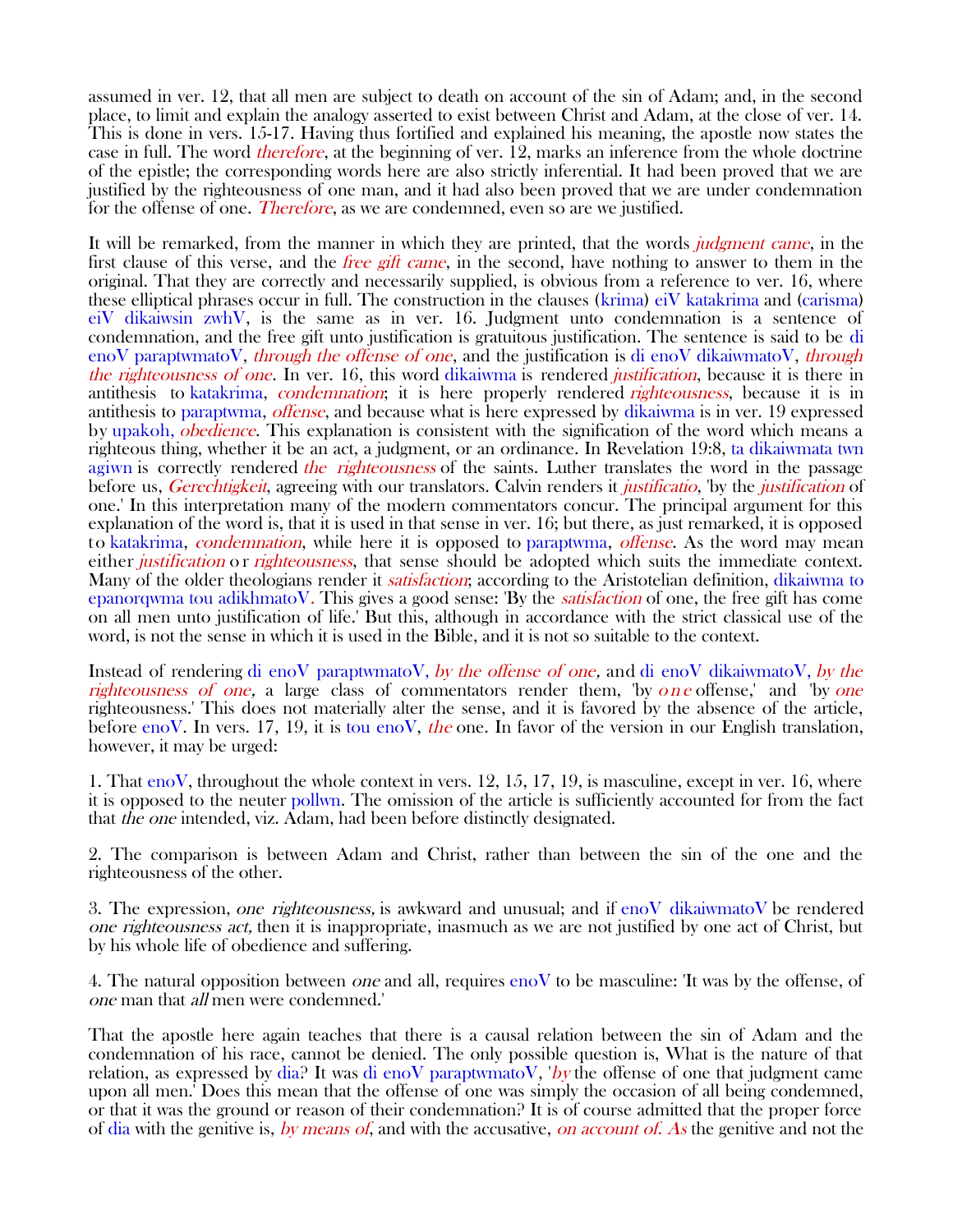accusative is here used, it might seem that the apostle designedly avoided saying that all were condemned (dia to paraptivma tou enoV,) on account of the offense of one. But there is no necessity for departing from the ordinary force of the preposition with the genitive, in order to justify the interpretation given above. The relation of a means to an end, depends on the nature of that means. To say that condemnation is through, or by means of an offense, is to say that the offense is the rational or judicial means, *i.e.* the ground of the condemnation. No man doubts that when, in ver. 12, the apostle says, that death was (dia thV amartiaV) by means of sin, he means that it was on account of sin. This is not a solitary case. In chap. 3:24, we are said to be justified (dia thV apolutrwsewV) *through the redemption* of Christ, *i.e.* by means of the redemption; but the ransom paid by Christ, in being the means was the ground of our redemption. So in the familiar phrases, "through his blood," Ephesians 1:7; Colossians 1:20; "through his death," Romans 5:10; Colossians 1:22; "by his cross," Ephesians 2:16; "by the sacrifice of himself," Hebrews 9:26; "through the offering of the body of Jesus," and in many similar expressions the preposition retains its proper force with the genitive, as, indicating the means, and yet the means, from the nature of the case, is, the ground or reason. Thus also, in this immediate connection, we have, the expressions, "by the righteousness of one" all are justified, and "by the obedience of one shall many be made righteous." We have, therefore, in this single passage, no less than three cases, vers. 12, 18, 19, in which this preposition with the genitive indicates such a means to an end, as the ground or reason on account of which something is given or performed. All this is surely sufficient to prove that it may, in the case before us, express the ground why the sentence of condemnation has passed on all men. That such, in this connection, must be its meaning, appears,

1. From the nature of the subject spoken of. To say that one man has been corrupted by another, may indeed express very generally, that one was the cause of the corruption of the other, without giving any information as to the mode in which the result was secured. But to say that a man was justified by means of a good action, or that he was condemned by means of a bad one; or plainer still, in Paul's own language, that a condemnatory sentence came upon him by means of that action; according to all common rules of interpretation, naturally means that such action was the reason of the sentence.

2. From the antithesis. If the phrase, "by the righteousness of one all are justified," means as is admitted, that this righteousness is the ground of our justification, the opposite clause, "by the offense of one all are condemned," must have a similar meaning.

3. The point of the comparison, as frequently remarked before, lies in this very idea. The fact that Adam's sin was the occasion of our sinning, and thus incurring the Divine displeasure, is no illustration of the fact that Christ's righteousness, and not our own merit, is the ground of our acceptance. There would be some plausibility in this interpretation, if it were the doctrine of the gospel that Christ's righteousness is the occasion of our becoming holy, and that on the ground of this personal holiness we are justified. But this lot being the case, the interpretation in question cannot be adopted in consistency with the design of the apostle, or the common rules of exposition.

4. This clause is nearly identical with the corresponding one of ver. 16, "the judgment was by one (offense) to condemnation." But that clause, as shown above, is made, almost by common consent, to mean that the offense was the ground of the condemnatory sentence. Such, therefore, must be the meaning of the apostle in this verse; compare also vers. 15, 17, 19.

The second question of importance respecting this verse is, whether the *all men* of the second clause is coextensive with the *all men* of the first. Are the *all* who are justified for the righteousness of Christ, the all who are condemned for the sin of Adam? In regard to this point, it may be remarked, in the first place, that no inference can be fairly drawn in favor of an affirmative answer to this question, from the mere universality of the expression. Nothing is more familiar to the readers of the Scriptures than that such universal terms are to be limited by the nature of the subject or the context. Thus John 3:26, it is said of Christ, "all men come to him;" John 12:32, Christ says, "I, if I be lifted up, will draw all men unto me." Thus the expressions, "all the world should be taxed," "all Judea," "all Jerusalem," must, from the nature of the case, be limited. In a multitude of cases, the words *all, all things*, mean the *all* spoken of in the context, and not all, without exception; see Ephesians 1:10; Colossians 1:20; 1 Corinthians 15:22, 51; 2 Corinthians 5:14, etc.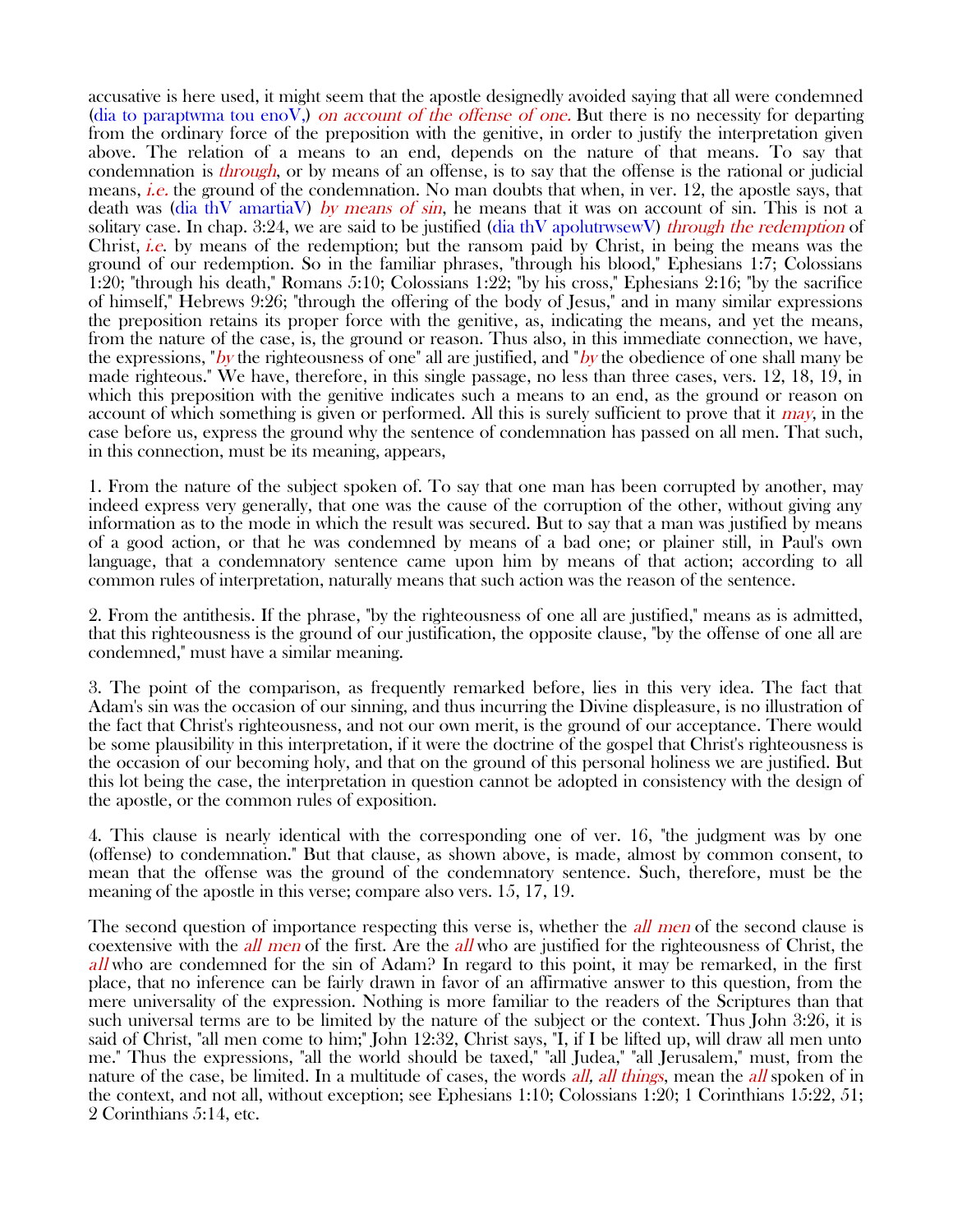2. This limitation is always implied when the Scriptures elsewhere speak of a necessary condition connected with the blessing to which all are said to attain. It is everywhere taught that faith is necessary to justification; and, therefore, when it is said "all are justified," it must mean all believers. "By him," says the apostle, "all that believe are justified from all things," etc. Acts 13:39.

3. As if to prevent the possibility of mistake, Paul, in ver. 17, says it is those who "receive the gift of righteousness" that reign in life.

4. Even the *all men*, in the first clause, must be limited to those descended from Adam "by ordinary generation." It is not absolutely all. The man Christ Jesus must be excepted. The plain meaning is, all connected with Adam, and all connected with Christ.

5. A reference to the similar passage in 1 Corinthians 15:22, confirms this interpretation, "As in Adam all die, so in Christ shall all be made alive;" that is, shall be made partakers of glorious resurrection and of eternal life. Thus the original word (zwopoihqhsontai,) and the context require the latter clause of that verse to be understood. The *all* there intended are immediately called "they that are Christ's," ver. 23, *i.e.* all connected with him, and not numerically the *all* that die in Adam.

6. This interpretation is necessary, because it is impossible, with any regard to scriptural usage or truth, to carry the opposite interpretation through. In this whole passage there are two classes of persons spoken of - those connected with Adam, and those connected with Christ. Of the former it is said "they die," ver. 15; "they are condemned," vs. 16, 18; "they are made sinners," ver. 19, by the offense of one man Of the latter it is said, that to them "the grace of God and the gift by grace hath abounded," ver. 15; that "they are freely justified from many offenses," vs. 16, 18; that "they shall reign in life through Christ Jesus," ver. 17; that "they are regarded and treated as righteous," ver. 19. If these things can be said of all men, of impenitent sinners and hardened reprobates, what remains to be said of the people of God? It is not possible so to eviscerate these declarations as to make them contain nothing more than that the chance of salvation is offered to all men. To say that a man is justified, is not to say that he has the opportunity of justifying himself; and to say that a man shall reign in life, is not to say he may possibly be saved. Whoever announces to a congregation of sinners, that they are all justified, they are all constituted righteous, they all have the justification of life? The interpretation which requires all these strong and plain declarations to be explained in a sense which they confessedly have nowhere else in the Bible, and which makes them mean hardly anything at all, is at variance with every sound principle of construction. If the  $all$  in the latter part of the verse is co-extensive with the  $all$  in the former, the passage of necessity teaches universal salvation; for it is impossible that to be justified, constituted righteous, can mean simply that justification is offered to all men. The *all* who are justified are saved. If therefore the *all* means, all men, the apostle teaches that all men are saved. And this is the use to which many Universalists have put the passage. As, however, not only the Scriptures generally, but Paul himself, distinctly teach that all men are not to be saved, as in 2 Thessalonians 1:9, this interpretation cannot be admitted by any who acknowledge the inspiration of the Bible. It is moreover, an unnatural interpretation, even if the attention be limited to this one passage; because, as death on account of Adam supposes union with Adam, so life on account of Christ supposes union with Christ. It is all who are in Adam who are condemned for his offense, and the all who are in Christ who are justified by his righteousness. The modern German commentators, even those who do not hesitate to differ from the apostle, admit this to be the meaning of the passage. Thus Meyer says, *Die* tanteV angrwpoi in the first clause, are *die Gesammtheit der Adams*generation, and in the second clause, die Gesammtheit der Christus-generation. Philippi says, "The limitation of the panteV angrupoi is of necessity to be assumed. It can only mean *all who believe...*. The apostle views, on the one hand, the generation of those lost in Adam, and on the other, the generation of those saved in Christ."

VERSE 19. For as by one man's disobedience many were made sinners, so by the obedience of one shall many be made righteous. This verse presents the doctrine of the preceding one in a somewhat different form. As in the doctrine of justification, there are the two ideas of the ascription of righteousness, and treating as righteous; and in the doctrine of the fall, the ascription of guilt (legal responsibility,) and the treating all men as guilty; so either of these ideas is frequently presented more prominently than the other. In ver. 18, it is the latter, in each case, which is made most conspicuous, and in ver. 19, the former. In ver. 18, it is our being *treated* as sinners for the sin of Adam, and our being *treated* as righteous for the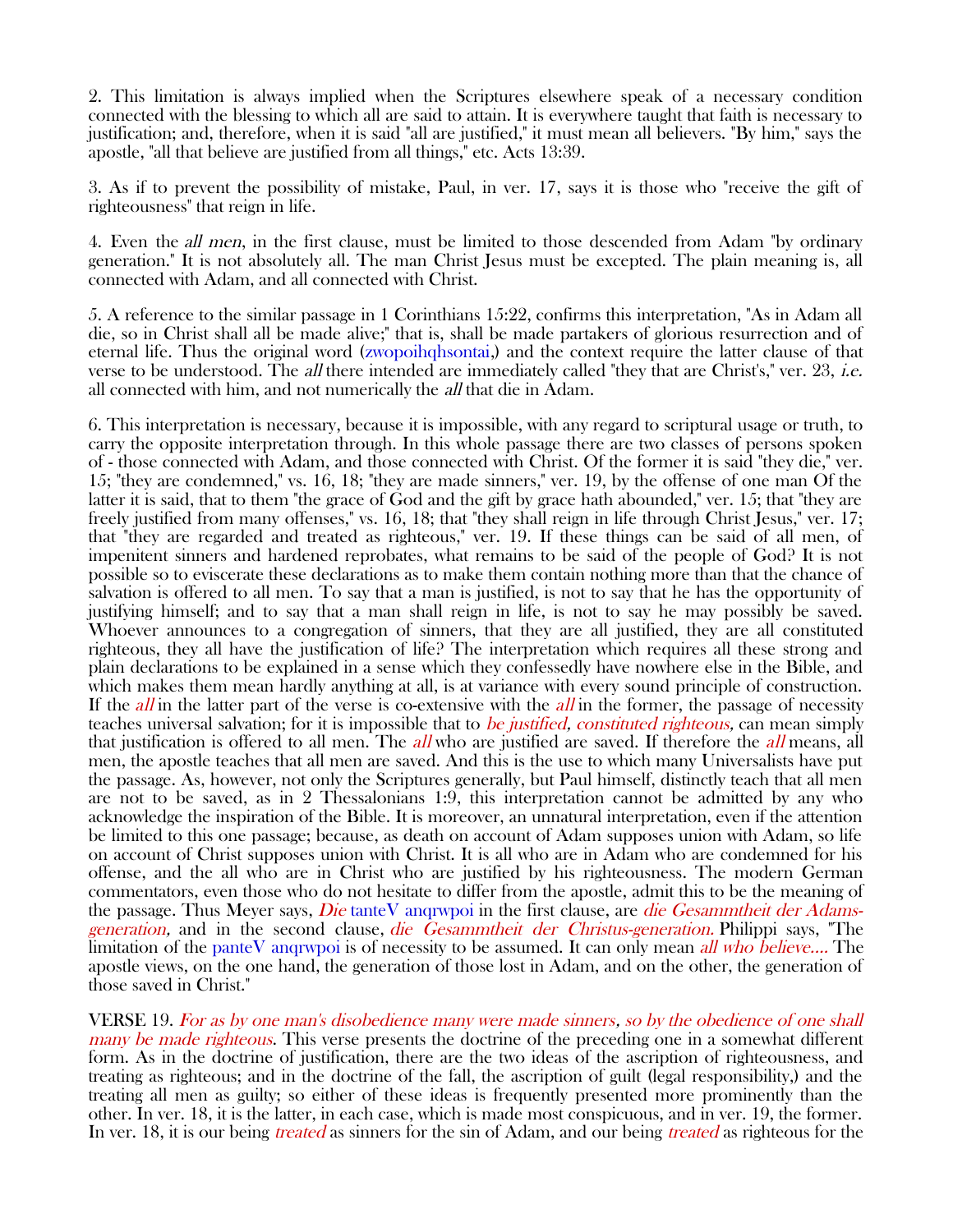righteousness of Christ, that is most prominently presented. In ver. 19, on the contrary, it is our being regarded as sinners for the disobedience of Adam, and our being regarded as righteous for the obedience of Christ, that are rendered most conspicuous. Hence, Paul begins this verse with *for*: 'We are treated as sinners for the offense of Adam, for we are regarded as sinners on his account, etc. Though the one idea seems thus to be the more prominent in ver 18, and the other in ver 19, yet it is only a greater degree of prominence to the one, and not the exclusion of the other, that is in either case intended.

By one man's disobedience. The disobedience here is evidently the first transgression of Adam, spoken of in ver. 16, as the one offense. The obedience of Christ here stands for all his work in satisfying the demands of the law; his obedience unto and in death; that by which the law was magnified and rendered honorable, as well as satisfied. From its opposition to the disobedience of Adam, his obedience, strictly speaking, rather than his sufferings, seems to be the prominent idea. "Paulus unterscheidet in dem Werke Christi diese beiden Momente, das Thun und das Leiden." *Neander*. 'Paul distinguishes, in the work of Christ, these two element - doing and suffering.' *Geschichte der Pflanzung*, etc., p. 543. In the paragraph which follows this statement, Neander presents the old distinction between the active and passive obedience of Christ, very nearly in its usual form. On p. 546, he says, "Dies heilige Leben Christi will God als That der ganzen Menschheit betrachten."'God regards the holy life of Christ as the act of all men.' The words he many in both clauses of this verse, are obviously equivalent to the all of the corresponding clauses of ver 18, and are to be explained in the same manner.

The words amartwloi katestaqhsan oi polloi, rendered "the many were made sinners", properly mean, were set down in the rank or category of sinners. Kagisthmi never, in the New Testament, means to make, in the sense of effecting, or causing a person or thing, to be in its character or nature other than it was before. Kaqistanai tina amartwlon does not mean to make one sinful, but to set him down as such, to regard or appoint him to be of that class. Thus, when Christ is said to have been "constituted the Son of God," he was not made Son, but declared to be such: "Who constituted thee a ruler or judge?" *i.e.* Who appointed thee to that office? So, "Whom his Lord made ruler." When, therefore, the apostle says, that the many were (katestaqhsan) constituted sinners by the disobedience of Adam, it cannot mean, that the many thereby were rendered sinful, but that his disobedience was the ground of their being placed in the category of sinners. It constituted a good and sufficient reason for so regarding and treating them. The same remark applies, of course, to the other clause of this verse: dikaioi katastaqhsontai oi polloi. This cannot mean, that by the obedience of one the many shall be made holy. It can only mean, that the obedience of Christ was the ground on which the many are to be placed in the category of the righteous, i.e. shall be so regarded and treated. It is not our personal righteousness which makes us righteous, but the imputation of the obedience of Christ. And the sense in which we are here declared to be sinners, is not that we are such personally, (which indeed is true,) but by the imputation of Adam's disobedience.

Of course the several interpretations above mentioned are applied to this verse.

1. That the sin of Adam was the mere occasion of other men becoming sinners; whether this was by the force of example, or by an unfavorable change in their external circumstances, or in some other unexplained manner, being left undecided.

2. That in virtue of community, or numerical oneness of nature between Adam and his posterity, his act was strictly their act, and made them sinners as it made him a sinner.

3. That as the apostasy of Adam involved a corruption of nature, that corruption was transmitted to his descendants, by the general physical law of propagation.

4. That the sin of Adam was the judicial ground of the condemnation of his race. They were by his sin constituted sinners in a legal or forensic sense; as by the righteousness of Christ we are constituted legally righteous.

That this last is the true interpretation is plain,

1. Because it is in accordance with usage. To make clean, to make unclean, to make righteousness, to make guilty, are the constant expressions for regarding and treating as clean, unclean, righteous, or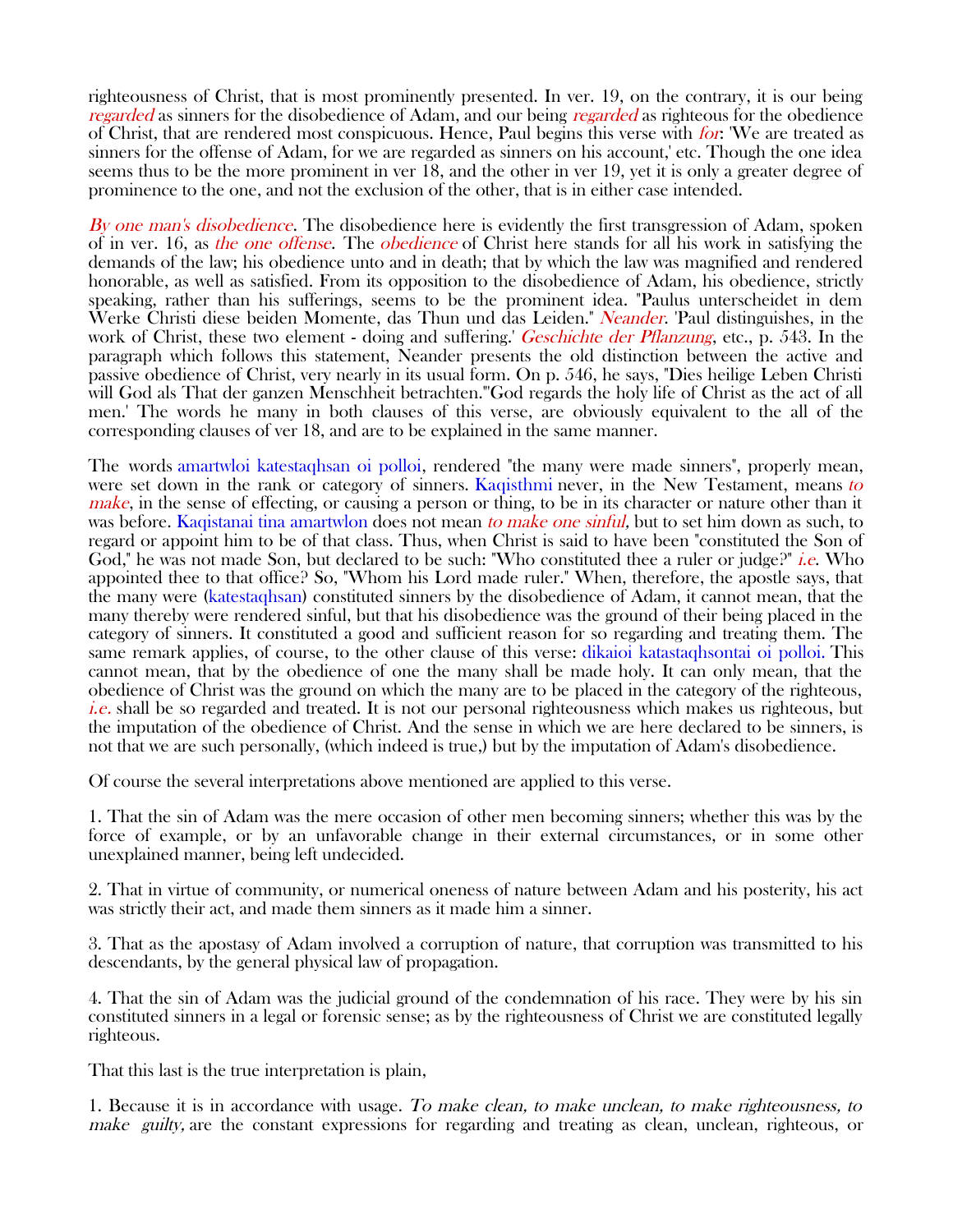unrighteous.

2. The expression, to make sin, and to make righteousness, occurring in a corresponding sense, illustrate and confirm this interpretation. Thus in 2 Corinthians 5:21, Christ is said to be "made sin," i.e., regarded and treated as a sinner, "that we might be made the righteousness of God in him," i.e., that we might be regarded and treated as righteous in the sight of God, on his account.

3. The antithesis is here so plain as to be of itself decisive. "To be made righteous" is, according to Professor Stuart, "to be justified, pardoned, regarded and treated as righteous." With what show of consistency then can it be denied that "to be made sinners," in the opposite clause, means to be regarded and treated as sinners? If one part of the verse speaks of justification, the other must speak of condemnation.

4. As so often before remarked, the analogy between the case of Adam and Christ requires this interpretation. If the first clause means either that the disobedience of Adam was the occasion of our committing sin, or that it was the cause of our becoming inherently corrupt, and on the ground of these sins, or of this corruption, being condemned; then must the other clause mean that the obedience of Christ is the cause of our becoming holy, or performing good works, on the ground of which we are justified. But this confessedly is not the meaning of the apostle. If then the same words, in the same connection, and the same grammatical construction, have the same moaning the interpretation given above must be correct.

5. The design of the apostle to illustrate the great doctrine of the gospel, that men, although in themselves ungodly, are regarded and treated as righteous for Christ's sake, demands this interpretation.

6. This view of the passage, so obviously required by the usage of the words and the context, is, as remarked above on ver. 16, adopted by commentators of every class, as to theological opinion. See the passages there quoted. "The many are here again all, who, from the opposition to the one, are in this place, as in ver. 15, denominated from their great number.

These have without exception become sinners (amartwloi katestaqhsan), not in reference to their own inward corruption, of which Paul is not here speaking, but in reference to their guilt (Strafwürdigkeit) and actual punishment on account of Adam's sin." 19 Even Flatt, whose general view of the passage would lead to a different interpretation, gives, as a correct exhibition of the meaning of the apostle, "As on account of the disobedience of one the many are treated as sinners, so on account of the obedience of one shall the many be treated as righteous." Storr also renders the first clause, "They were regarded and treated as sinners;" this, he says, must be its meaning, from its opposition to the words "were constituted righteous," which obviously express the idea of justification, and also from the use of the word condemnation in the corresponding clause of ver. 18. These writers are referred to rather than Calvinistic commentators, to shew how entirely destitute of foundation is the reproach, that the interpretation given above is the result of theological prejudice. The meaning then of the whole passage is this: BY ONE MAN sin entered into the world, or men were brought to stand in the relation of sinners to God; death consequently passed on all, because for the offense of that one man they were all regarded and treated as sinners. That this is really the case is plain, because the execution of the penalty of a law cannot be more extensive than its violation; and consequently, if all are subject to penal evils, all are regarded as sinners in the sight of God. This universality in the infliction of penal evil cannot be accounted for on the ground of the violation of the law of Moses, since men were subject to such evil before that law was given; nor yet on account of the violation of the more general law written on the heart, since even they are subject to this evil, who have never personally sinned at all. We must conclude, therefore, that men are regarded and treated as sinners on account of the sin of Adam. He is, therefore, a type of Christ. The cases, however, are not entirely analogous; for if it is consistent with the Divine character, that we should suffer for what Adam did, how much more may we expect to be made happy for what Christ has done! Besides, we are condemned for one sin only, on Adam's account; whereas Christ saves us not only from the evils consequent on that transgression, but also from the punishment of our own innumerable offenses. Now, if for the offense of one, death thus triumphs over all, how much more shall they who receive the grace of the gospel, not only be saved from evil, but reign in life through Christ Jesus! Wherefore, as on account of one the condemnatory sentence has passed on all the descendants of Adam, so on account of the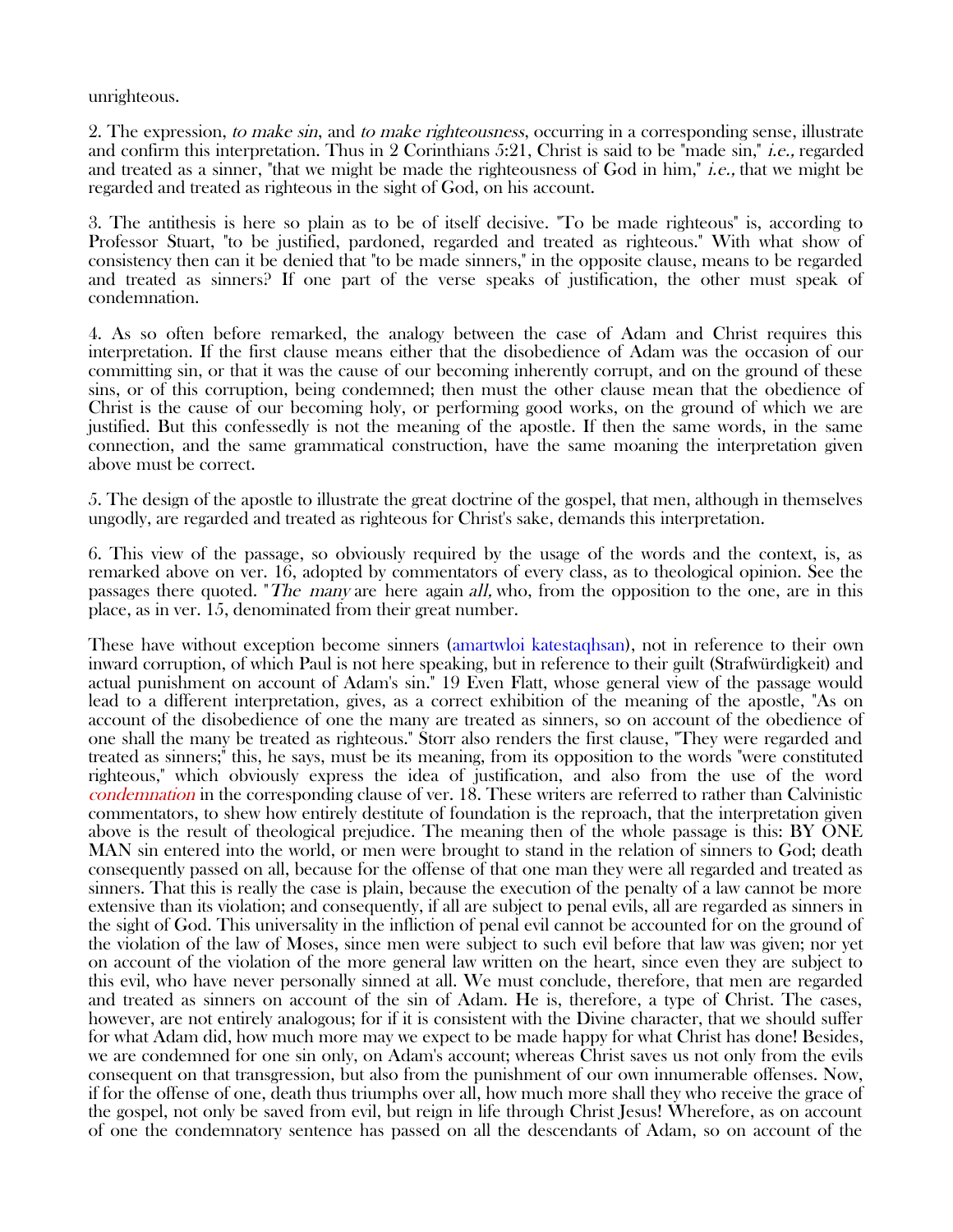righteousness of one, gratuitous justification comes on all who receive the grace of Christ; for as on account of the disobedience of one we are regarded as sinners, so on account of the obedience of the other we are regarded as righteous. It may be proper to add a few remarks on the preceding interpretation of this whole section.

1. The first is, that the evidence of its correctness is cumulative, and is therefore not to be judged exclusively by what is said in favor of the view presented of any one of its parts. If it is *probable* that verse 12 asserts, that all men became subject to death on account of one man, this is rendered still plainer by the drift and force of vers. 13, 14; it is rendered almost certain by ver. 15, where it is asserted, that for the offense of one the many die; by ver. 16, where it is said that for one offense all are condemned; by ver. 17, which affirms again, that the ground of death's reigning over all is to be found in this one offense; and it would appear to be raised almost beyond the reach of doubt by ver. 18, where the words of ver. 16 are repeated, and the analogy with the method of our justification is expressly asserted; and by ver. 19, in which this same idea is reiterated in a form which seems to set all efforts at misunderstanding or misinterpretation at defiance.

2. The force of a remark previously made may now be more fully appreciated, viz., that the sentiment attributed to ver. 12, after having been proved in vers. 13, 14, is ever after assumed as the ground of illustrating the nature, and confirming the certainty of our justification. Thus, in ver. 16, FOR IF by the offense of one many be dead, etc.; and ver. 17, FOR IF by one man's offense, etc.; in ver. 18, THEREFORE AS by the offense of one all are condemned, even so by the righteousness of one all are justified; and, finally, in ver. 19, FOR AS by one man's disobedience, etc.

3. In connection with these remarks, it should be remembered that the interpretation given to the several clauses in this passage is the simple natural meaning of the words, as, with scarcely an exception, is admitted. The objections relied upon against it are almost exclusively of a theological rather than a philological or exegetical character. This interpretation, too, is perfectly consistent with itself, harmonious with the design of the apostle, and illustrative of the point which he proposed to explain. If all these separate sources of proof be properly considered and brought to bear, with their mutually sustaining force, on a candid mind, it can hardly fail to acknowledge that the commonly received view of this interesting portion of the word of God, is supported by an amount and force of evidence not easily overthrown or resisted.

4. This interpretation is old. It appears in the writings of the early Christian fathers; it has the sanction, in its essential features, of the great body of the Reformers; it has commanded the assent of men of all parties, and of every form of theological opinion. The modern Rationalist, certainly an impartial witness, who considers it a melancholy proof of the apostle's subjection to Jewish prejudices, unites with the devout and humble Christian in its adoption. An interpretation which has stood its ground so long and so firstly, and which has commended itself to minds to variously constituted, cannot be dismissed as a relic of a former age, or disparaged as the offspring of theological speculation.

5. Neither of the opposite interpretations can be consistently carried through. They are equally at variance with the design of the apostle, and the drift of his argument. They render the design and force of vers. 13, 14 either nugatory or unintelligible. They require the utmost violence to be done to the plainest rules of exposition; and the most unnatural interpretations to be given to the most perspicuous and important declarations of the apostle. Witness the assertion, that "receiving the abundance of grace and gift of righteousness," means to be brought under a dispensation of mercy; and that "to reign in life by one, Jesus Christ," is to be brought under a dispensation of life. Thus, too, "the free gift of justification of life has come upon all men," is made to mean that all are in a salvable state; and "all are constituted righteous," (i.e., "justified, pardoned, regarded and treated as righteous,") is only to have the offer of pardon made to all. These are but a tithe of the exegetical difficulties attending the other interpretations of this passage, which make the reception of either the severest of all sacrifices to prejudice or authority.

VERSE 20. Moreover, the law entered that the offense might abound, etc. Paul having shown that our justification was effected without the intervention of either the moral or Mosaic law, was naturally led to state the design and effect of the renewed revelation of the one, and the super induction of the other. The law stands here for the whole of the Old Testament economy, including the clear revelation of the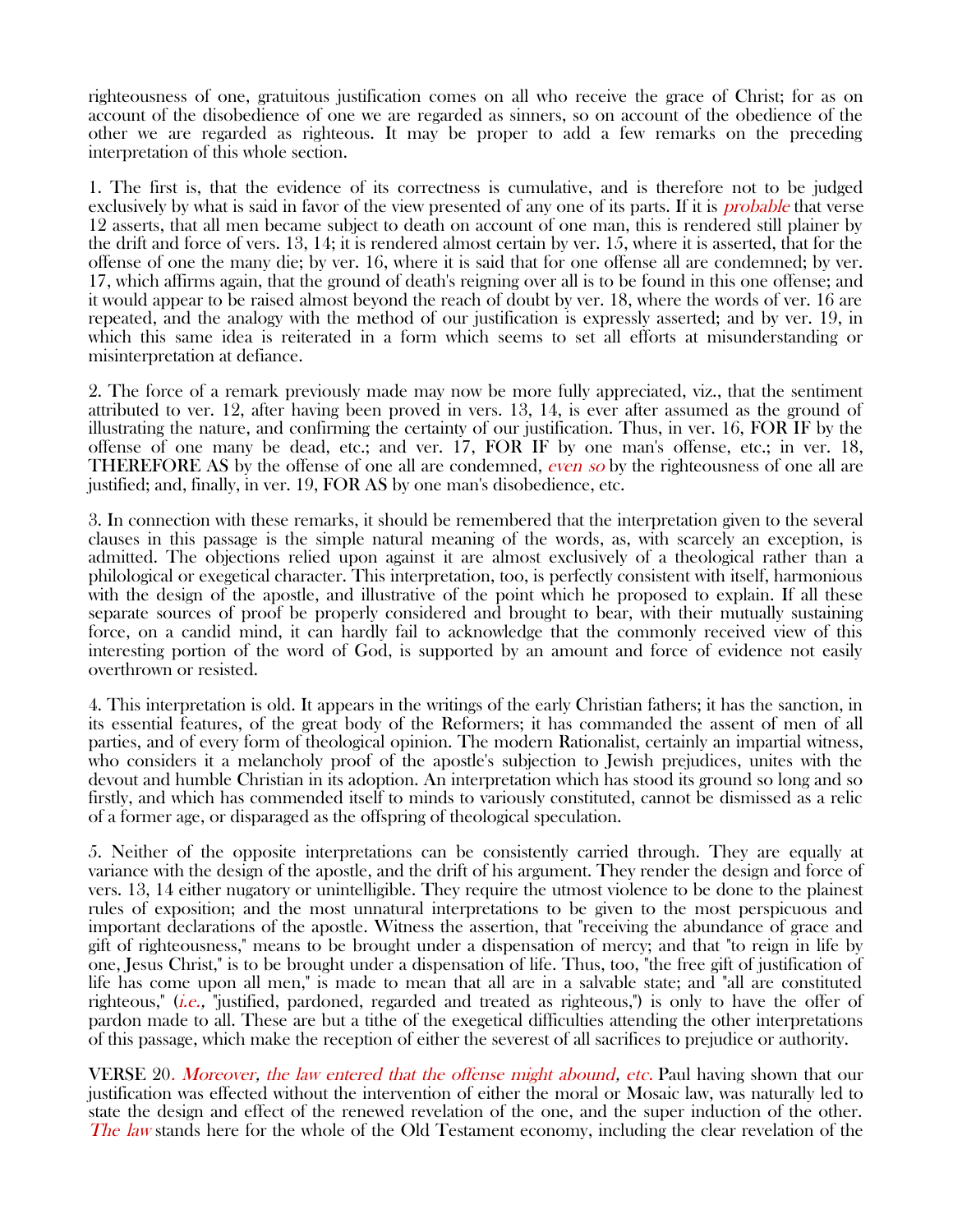moral law, and all the institutions connected with the former dispensation. The main design and result of this dispensation, considered as *law*, that is, apart from the evangelical import of many of its parts, was ina to paraptwma pleonash, *that the offense might abound. The offense* to paraptwma is in the context used of the specific offense of Adam. But it is hard to see how the entrance of the law made the offense of Adam to abound, unless the idea is, that its dire effects were rendered more abundant. It is more probable that the apostle uses the word in a collective sense; compare Galatians 3:19. Agreeably to this view, the meaning of the clause is, that the great design of the law (in reference to justification) is to produce the knowledge and conviction of sin. Taking the word in its usual sense, the meaning is, that the result of the introduction of the law was the increase of sin. This result is to be attributed partly to the fact, that by enlarging the knowledge of the rule of duty, responsibility was proportionably increased, according to chap. 4:15, and partly to the consideration that the enmity of the heart is awakened by its operation, and transgressions actually multiplied, agreeably to chap. 7:8. Both views of the passage express an important truth, as the conviction of sin and its incidental increase are alike the result of the operation of the law. It seems, however, more in accordance with the apostle's object, and with the general, although not uniform force of the particle (ina) rendered *that*, to consider the clause as expressing the design, rather than the result simply of the giving of the law. The word pareishlqen does not mean simply entered, nor entered between, that is, came between Adam and Christ. This is indeed historically true, but it is not the meaning of the word, and therefore not the idea which the apostle intended to express. Nor does the word mean here, as in Galatians 2:4, entered *surreptitiously*, "crept in unawares," for this is not true. It rather means entered *thereto, i.e.*, as the same idea is expressed in Galatians 3:19, "it was added." It was superinduced on a plan already laid, and for a subordinate, although necessary purpose. It was not intended to give life, but to prepare men to receive Christ as the only source of righteousness and salvation.

But where sin abounded, grace did much more abound. That is, great as is the prevalence of sin, as seen and felt in the light of God's holy law, yet over all this evil the grace of the gospel has abounded. The gospel or the grace of God has proved itself much more efficacious in the production of good, than sin in the production of evil. This idea is illustrated in the following verse. The words ouV and ekei have a local force. Where, i.e., in the sphere in which sin abounded, there, in the same sphere, grace superabounded; upereperisseuein is superlative, and not comparative, and perisseuein is stronger than pleonazein, as perisson is more than pleon. The fact, therefore, of the triumph of grace over sin, is expressed in the clearest manner.

VERSE 21. That as sin hath reigned unto death, etc. That, ina in order that, as expressing the divine purpose. The design of God in permitting sin, and in allowing it to abound, was to bring good out of evil; to make it the occasion of the most wonderful display of his glory and grace, so that the benefits of redemption should infinitely transcend the evils of the apostasy. Sin reigned, en tw qanatw not *unto*, but in death, or through death. Death spiritual as well as temporal - evil in its widest sense, as the judicial consequence of sin, was the sphere in which the power or triumph of sin was manifested. Even so might grace reign, (wsper - outw kai,) as the one has happened, so also the other. The one is in order to the other. Grace is the unmerited love of God and its consequences. It reigns, i.e., it is abundantly and effectively displayed, unto eternal life, (eiV zwhn aiwnion,) in securing as the result of its exercise, eternal life. This is done (dia dikaiosunhV;) by means of righteousness, and that righteousness is THROUGH JESUS CHRIST OUR LORD. As the triumph of sin over our race was through the offense of Adam, so the triumph of grace is through the righteousness of Christ. The construction of this passage, assumed in the above interpretation, is to be preferred to that which connects dikaiosunhV eiV zwhn aiwnion. 'righteousness which is unto eternal life,' because the antithesis is not between death and righteousness, but between *death* and *life:* 'Sin reigns in death, grace reigns unto life.' That the benefits of redemption shall far outweigh the evils of the fall, is here clearly asserted. This we can in a measure comprehend, because,

1. The number of the saved shall doubtless greatly exceed the number of the lost. Since the half of mankind die in infancy, and, according to the Protestant doctrine, are heirs of salvation; and since in the future state of the Church the knowledge of the Lord is to cover the earth, we have reason to believe that the lost shall bear to the saved no greater proportion than the inmates of a prison do to the mass of the community.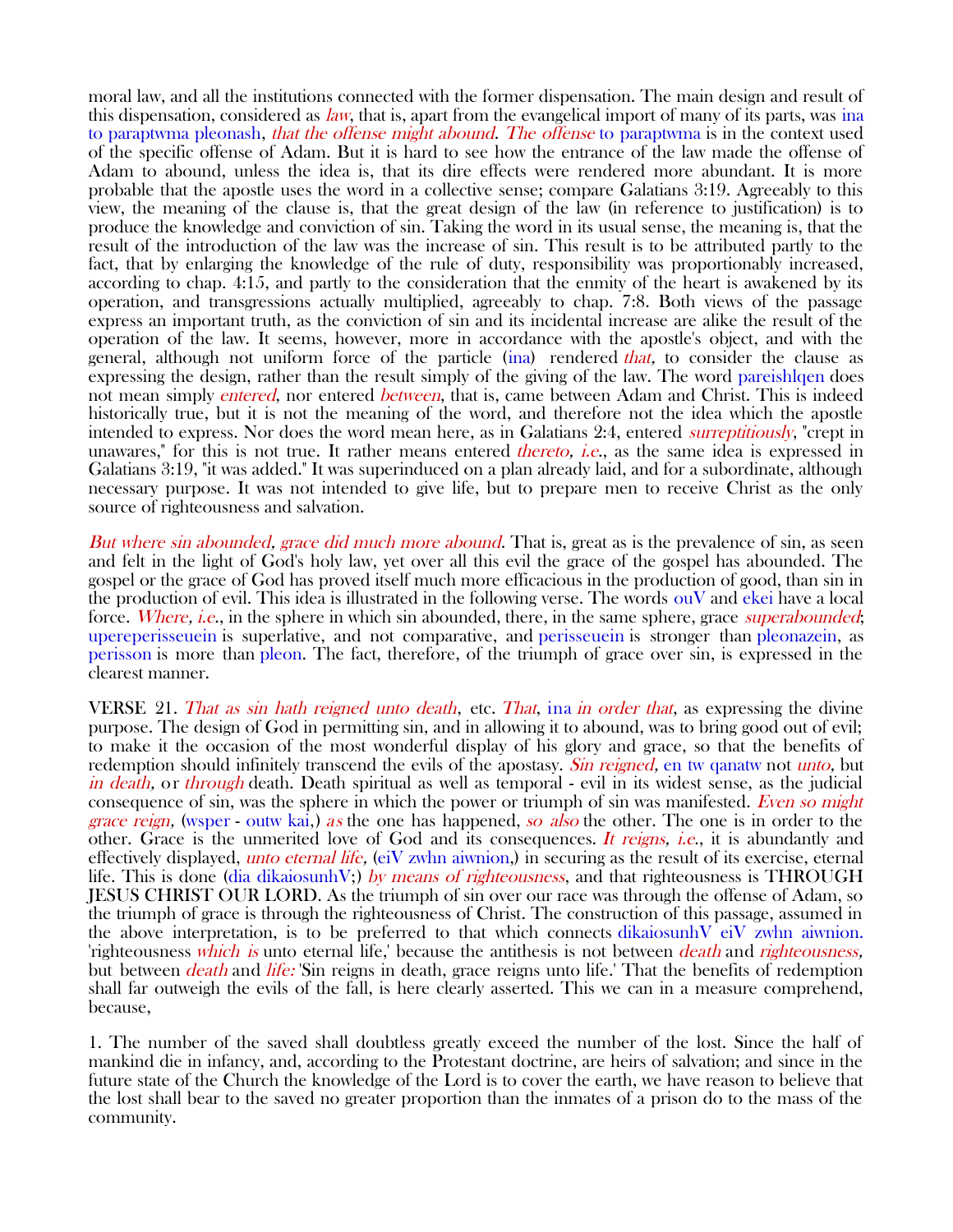2. Because the eternal Son of God, by his incarnation and mediation, exalts his people to a far higher state of being than our race, if unfallen, could ever have attained.

3. Because the benefits of redemption are not to be confined to the human race. Christ is to be admired in his saints. It is through the Church that the manifold wisdom of God is to be revealed, throughout all ages, to principalities and powers. The redemption of man is to be the great source of knowledge and blessedness to the intelligent universe.

# DOCTRINE

I. The doctrine of imputation is clearly taught in this passage. This doctrine does not include the idea of a mysterious identity of Adam and his race; nor that of a transfer of the moral turpitude of his sin to his descendants. It does not teach that his offense was personally or properly the sin of all men, or that his act was, in any mysterious sense, the act of his posterity. Neither does it imply, in reference to the righteousness of Christ, that his righteousness becomes personally and inherently ours, or that his moral excellence is in any way transferred from him to believers. The sin of Adam, therefore, is no ground to us of remorse; and the righteousness of Christ is no ground of self-complacency in those to whom it is imputed. This doctrine merely teaches, that in virtue of the union, representative and natural, between Adam and his posterity, his sin is the ground of their condemnation, that is, of their subjection to penal evils; and that in virtue of the union between Christ and his people, his righteousness is the ground of their justification. This doctrine is taught almost in so many words in verses 12, 15-19. It is so clearly stated, so often repeated or assumed, and so formally proved, that very few commentators of any class fail to acknowledge, in one form or another, that it is the doctrine of the apostle.

It would be easy to prove that the statement of the doctrine just given is a correct exhibition of the form in which it was held by the great body of the Reformed Churches and divines. A few quotations from men of universally recognized authority, as competent witnesses on this subject, must suffice. Turrettin (Theol. Elench. Quaest. IX., p. 678) says, "Imputation is either of something foreign to us, or of something properly our own. Sometimes that is imputed to us which is personally ours; in which sense God imputes to sinners their transgressions. Sometimes that is imputed which is without us, and not performed by ourselves; thus the righteousness of Christ is said to be imputed to us, and our sins are imputed to him, although he has neither sin in himself, nor we righteousness. Here we speak of the latter kind of imputation, not of the former, because we are treating of a sin committed by Adam, not by us." The ground of this imputation is the union between Adam and his posterity. This union is not a mysterious identity of person, but,

1. "Natural, as he is the father, and we are the children.

2. Political and forensic, as he was the representative head and chief of the whole human race. The foundation, therefore, of imputation is not only the natural connection which exists between us and Adam, since in that case all his sins might be imputed to us, but mainly the moral and federal, in virtue of which God entered into covenant with him as our head." Again, "We are constituted sinners in Adam in the same way in which we are constituted righteous in Christ." Again (Vol. 2., p. 707), to impute, he says, "is a forensic term, which is not to be understood physically of the infusion of righteousness, but judicially and relatively." Imputation does not alter the moral character; hence the same individual may, in different respects, be called both just and unjust: "For when reference is had to the inherent quality, he is called a sinner and ungodly; but when the external and forensic relation to Christ is regarded, he is pronounced just in Christ." "When God justifies us on account of the righteousness of Christ, his judgment is still according to truth; because he does not pronounce us just in ourselves subjectively, which would be false, but in another putatively and relatively." Tuckney (Proelectiones, p. 234), "We are counted righteous through Christ in the same manner that we are counted guilty through Adam. The latter is by imputation, therefore also the former." "We are not so foolish or blasphemous as to say, or even to think, that the imputed righteousness of Christ makes us formally and subjectively righteous;" see further quotations from this writer on chap. 4:5. Owen (in his work on Justification, p. 236 20 ) says, "Things which are not our own originally, inherently, may yet be imputed to us, ex justitia, by the rule of righteousness. And this may be done upon a double relation unto those whose they are,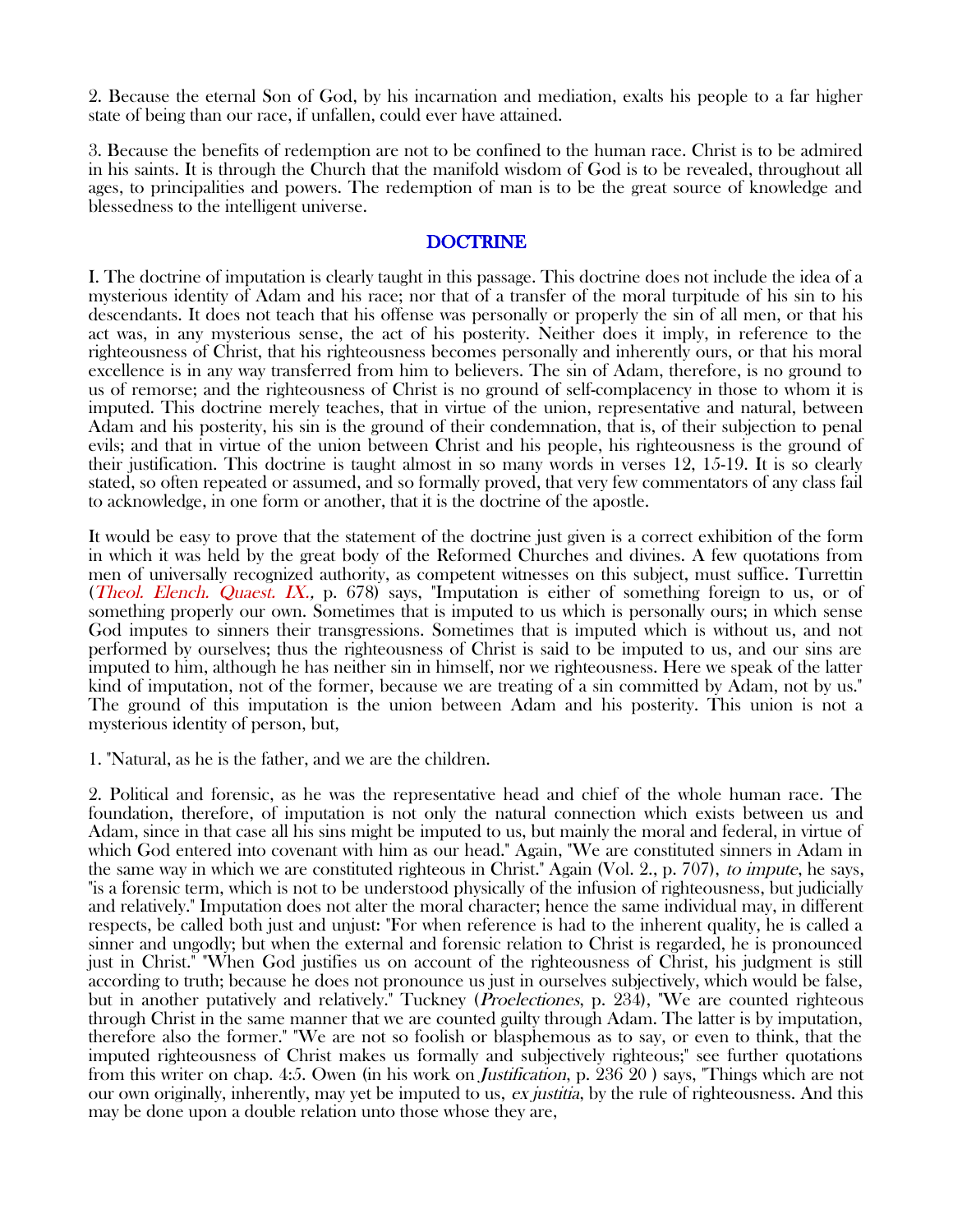## 1. Federal.

2. Natural.

Things done by one may be imputed unto others, *propter relationem foederalem*, because of a covenant relation between them. So the sin of Adam was imputed unto all his posterity. And the ground hereof is, that we stood in the same covenant with him who was our head and representative." On page 242 21 , he says, "This imputation (of Christ's righteousness) is not the transmission or transfusion of the righteousness of another into them which are to be justified, that they should become perfectly and inherently righteous thereby. For it is impossible that the righteousness of one should be transfused into another to become his subjectively and inherently." Again, page 307 22 , "As we are made guilty by Adam's actual sin, which is not inherent in us, but only imputed to us; so are we made righteous by the righteousness of Christ, which is not inherent in us, but only imputed to us."' On page 468 23 , he says, "Nothing is intended by the imputation of sin unto any, but the rendering them justly obnoxious unto the punishment due unto that sin. As the not imputing of sin is the freeing of men from being subject or liable to punishment." It is one of his standing declarations, "To be *alienae culpae reus*, MAKES NO MAN A SINNER." Knapp (in his *Lectures on Theology*, sect. 76) says, in stating what the doctrine of imputation is, "God's imputing the sin of our first parents to their descendants, amounts to this: God punishes the descendants on account of the sin of their first parents." This he gives as a mere historical statement of the nature of the doctrine, and the form in which its advocates maintained it. Zachariae (*Bib. Theologie, Vol. 2., p. 394) says*, "If God allows the punishment which Adam incurred, to come on all his descendants, he imputes his sin to them all. And, in this sense, Paul maintains that the sin of Adam is imputed to all, because the punishment of the one offense of Adam has come upon all." And Bretschneider, as quoted above, on chap. 4:3, when stating the doctrine of the Reformers, as presented in the various creeds published under their authority, says, that they regarded justification, which includes the idea of imputation, as a forensic or judicial act of God, by which the relation of man to God, and not the man himself, was changed. And imputation of righteousness they described as "that judgment of God, according to which he treats us as though we had not sinned, but had fulfilled the law, or as though the righteousness of Christ was ours." This view of justification they constantly maintained in opposition to the Papists, who regarded it as a moral change, consisting in what they called the infusion of righteousness.

Though this view of the nature of imputation, both of sin and righteousness, is so familiar, yet as almost all the objections to the doctrine are founded on the assumption that it proceeds on the ground of a mysterious identity between Adam and his race on the one hand, and Christ and his people on the other; and that it implies the transfer of the moral character of the acts imputed, it seemed necessary to present some small portion of the evidence which might be adduced, to show that the view of the subject presented above is that which has always been held by the great body of the Reformed Churches. The objections urged against this doctrine at the present day, are precisely the same which were urged by the Roman Catholics against the Reformers; and the answers which we are obliged to repeat, are the same which the Reformers and their successors gave to those with whom they had to contend. It will be seen how large a portion of the objections are answered by the mere statement of the doctrine.

1. It is objected that this doctrine "contradicts the essential principles of moral consciousness. We never did, and never can feel guilty of another's act, which was done without any knowledge or concurrence of our own. We may just as well say we can appropriate to ourselves, and make our own, the righteousness of another, as his unrighteousness. But we can never, in either case, even force ourselves into a consciousness that any act is really our own, except one in which we have had a personal and voluntary concern. A transfer of moral turpitude is just as impossible as a transfer of souls; nor does it lie within the boundary of human effort, that we should repent of Adam's sin." *Prof. Stuart*, p. 239. This idea is repeated very frequently in his commentary on this passage, and the *Excursus*, 4, 5. "To say Adam's disobedience was the occasion, or ground, or instrumental cause of all men becoming sinners, and was thus an evil to them all, and to say that his disobedience was *personally theirs*, is saying two very different things. I see no way in which this last assertion can ever be made out by philology." Compare Mr. Barnes, p. 119. Professor Stuart further says, page , that if verse 12 speaks of the imputation of Adam's sin, it could not be said men had *not* sinned after the likeness of Adam's transgression. "So far from this must it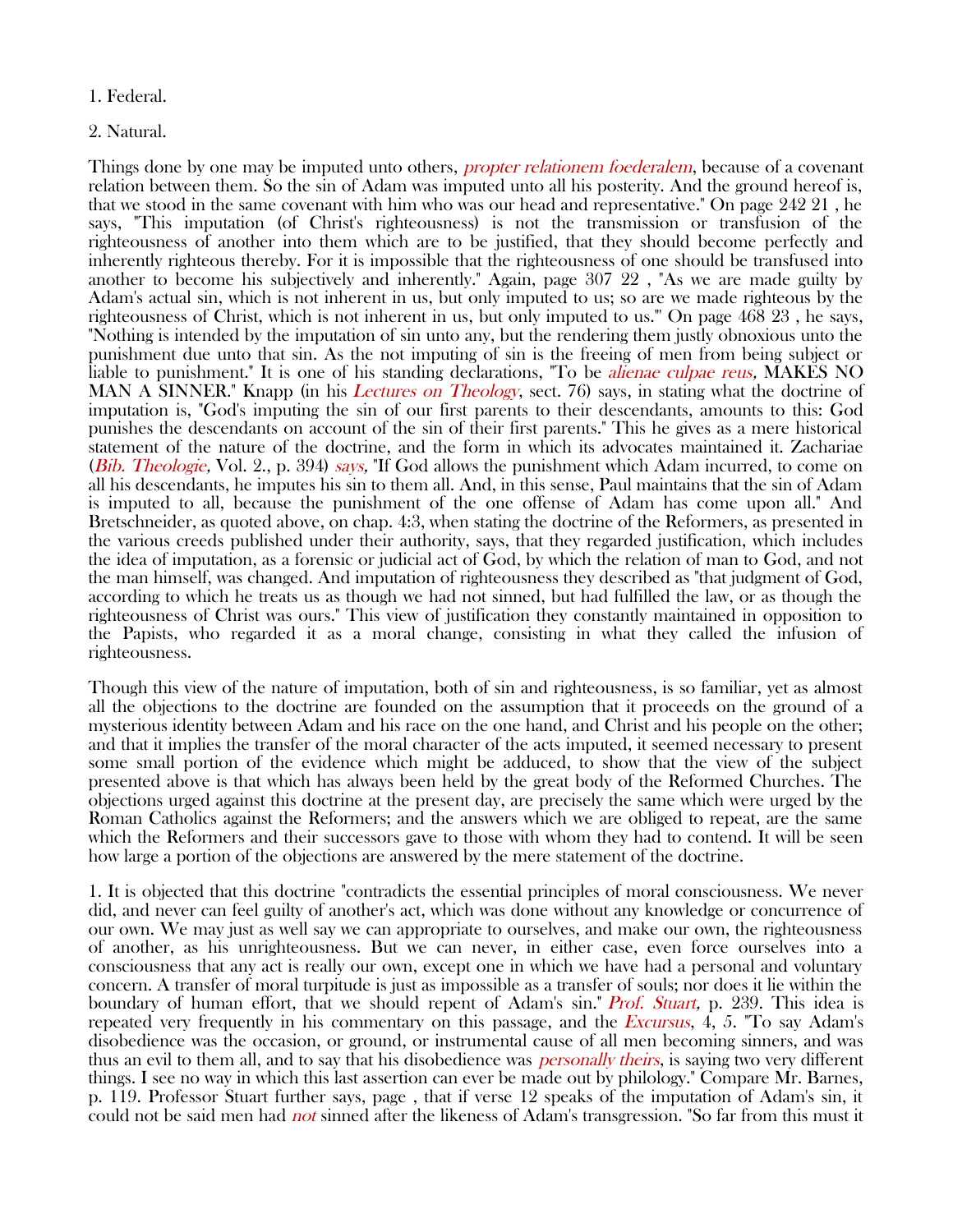be, that Adam's sin is their very sin, and the ground why death reigns over them." Mr. Barnes says, page 119, "If the doctrine of imputation be true, they not only had sinned after the similitude of Adam's transgression, but had *sinned the very identical sin*. It was precisely *like* him. It was the very thing itself." In like manner, on page 96, he says, "But if the doctrine of the Scriptures was, that the entire righteousness of Christ was set over to them, was really and truly theirs, and was transferred to them in any sense with what propriety could the apostle say that God justified the ungodly?" etc. "They are eminently pure, and have a claim not of grace, but of debt to the very highest rewards of heaven." It will be at once perceived that these and similar objections are all founded on a misapprehension of the doctrine in question. They are all directed against the ideas of identity of person, and transfer of moral character, neither of which is, as we have seen, included in it; they are, moreover, not only inconsistent with the true nature of the doctrine, but with the statements and arguments of these writers themselves. Thus Professor Stuart, page 239, says, "That 'the son shall not die for the iniquity of the father,' is as true as that 'the father shall not die for the iniquity of the son;' as God has most fully declared in Ezekiel 18." According to this view of the subject, "for the son to die for the iniquity of the father," is to have the sin of the father imputed to him, or laid to his charge. The ideas of personal identity and transfer of moral character are necessarily excluded from it, by its opponents themselves, who thus virtually admit the irrelevancy of their previous objections. The fact is, that imputation is never represented as affecting the moral character, but merely the relation of men to God and his law. To impute sin is to regard and treat as a sinner; and to impute righteousness is to regard and treat as righteous.

2. It is said that this doctrine is nothing but a theory, an attempt to explain what the apostle does not explain, a philosophical speculation, etc. This again is a mistake. It is neither a theory nor a philosophical speculation, but the statement of a scriptural fact in scriptural language. Paul says, For the offense of one man all men are condemned; and for the righteousness of one all are regarded and treated as righteous. This is the whole doctrine.

3. It is asserted that the word *impute* is never used in the Bible, in reference to reckoning or charging upon a man any thing which is not strictly and properly his own. But this has been shown to be incorrect; see chap. 4:3. It is used twice in chap. 4, of "imputing righteousness" to those without works, to the ungodly, etc. But if the objection were well founded, it would be destitute of any force; for if the word means so to ascribe an action to a man as to treat him as the author of it, it would be correct and scriptural to say that the sin or righteousness of one man is imputed to another, when that sin or righteousness is made the ground of the condemnation or justification of any other than its personal authors.

4. It is denied that Adam was the representative of his posterity, because he is not so called in Scripture, and because a representative supposes the consent of those for whom he acts. But this a mistake. It is rare that a representative is appointed by the choice of all on whom his acts are binding. This is the case in no country in the world; and nothing is more common than for a parent or court to appoint a guardian to act as the representative of a minor. If it is competent for a parent to make such an appointment, it is surely proper in God. It is a mere question of fact. If the Scriptures teach that Adam was on trial not for himself only, but also for his posterity; if the race fell when he fell; then do they teach that he was in fact and form their representative. That they do teach the fact supposed, can scarcely be denied; it is asserted as often as it is stated that the sin of Adam was the ground of the condemnation of men.

5. It is said that the doctrine of imputation is inconsistent with the first principles of justice. This objection is only of force against the mistaken view given above. It has no weight against the true doctrine. It is on all hands admitted that the sin of Adam involved the race in ruin. This is the whole difficulty. How is it to be reconciled with the divine character, that the fate of unborn millions should depend on an act over which they had not the slightest control, and in which they had no agency? This difficulty presses the opponents of the doctrine more heavily than its advocates. The former have no advantage over the latter; not in the amount of evil inflicted, because they make the evil directly indicted on account of Adam's sin much greater than the others do; not in the provision made for the redemption of the race from this evil, because both maintain that the work of Christ brings the offer of life to the whole race while it infallibly secures the salvation of a multitude which no man can number. The opinion of those writers not only has no advantage over the common doctrine, but it is encumbered with difficulties peculiar to itself. It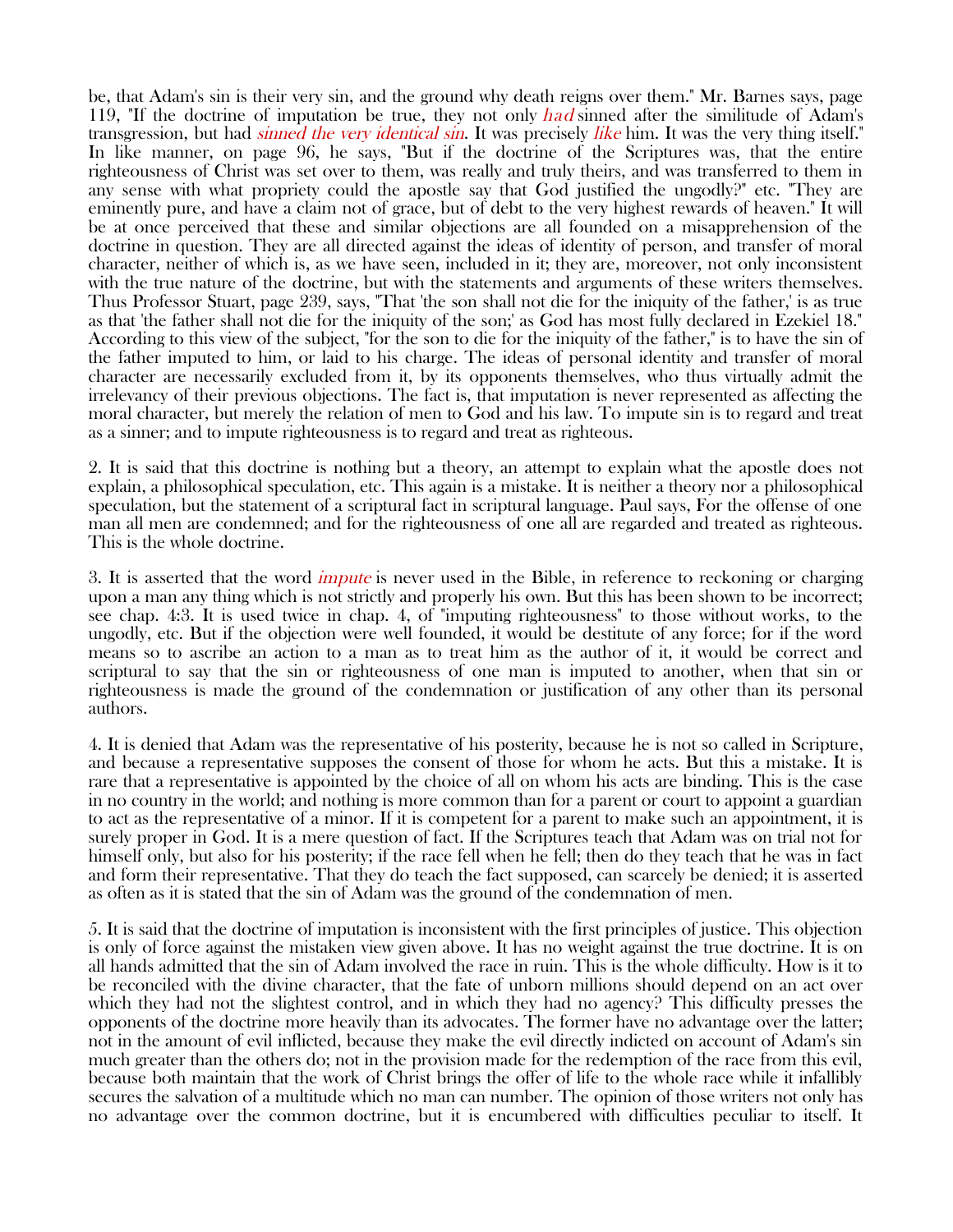represents the race as being involved in ruin and condemnation, without having the slightest probation. According to one view, they "are born with a corrupt disposition, and with the loss of righteousness, and subjection to pain and woe," by a mere arbitrary appointment of God, and without a trial, either personally, or by a representative. According to another view, men are born without any such corrupt disposition, but in a state of indifference, and are placed on their probation at the very first moment of moral agency, and under a constitution which infallibly secures their becoming sinners. According to the realistic doctrine, revived by the modern speculative theologians of the school of Schleiermacher, humanity existed as a generic life in Adam. The acts of that life were therefore the acts of all the individuals to whom, in the development of the race, the life itself was communicated. All men consequently sinned in Adam, by an act of self-determination. They are punished, therefore, not for Adam's act, but for their own; not simply for their innate depravity, nor for their personal acts only, but for the act which they committed thousands of years ago, when their nature, *i.e.* their intelligence and will, were determined to evil in the person of Adam. This is avowedly a philosophical doctrine. This doctrine assumes the objective reality of human nature as a generic life. It takes for granted that persons can act before they exist, or that actual sin can be committed by an impersonal nature, which is a contradiction in terms, inasmuch as an intelligent, voluntary act is an act of a person. If we actually sinned in Adam, than  $we$  (as persons) were then in conscious being. This doctrine is directly opposed to Scripture, which expressly teaches that the sin of Adam, and not our personal sin, was the original ground of condemnation; as the righteousness of Christ, and not our personal righteousness, is the ground of our justification. No less clearly does the Bible condemn the other doctrines just mentioned. Paul represents the evils which came on men on account of the offense of Adam, as a condemnation; not as an arbitrary infliction, nor as a merely natural consequence. We are bound to acquiesce in the truth as taught in the Scriptures, and not to introduce explanations and theories of our own. 'The denial of this doctrine involves also the denial of the scriptural view of atonement and justification. It is essential to the scriptural form of these doctrines, that the idea of legal substitution should be retained. Christ bore our sins; our iniquities were laid upon him, which, according to the true meaning of scriptural language, can only signify that he bore the punishment of those sins; not the same evils, indeed either in kind or degree; but still penal, because judicially inflicted for the support of law. It matters little whether a debt be paid in gold or copper, provided it is canceled. And as a comparatively small quantity of the former is of equal value with a great deal of the latter, so the temporary sufferings of Christ are of more value for all the purposes of punishment, than the eternal sufferings of all mankind. It is then no objection to the scriptural doctrine of sacrifice and atonement, that Christ did not suffer the same kind or degree of evil, which those for whom he died must have endured in their own persons. This idea of legal substitution enters also into the scriptural view of justification. In justification, according to Paul's language, God imputes righteousness to the ungodly. This righteousness is not their own; but they are regarded and treated as righteous on account of the obedience of Christ. That is, his righteousness is so laid to their account, or imputed to them, that they are regarded and treated as if it were their own; or "as if they had kept the law." This is the great doctrine of the Reformation, Luther's *articulus stantis vel cadentis* ecclesiae. The great question between the Papists and Protestants was, whether men are justified on account of inherent or imputed righteousness. For the latter, the Protestants contended as for their lives, and for the life of the Church. See the passages quoted above on chap. 4:3, and the Confessions of that period 24 .

6. As the term  $death$  is used for any and every evil judicially inflicted as the punishment of sin, the amount and nature of the evil not being expressed by the word, it is no part of the apostle's doctrine, that eternal misery is inflicted on any man for the sin of Adam, irrespective of inherent depravity or actual transgression. It is enough for all the purposes of his argument, that this sin was the ground of the loss of the divine favor, the withholding of divine influence, and the consequent corruption of our nature. Turrettin Theologia Elenct., vol. 1, page 680: "Poena quam peccatum Adami in nos accersit, vel est privativa, vel positiva. Quoad primam dieimus Adami peccatum nobis imputari immediate ad poenam privatiam, quia est causa privationis justitiae originalis, et sic corruptionem antecedere debet saltem ordine naturae: Sed quoad posteriorem potest dici imputari mediate quoad poenam positivam, quia isti poenae obnoxii non sumus, nisi postquam nati et corrupti sumus."

7. It is said that it is inconsistent with the omniscience and veracity of God, and consequently with his nature as God, that he should regard and treat as sinners those who are not sinners, or those as righteous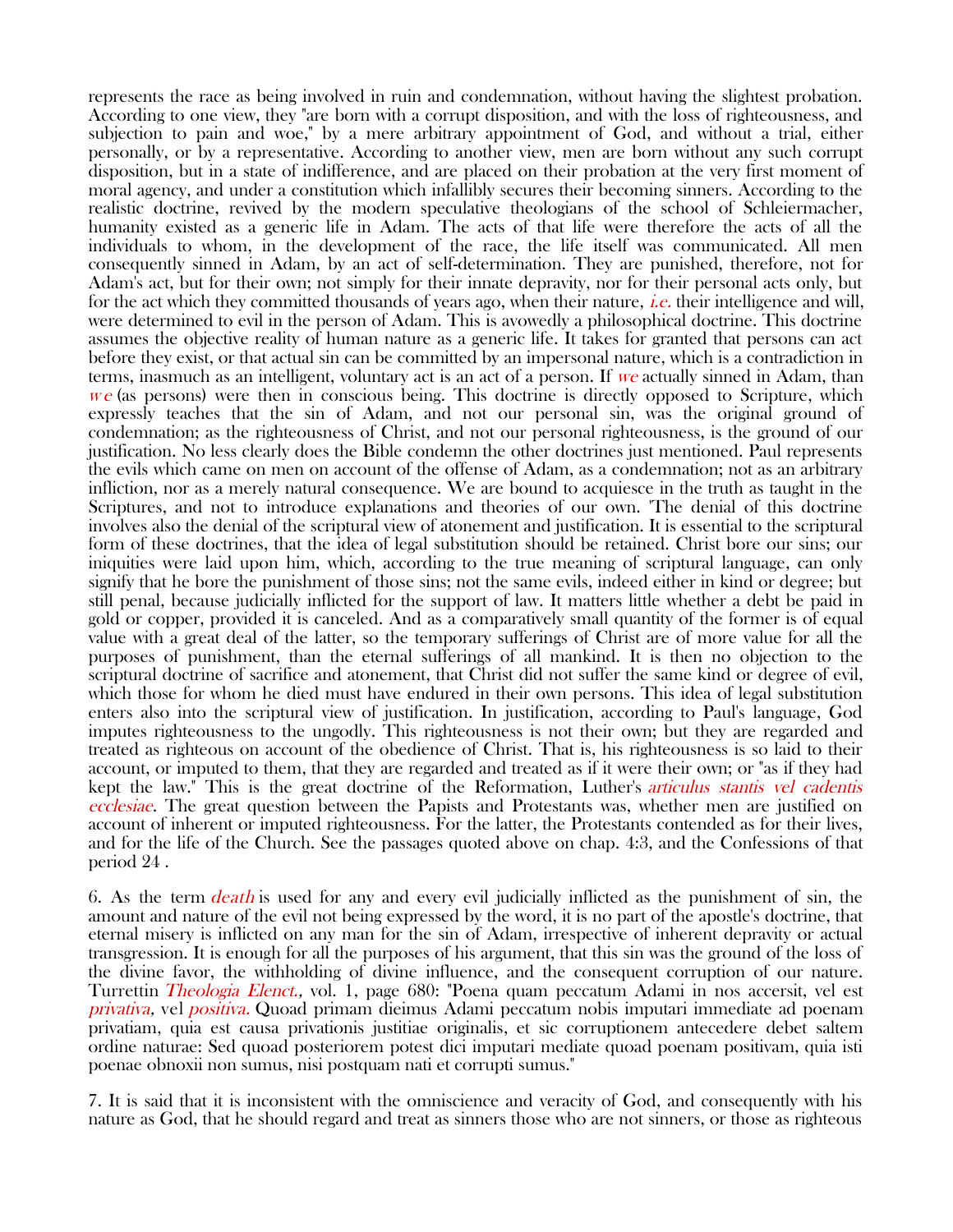who are in fact unrighteous. God's judgments are according to truth, and therefore must be determined by the real, subjective character of those whom they concern. This difficulty arises simply from the ambiguity of language. The words *sinner, just, unjust, righteous, and unrighteous*, in English, and the corresponding words in other languages, are familiarly and properly used in two distinct senses. They sometimes express moral character, and sometimes legal relations. A man may therefore be just and unjust, righteous and unrighteous at the same time. A criminal who has satisfied the demands of justice, is just in the eye of the law; he cannot be again or further punished for his offense, and is entitled to all his rights as a citizen, although morally unrighteous. The sinner, and every sinner whom God accepts or pronounces righteous for the righteousness of Christ, feels himself to be in his own person most unrighteous. God's judgment, in pronouncing him righteous, is none the less according to truth. He does not pronounce the sinner subjectively righteous, which he is not, but forensically righteous, which he is, because Christ has satisfied the demands of justice on his behalf. In like manner, when our blessed Lord, although he knew no sin, is said to have been made sin, it only means that he assumed the responsibility of meeting the requirements of the law in our place; so that his sufferings were not chastisements or calamities, but of the nature of punishment. He was condemned for our sakes, as we are justified for his. It is no impeachment, therefore, of the omniscience or veracity of God, when he holds us as guilty on account of Adam's sin, as he does not pronounce us morally criminal for his offense, but simply declares that for the ends of justice we are involved in his condemnation.

8. Perhaps the most operative of all objections against the doctrine of imputation is founded on the assumption that moral character must be self-originated. It is assumed that inherent, hereditary depravity in man cannot have the nature of sin and involve guilt, unless it is due to his own act. This principle, however, is not only erroneous, but contrary to the plainest and most universally received doctrines of the Bible. It is the intuitive judgment of men that moral qualities owe their character to their nature, and not to their origin. A holy being is recognized as holy, whether his holiness be concreated, infused, or selforiginated. All churches believe that Adam was created holy; all Churches believe that holiness is the product of divine power in regeneration; and all Churches, that is, the Latin, Lutheran, and Reformed, acknowledge that innate depravity is truly sin, although anterior to any act of self-determination on our part to evil. It is not necessary, therefore, to assume that if men are born in sin, their sinfulness is to be referred to their personal act. It may, consistently with the common judgment of men, and with the faith of the Church universal, be a penal consequence of the sin of Adam.

II. Whatever evil the Scriptures represent as coming upon us on account of Adam, they regard as penal; they call it death, which is the general term by which any penal evil is expressed. It is not however the doctrine of the Scriptures, nor of the Reformed Churches, nor of our standards, that the corruption of nature of which they speak, is any depravation of the soul or an essential attribute, or the infusion of any positive evil. "Original sin," as the Confessions of the Reformers maintain, "is not the substance of man, neither his soul nor body; nor is it anything infused into his nature by Satan, as poison is mixed with wine; it is not an essential attribute, but an accident  $25$ , *i.e.* something which does not exist of itself, an incidental quality," etc. Bretschneider, vol. 2, p. 30. These Confessions teach that original righteousness was lost, as a punishment of Adam's sin, and by that defect, the tendency to sin, or corrupt disposition, or corruption of nature is occasioned  $26$ . Though they speak of original sin as being, first, negative, *i.e.* the loss of righteousness; and secondly, positive, or corruption of nature; yet by the latter, they state, is to be understood, not the infusion of anything in itself sinful, but an actual tendency or disposition to evil, resulting from the loss of righteousness. This is clearly expressed in the quotation just made. It is therefore in perfect consistency with his own views, and with those of the Protestant creeds, that President Edwards teaches, in his book on Original sin, "It is agreeable to the sentiments of the best divines, that all sin comes from a defective or privative cause," (p. 28;) and that he argues against the idea of any evil quality being infused, implanted, or wrought into our nature by any positive cause or influence whatever, either of God or the creature, etc. With equal consistency and propriety, he goes on to state that "the absence of positive good principles," and "the withholding of special divine influence," and "the leaving of the common principles of self-love, natural appetite, which were in man in innocence," are sufficient to account for all the corruption which appears among men. Goodwin, one of the strictest Puritanical divines, (vol. 3, p. 323,) has a distinct chapter to prove, "that there is no necessity of asserting original sin to be a positive quality in our souls, since the privation of righteousness is enough to infect the soul with all that is evil." Yet he, in common with the Reformers, represents original sin as having a positive as well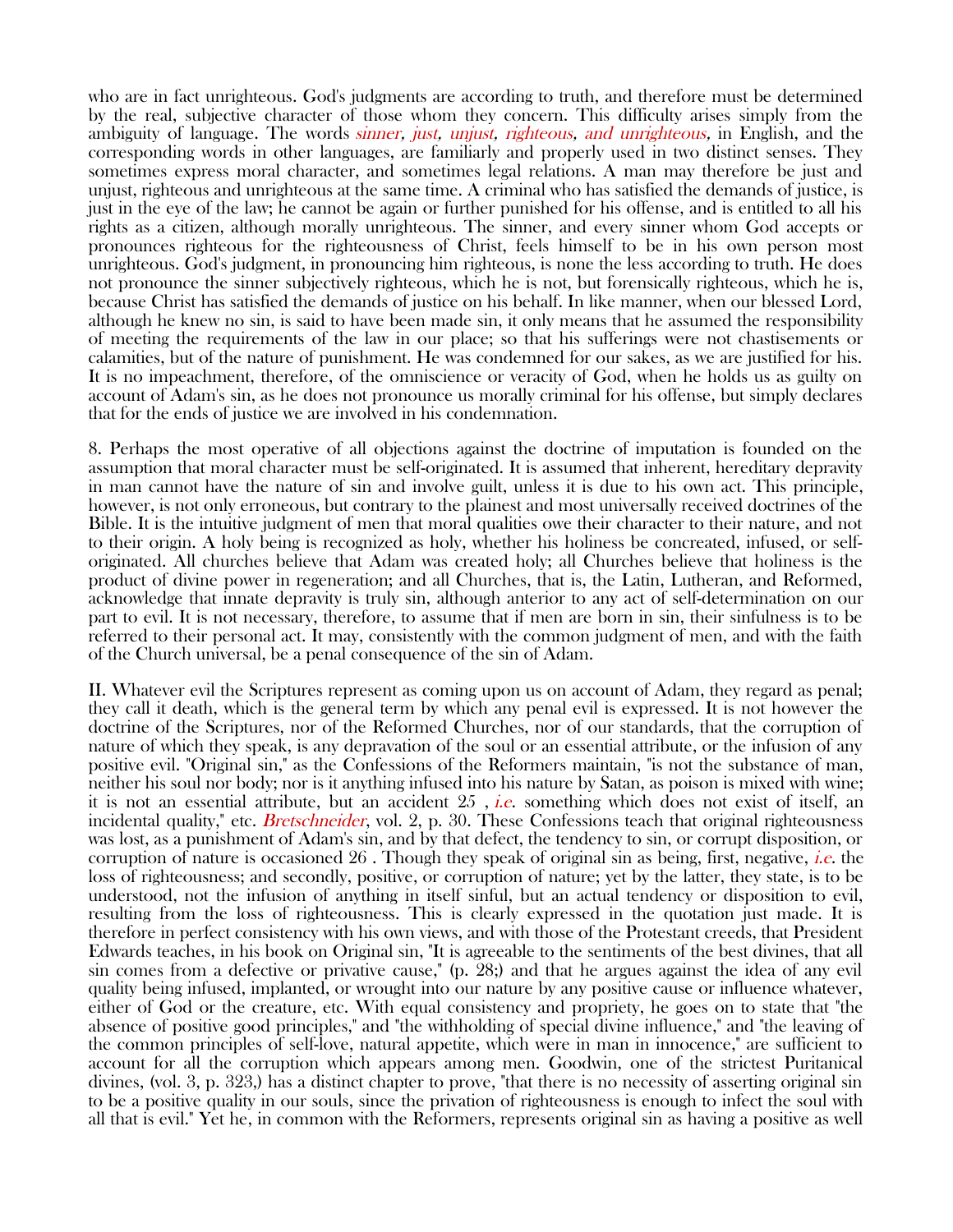as a negative side. This, however, results from the active nature of the soul. If there is no tendency to the love and service of God, there is, from this very defect, a tendency to self and sin. How large a portion of the objections to the doctrine of original sin is founded on the idea of its being an evil positively infused into our nature, "as poison is mixed with wine," may be inferred from the exclamation of Professor Stuart, in reference to the passage just quoted from President Edwards. He says it is "a signal instance, indeed, of the triumph of the spontaneous feelings of our nature over the power of *system!* It would seem from this, that he has no objection to the doctrine as thus stated. And yet this is the form in which, as we have just seen, it is presented in the creeds of the Reformers, and the works of the "best divines."

It will be at once perceived that all such questions as the following, proceed on an incorrect apprehension of the point at issue. It is often asked, if Adam's first sin is propagated to us, why not all his other sins, and the sins of all our ancestors? No one properly maintains that Adam's first sin, his act of eating the forbidden fruit, is propagated to any one. This is a sheer impossibility. We derive from Adam a nature destitute of any native tendency to the love and service of God; and since the soul, from its nature, is filled as it were with susceptibilities, dispositions, or tendencies to certain modes of acting, or to objects out of itself, if destitute of the governing tendency or disposition to holiness and God, it has, of course, a tendency to self-gratification and sin. There is surely nothing incredible or inconceivable in the existence of a native tendency to delight in God, any more than in the existence of a tendency or disposition to delight in beauty, or social intercourse, or in our own offspring. Men have still an innate sense of right and wrong, a natural sense of justice, etc. Why then may not Adam have been created with an analogous tendency to delight in God? And if this disposition presupposes a state of friendship with his Maker, or if it is the result of special Divine influence, why may not that influence be withheld as the expression of God's displeasure for the apostasy and rebellion of man? This is perfectly analogous to the dealings of God in his providence, and agreeable to the declarations of his word. He abandons sinners to themselves as a punishment of their transgressions; he withholds or withdraws blessings from children, in punishment, or as an expression of his displeasure, for the sins of their parents. There is, therefore, nothing in this doctrine at variance with the Divine character or conduct. On the contrary, it has in its support the whole tenor of his dealings with our race, from the beginning of the world. The objections, therefore, founded on the supposed absurdity of the propagation of sin, and especially of Adam's *first sin*, all rest on misapprehension of the doctrine in dispute.

Nor is the objection any better supported, that the doctrine of corruption of nature makes God, from whom that nature proceeds, the author of sin. Our nature is not corrupted by any positive act of God, or by the infusion, implanting, or inworking of any habit or principle of sin; God merely withholds judicially those influences which produced in Adam a tendency or disposition to holiness; precisely as a monarch often, from the purest and wisest motives, withholds favors from the children of traitors or rebels, or bestows them upon the children of patriots and public benefactors. There is in every human being a tendency to act upon the same principle. We are all disposed to regard with less favor the children of the wicked than the children of the good. If this principle is recognized even in the ordinary dealings of Divine Providence, we need not wonder at its being acted upon in that great transaction which decided the fate of the world, as Adam was not on trial for himself alone, but also for his posterity.

As little weight is due to the objection, that the law of propagation does not secure the transmission of bodily defects, or mental and moral peculiarities of parents to their children. This objection supposes that the derivation of a corrupt nature from Adam is resolved into this general law; whereas it is uniformly represented as a peculiar case, founded on the representative character of Adam, and not to be accounted for by this general law exclusively. It is constantly represented as resulting from the judicial withholding of the influences of the Holy Spirit from an apostate race. See the Confessions of the Reformers quoted above: *Defectus et concupiscentia sunt poenoe, Apologia* 1, p. 58. That the peculiarities, and especially that the piety of parents, are not transmitted by the law of propagation, from parents to children, does not therefore present a shadow of an objection to the common doctrine on this subject. The notorious fact, however, that the mental and moral peculiarities of parents are transmitted to their children, frequently and manifestly, though not with the uniformity of an established law, answers two important purposes. It shows that there is nothing absurd, or out of analogy with God's dealing with men, in the doctrine of hereditary depravity; and also, that the doctrine is consistent with God's goodness and justice. For if, under the administration of the divine Being, analogous facts are daily occurring, it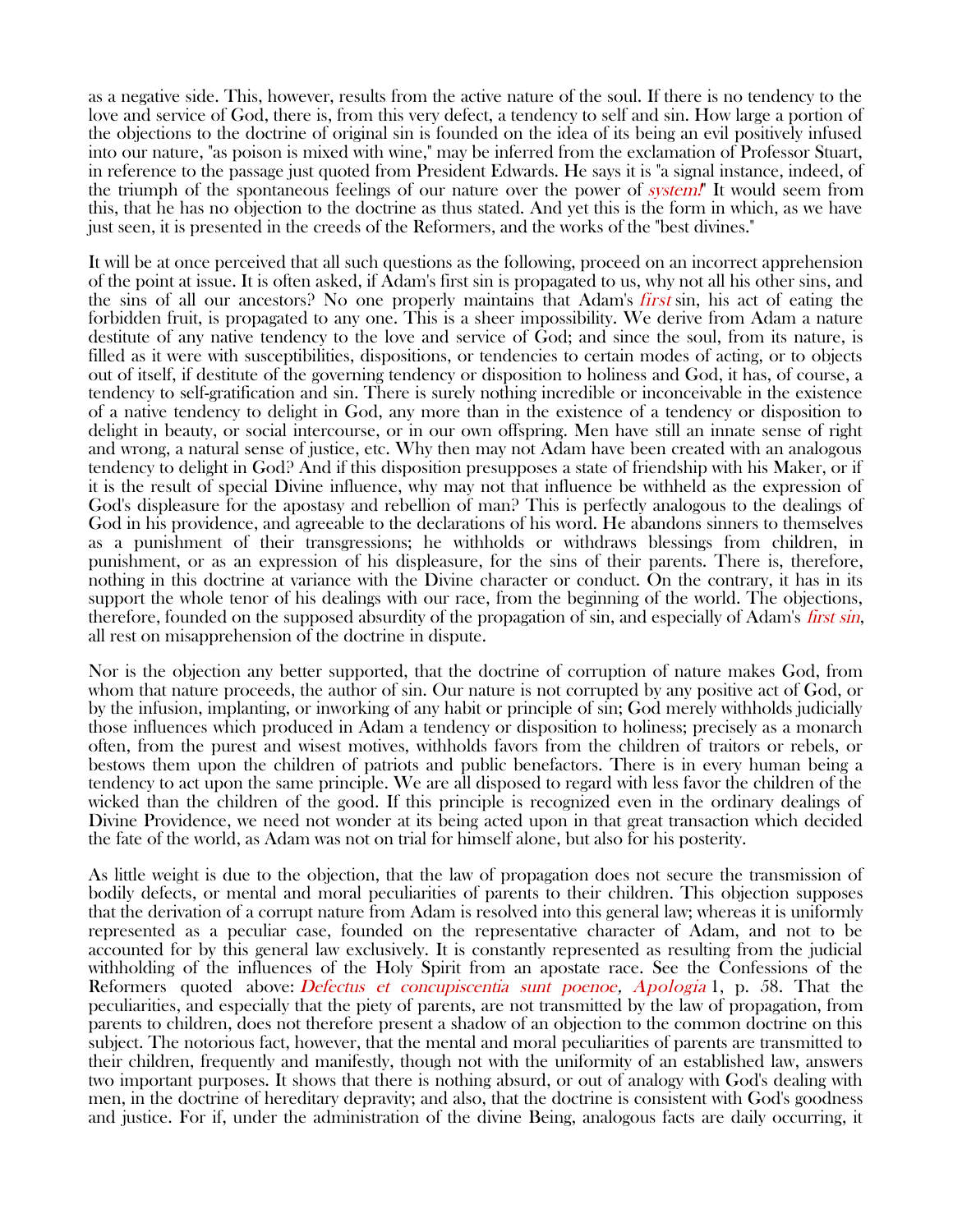must be right and consistent with the perfections of God.

The most common and plausible objection to this doctrine is, that it is inconsistent with the nature of sin and holiness to suppose that either one or the other can be innate, or that a disposition or principle, which is not the result of choice, can possess a moral character. To this objection, President Edwards answers, "In the first place, I think it a contradiction to the nature of things, as judged of by the commonsense of mankind. It is agreeable to the sense of the minds of men in all ages, not only that the fruit or effect of a good choice is virtuous, but the good choice itself, from which that effect proceeds; yea, and not only so, but the antecedent good disposition, temper, or affection of mind, from whence proceeds that good choice, is virtuous. This is the general notion, not that principles derive their goodness from actions, but that actions derive their goodness from the principles whence they proceed; and so that the act of choosing that which is good is no farther virtuous than it proceeds from a good principle or virtuous disposition of mind, which supposes that a virtuous disposition of mind may be before a virtuous act of choice; and that, therefore, it is not necessary that there should first be thought, reflection, and choice, before there can be any virtuous disposition. If the choice be first, before the existence of a good disposition of heart, what signifies that choice? There can, according to our natural notions, be no virtue in a choice which proceeds from no virtuous principle, but from mere self-love, ambition, or some animal appetite." *Original Sin*, p. 140. It is certainly according to the intuitive judgment of men, that innate dispositions are amiable or unamiable, moral or immoral, according to their nature; and that their character does not depend on the mode of their production. The parental instinct, pity, sympathy with the happiness and sorrows of others, though founded in innate principles of our nature, are universally regarded as amiable attributes of the soul; and the opposite dispositions as the reverse. In like manner, the sense of justice, hatred of cruelty and oppression, though natural, are moral from their very nature. And the universal disposition to prefer ourselves to others, though the strongest of all the native tendencies of the mind, is no less universally recognized as evil.

The opposite opinion, which denies the possibility of moral dispositions prior to acts of choice, is irreconcilable with the nature of virtue, and insolves us in all the difficulties of the doctrine, that indifference is necessary to the freedom of the will and the morality of actions. If Adam was created neither holy nor unholy, if it is not true that "God made man upright," but that he formed his own moral character, how is his choice of God as the portion of his soul to be accounted for? Or what moral character could it have? To say that the choice was made from the desire of happiness, or the impulse of self-love, affords no solution of the case; because it does not account for the nature of the choice. It assigns no reason why God, in preference to any other object, was chosen. This desire could only prompt to a choice, but could not determine the object. If it be said that the choice was determined by the superior excellence of God as a source of happiness, this supposes that this excellence was, in the view of the mind, an object supremely desirable; but the desire of moral excellence is, from the nature of the case, a moral or virtuous desire; and if this determined the choice, moral character existed prior to this determination of the will, and neither consisted in it, nor resulted from it. On the other hand, if the choice was determined by no desire of the object as a moral good, it could have no moral character. How is it possible that the choice of an object which is made from no regard for its excellence, should have any moral character? The choice, considered as an act of the mind, derives its character entirely from the motive by which it is determined. If the motive be desire for it as morally excellent, the choice is morally good, and is the evidence of an antecedent virtuous disposition of mind; but if the motive be mere selflove, the choice is neither good nor bad. There is no way, on the theory in question, of accounting for this preference for God, but by assuming the self-determining power of the will and supposing that the selection of one object, rather than another, is made prior to the rise of the desire for it as excellent, and consequently in a state of indifference.

This reasoning, though it applies to the origin of holiness, is not applicable to the origin of sin; and, therefore, the objection that it supposes a sinful disposition to exist in Adam, prior to his first transgression, is not valid. Because an act of disobedience performed under the impulse of self-love, or of some animal appetite, is sinful, it does not follow that an act of obedience, performed under a similar impulse, and without any regard for God or moral excellence, is virtuous.

Of all the facts ascertained by the history of the world, it would seem to be among the plainest, that men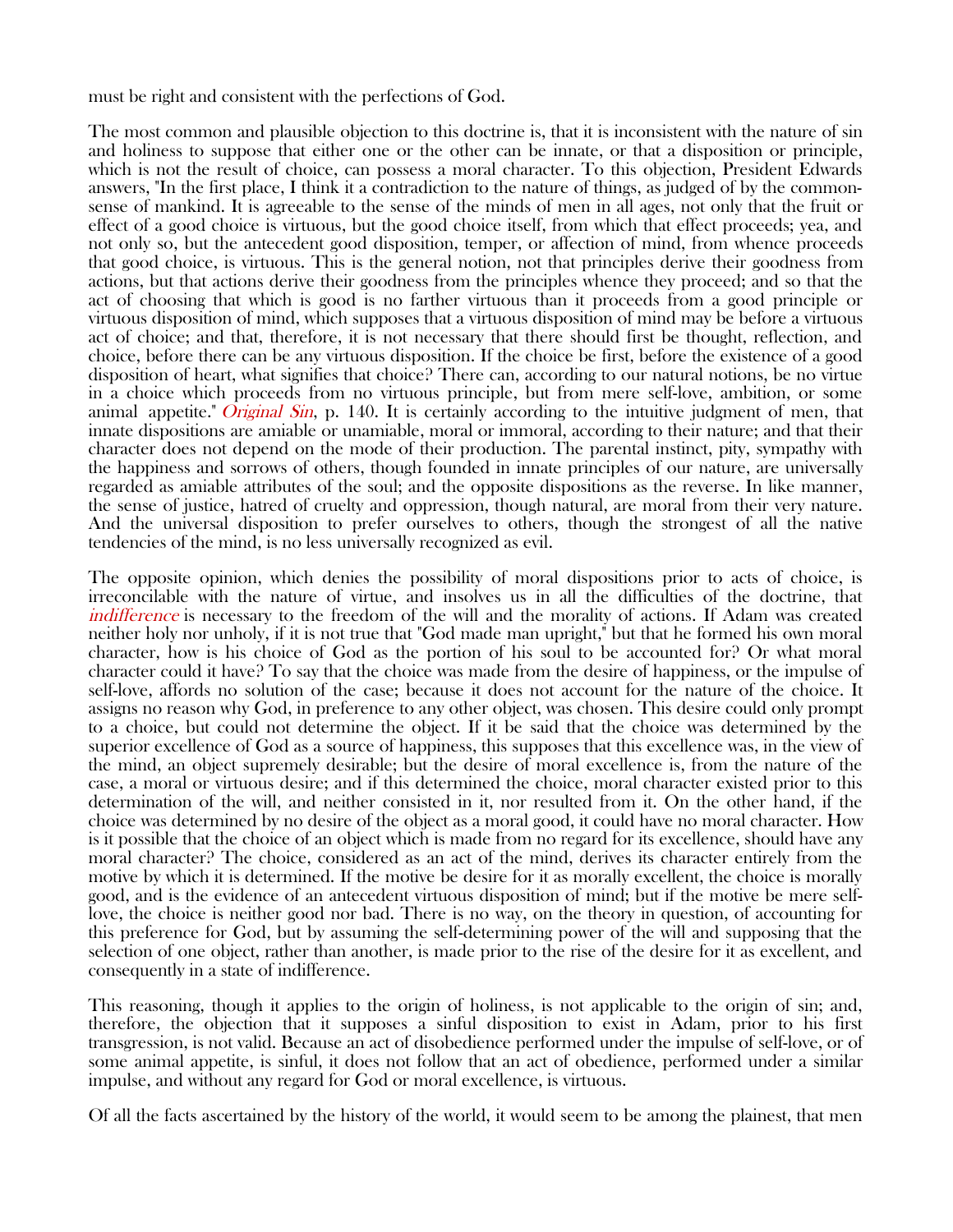are born destitute of a disposition to seek their chief good in God, and with a disposition to make selfgratification the great end of their being. Even reason, conscience, and natural affection, are less universal characteristics of our fallen race. For there are idiots and moral monsters often to be met with; but for a child of Adam, uninfluenced by the special grace of God, to delight in his Maker, as the portion of his soul, from the first dawn of his moral being, is absolutely without example among all the thousands of millions of men who have inhabited our world. If experience can establish anything, it establishes the truth of the scriptural declaration, "that which is born of the flesh is flesh." It would seem no less plain, that this cannot be the original and normal state of man; that human nature is not now what it was when it proceeded from the hand of God. Every thing else which God has made, answers the end of its being; but human nature, since the fall, has uniformly worked badly: in no one instance has it spontaneously turned to God as its chief good. It cannot be believed that God thus made man; that there has been no perversion of his faculties; no loss of some original and guiding disposition or tendency of his mind. It cannot be credited that men are now what Adam was, when he first opened his eyes on the wonders of creation and the glories of God. Reason, Scripture, and experience, therefore, all concur in support of the common doctrine of the Christian world, that the race fell in Adam, lost their original rectitude, and became prone to evil as the sparks fly upward.

This doctrine has so strong a witness in the religious experience of Christians, that it is not wonderful that it has been almost universally received. Individual opponents and objectors have indeed appeared, from time to time; but it is believed that no organized sect, bearing the Christian name, the Socinians excepted, have ever discarded it from the articles of their faith. It is so intimately connected with the doctrines of divine influence and redemption, that they have almost uniformly been held or rejected together. It has indeed often been said, because the term *original sin* was first used by Augustine, that the doctrine itself took its origin with him; although perfectly synonymous expressions occur so constantly in the writings of the earlier Fathers. Equally destitute of foundation is the assertion, so often made, that Augustine was driven to his views on this subject by his controversy with Pelagius. He had arrived at all the conclusions on which he ultimately rested, at least ten years before any controversy on the subject 27 . He was led to these results by the study of the scriptures, and by his own personal experience. His earlier views on the intimately related doctrines of depravity, ability, dependence, and grace, were all modified as he became more thoroughly acquainted with the word of God, and with his own heart. When he passed what Neander calls the crisis of his religious history, he saw clearly the depth of the evil which existed within him, and had corresponding views of the necessity and efficacy of the grace of God, by which alone this evil could be removed. With regard to Pelagius, the case was just the reverse. His views of depravity being superficial, he had very high ideas of the ability of man, and very low conceptions of the operations of the Spirit of God. The latter, as the author just referred to strikingly remarks, was the representative and champion of "the general, moral, and religious consciousness of men;" the other, of "the peculiar nature of Christian consciousness." A doctrine which enters so much into the experience of all Christians, and which has maintained its ground in all ages and sections of the Church, must have its deep foundations in the testimony of God, and the consciousness of men.

III. It is included in the doctrines already stated, that mankind have had a fair probation in Adam, their head and representative; and that we are not to consider God as placing them on their probation, in the very first dawn of their intellectual and moral existence, and under circumstances (or "a divine constitution") which secure the certainty of their sinning. Such a probation could hardly deserve the name.

IV. It is also included in the doctrine of this portion of Scripture, that mankind is an unit, in the sense in which an army, in distinction from a mob, is one; or as a nation, a community, or a family, is one, in opposition to a mere fortuitous collection of individuals. Hence the frequent and extensive transfer of the responsibility and consequences of the acts of the heads of these communities to their several members, and from one member to others. This is a law which pervades the whole moral government and providential dispensations of God. We are not like the separate grains of wheat in a measure, but links in a complicated chain. All influence the destiny of each, and each influences the destiny of all. V. The design of the apostle being to illustrate the nature and to confirm the certainty of our justification, it is the leading doctrine of this passage, that our acceptance with God is founded neither on our faith nor our good works, but on the obedience or righteousness of Christ, which to us is a free gift. This is the